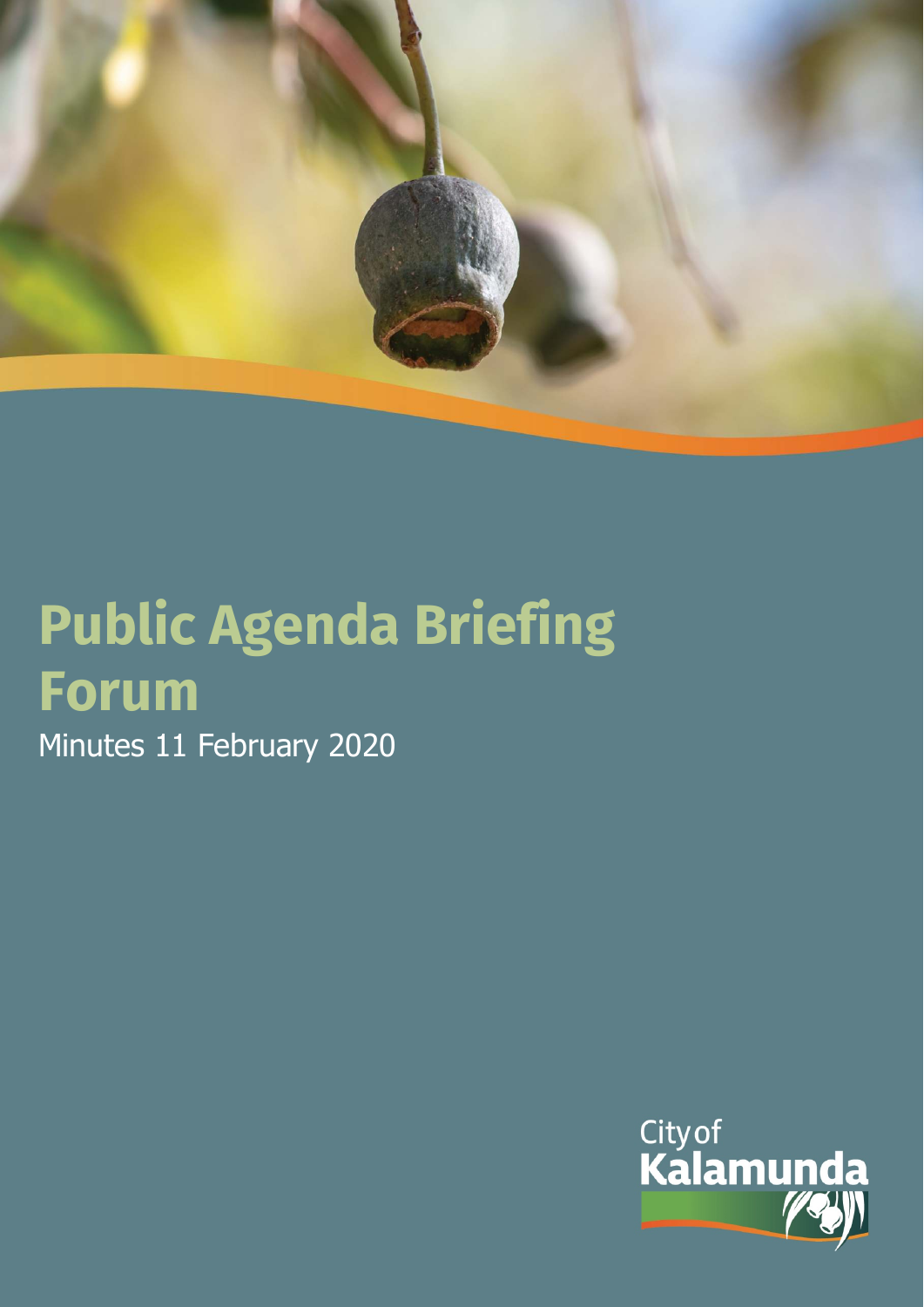# **INDEX**

| 1. |                                                                                               |  |
|----|-----------------------------------------------------------------------------------------------|--|
| 2. |                                                                                               |  |
| 3. |                                                                                               |  |
| 4. |                                                                                               |  |
| 5. |                                                                                               |  |
| 6. |                                                                                               |  |
| 7. |                                                                                               |  |
| 8. |                                                                                               |  |
| 9. |                                                                                               |  |
|    |                                                                                               |  |
|    |                                                                                               |  |
|    | 10.1.1. Department of Planning, Lands and Heritage - Draft Residential Aged Care Position     |  |
|    |                                                                                               |  |
|    |                                                                                               |  |
|    |                                                                                               |  |
|    |                                                                                               |  |
|    | 10.2.3. Consideration of Tenders for Provision of General Electrical Maintenance Services and |  |
|    | Provision of Irrigation Electrical Maintenance Services (RFT1907) 23                          |  |
|    | 10.2.4. Consideration of Tenders for General Tree Services (RFT 1912) 28                      |  |
|    | 10.2.5. Consideration of Tenders for the Provision of Extruded Concrete Kerbing Services (RFT |  |
|    |                                                                                               |  |
|    |                                                                                               |  |
|    | 10.3.1. Proposed Road Reserve Realignment - Canning Road and Canning Mills Road,              |  |
|    |                                                                                               |  |
|    | 10.3.2. Establishment of the Economic Development Advisory Group and Adoption of Terms of     |  |
|    |                                                                                               |  |
|    |                                                                                               |  |
|    |                                                                                               |  |
|    |                                                                                               |  |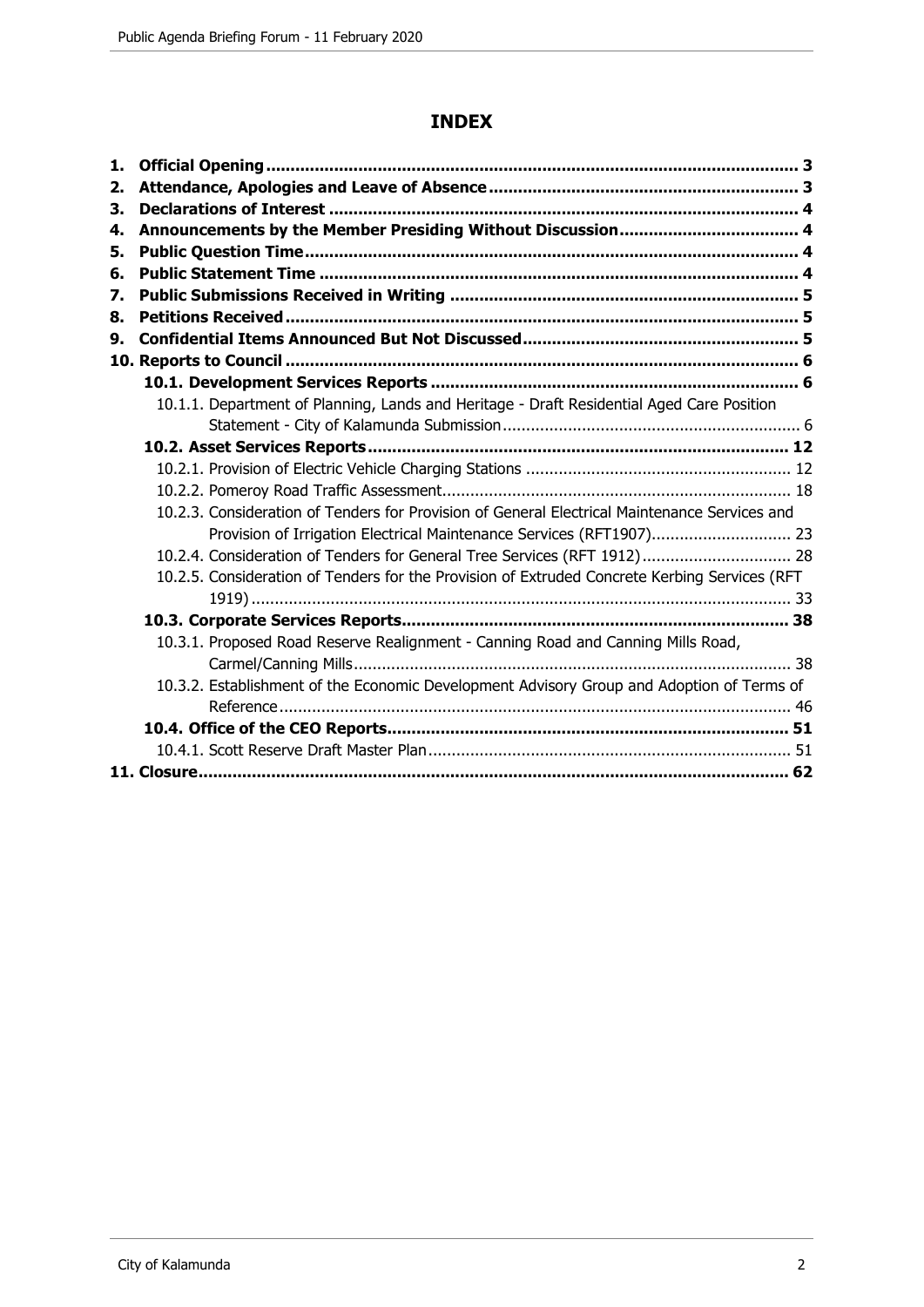## **1. Official Opening**

The Presiding Member opened the meeting at 6:35pm and welcomed Councillors, Staff and Members of the Public Gallery.

#### **2. Attendance, Apologies and Leave of Absence**

**Councillors**

**South East Ward**  John Giardina Janelle Sewell Geoff Stallard

#### **South West Ward**

Lesley Boyd Mary Cannon Brooke O'Donnell **North West Ward**

Sue Bilich Lisa Cooper Dylan O'Connor - Presiding Member

#### **North Ward**

Cameron Blair Kathy Ritchie Margaret Thomas JP (Mayor)

#### **Members of Staff**

#### **Executive Team**

Gary Ticehurst - Director Corporate Services Brett Jackson - Director Asset Services Peter Varelis - Director Development Services

## **Management Team**

Darren Jones - Manager Community Development Doug Bartlett - Manager Asset Planning Chris Thompson - Manager Asset & Waste Operations Rod Strang - Manager Parks & Environmental Services Nicole O'Neill - Manager Customer & Public Relations **Administration Support**

Darrell Forrest - Governance Advisor Donna McPherson - Executive Assistant to the CEO

# **Members of the Public** 4

#### **Members of the Press** Nil.

#### **Apologies**

Rhonda Hardy - Chief Executive Officer

#### **Leave of Absence Previously Approved** Nil.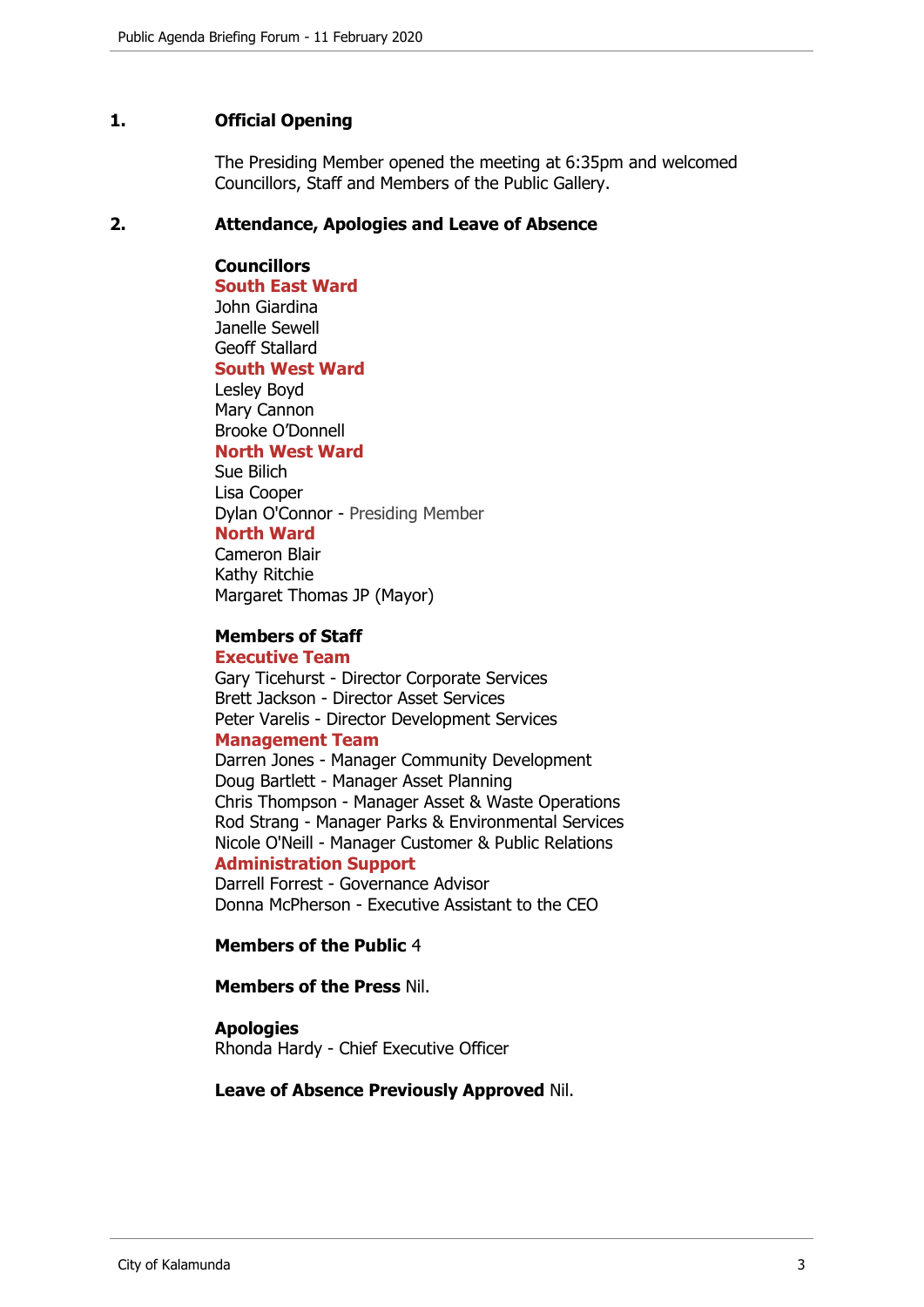## 3. Declarations of Interest

## 3.1. Disclosure of Financial and Proximity Interests

- a. Members must disclose the nature of their interest in matter to be discussed at the meeting. (Section 5.56 of the *Local Government Act* 1995.)
- b. Employees must disclose the nature of their interest in reports or advice when giving the report or advice to the meeting. (Section 5.70 of the Local Government Act 1995.)
- 3.1.1 Nil.

# 3.2. Disclosure of Interest Affecting Impartiality

- a. Members and staff must disclose their interest in matters to be discussed at the meeting in respect of which the member or employee had given or will give advice.
- 3.2.1 Nil.

## 4. Announcements by the Member Presiding Without Discussion

4.1.1 The Presiding Member advised Councillors they are requested to remain after the meeting to receive a confidential staff briefing.

# 5. Public Question Time

Public question time will be allocated a maximum of 10 minutes and will be limited to two (2) minutes per member of the public, with a limit of two (2) verbal questions per member of the public.

Statements are not to precede the asking of a question during public question time. Statements should be made during public submissions.

For the purposes of Minuting, these questions and answers will be summarised.

5.1 Nil.

#### 6. Public Statement Time

A period of maximum 10 minutes is provided to allow public statements from the gallery on matters relating to a matter contained on the agenda or the functions of Council. Public Statement Time will be limited to two (2) minutes per member of the public.

Public Statement Time is declared closed following the 10 minute allocated time period, or earlier if there are no further statements.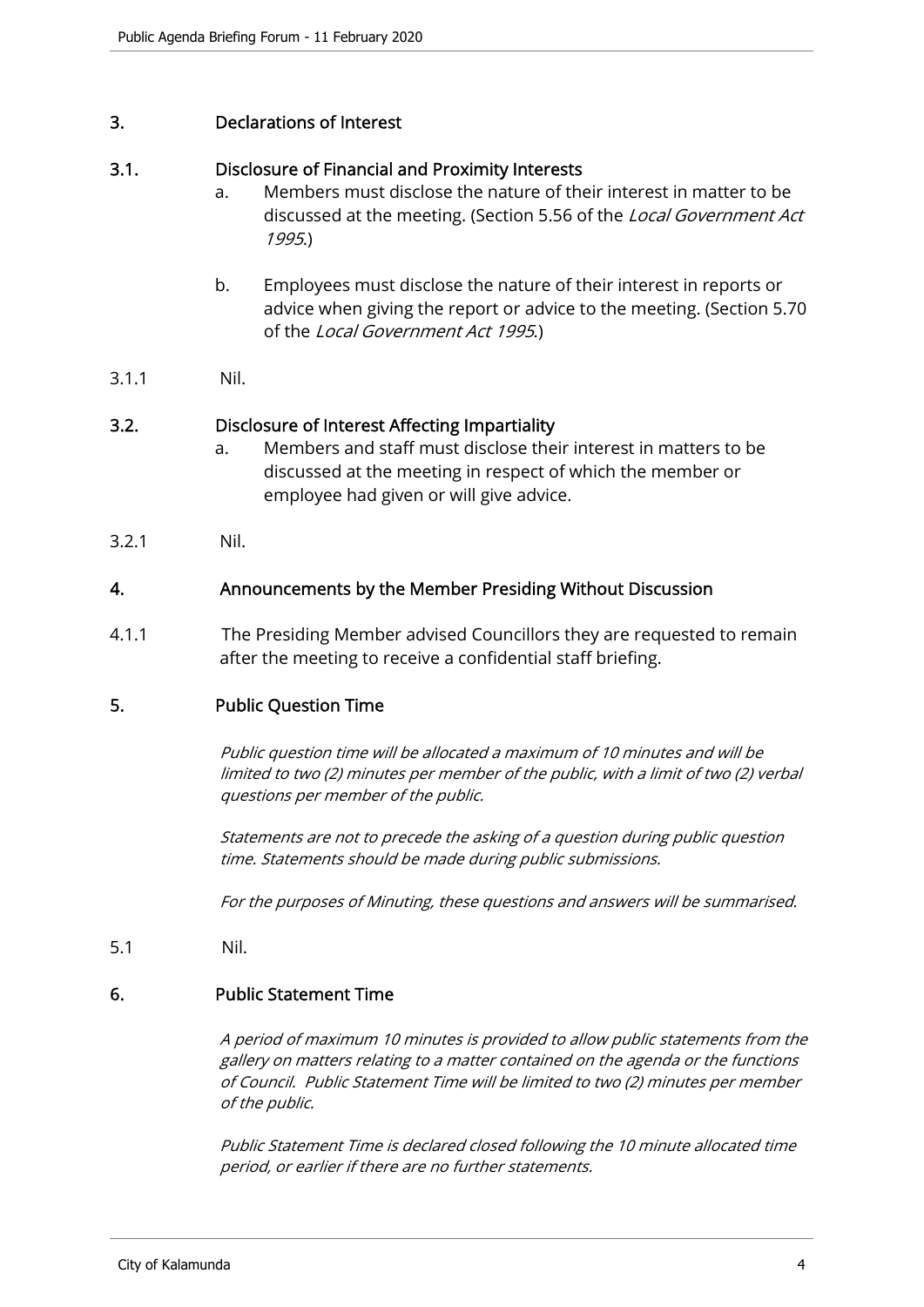For the purposes of Minuting, these statements will be summarised.

- 6.1 Nil.
- 7. Public Submissions Received in Writing
- 7.1 Nil.
- 8. Petitions Received
- 8.1 Nil.

# 9. Confidential Items Announced But Not Discussed

9.1 Item 10.2.3 Consideration of Tenders for Provision of General Electrical Maintenance Services and Provision of Irrigation Electrical Maintenance Services (RFT1907) – Confidential Attachment – Tender Evaluation Report – Reason for Confidentiality: Local Government Act 1995 (WA) Section 5.23 (2) (c) - "a contract entered into, or which may be entered into, by

the local government and which relates to a matter to be discussed at the meeting."

9.2 10.2.4 Consideration of Tenders for General Tree Services (RFT 1912) – Confidential Attachment – Reason for Confidentiality: Local Government Act 1995 (WA) Section

5.23 (2) (c) - "a contract entered into, or which may be entered into, by the local government and which relates to a matter to be discussed at the meeting."

9.3 10.2.5 Consideration of Tenders for the Provision of Extruded Concrete Kerbing Services (RFT 1919) – Confidential Attachment-Reason for Confidentiality: Local Government Act 1995 (WA) Section 5.23 (2) (c) - "a contract entered into, or which may be entered into, by the local government and which relates to a matter to be discussed at the meeting."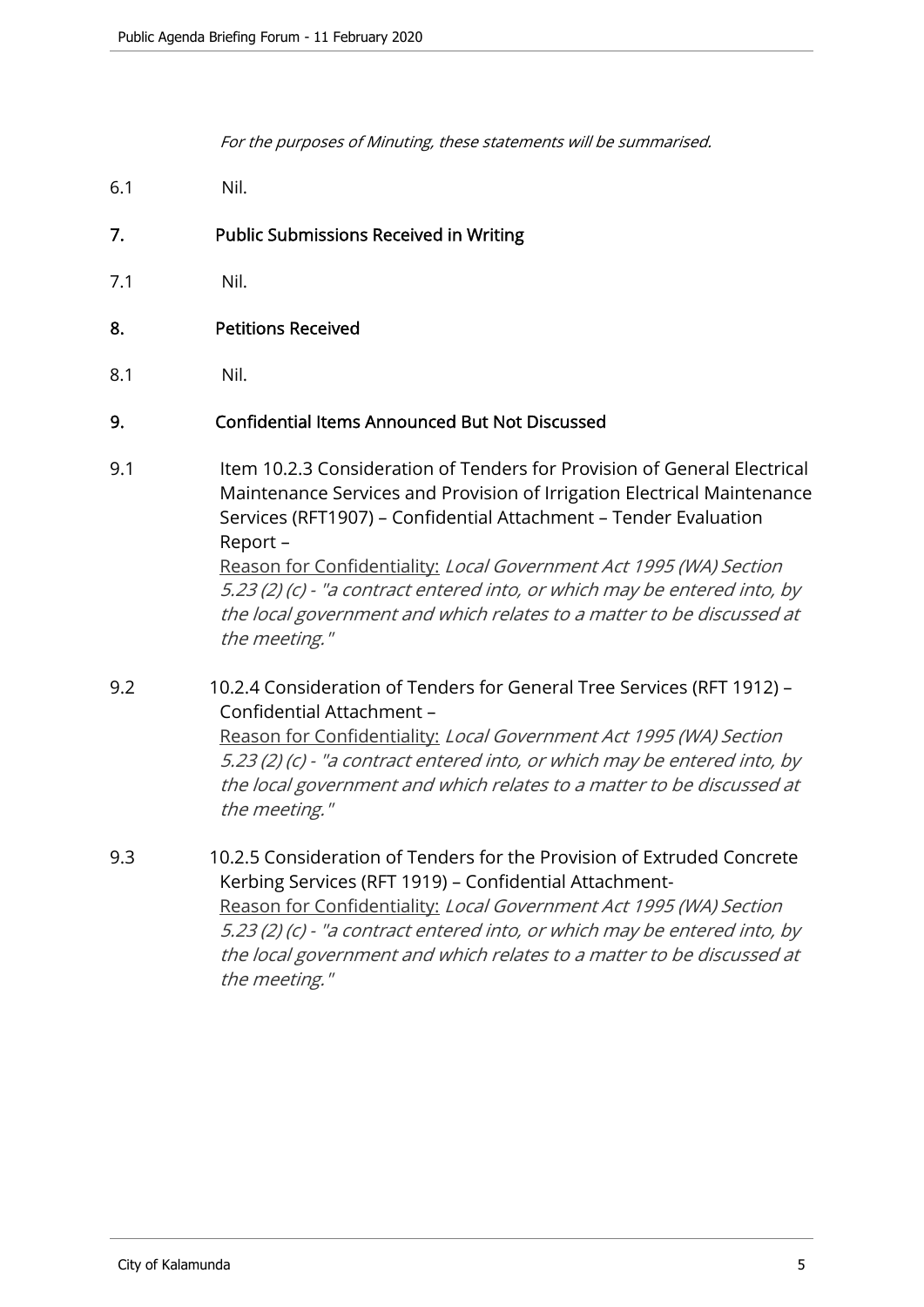## **10. Reports to Council**

## **10.1. Development Services Reports**

# **10.1.1. Department of Planning, Lands and Heritage - Draft Residential Aged Care Position Statement - City of Kalamunda Submission**

**Declaration of financial / conflict of interests to be recorded prior to dealing with each item.** 

The Manager Approval Services provided a presentation on this report.

Mr Peter Forrest provided a presentation on this item.

Councillors sought clarification on aspects of the report.

| Previous Items<br>Directorate<br><b>Business Unit</b><br>File Reference<br>Applicant<br>Owner | N/A<br><b>Development Services</b><br><b>Strategic Planning</b><br>3.009297<br>N/A<br>City of Kalamunda                                                          |
|-----------------------------------------------------------------------------------------------|------------------------------------------------------------------------------------------------------------------------------------------------------------------|
| <b>Attachments</b>                                                                            | Draft Position Statement Residential Aged Care<br>1.<br>$\lceil 10.1.1.1 - 5 \text{ pages} \rceil$<br>City of Kalamunda - Submission [10.1.1.2 - 18 pages]<br>2. |

3. KACAC Comments from Members [**10.1.1.3** - 4 pages]

# **TYPE OF REPORT**

|                 | Advocacy    | When Council is advocating on behalf of the community to<br>another level of government/body/agency                                                                                                                                                                                                                                                                                                                                |
|-----------------|-------------|------------------------------------------------------------------------------------------------------------------------------------------------------------------------------------------------------------------------------------------------------------------------------------------------------------------------------------------------------------------------------------------------------------------------------------|
| $\triangledown$ | Executive   | When Council is undertaking its substantive role of direction<br>setting and oversight (eg accepting tenders, adopting plans and<br>budgets                                                                                                                                                                                                                                                                                        |
| Е               | Information | For Council to note                                                                                                                                                                                                                                                                                                                                                                                                                |
|                 | Legislative | Includes adopting Local Laws, Town Planning Schemes and<br>Policies. When Council determines a matter that directly impacts<br>a person's rights and interests where the principles of natural<br>justice apply. Examples include town planning applications,<br>building licences, other permits or licences issued under other<br>Legislation or matters that could be subject to appeal to the<br>State Administrative Tribunal |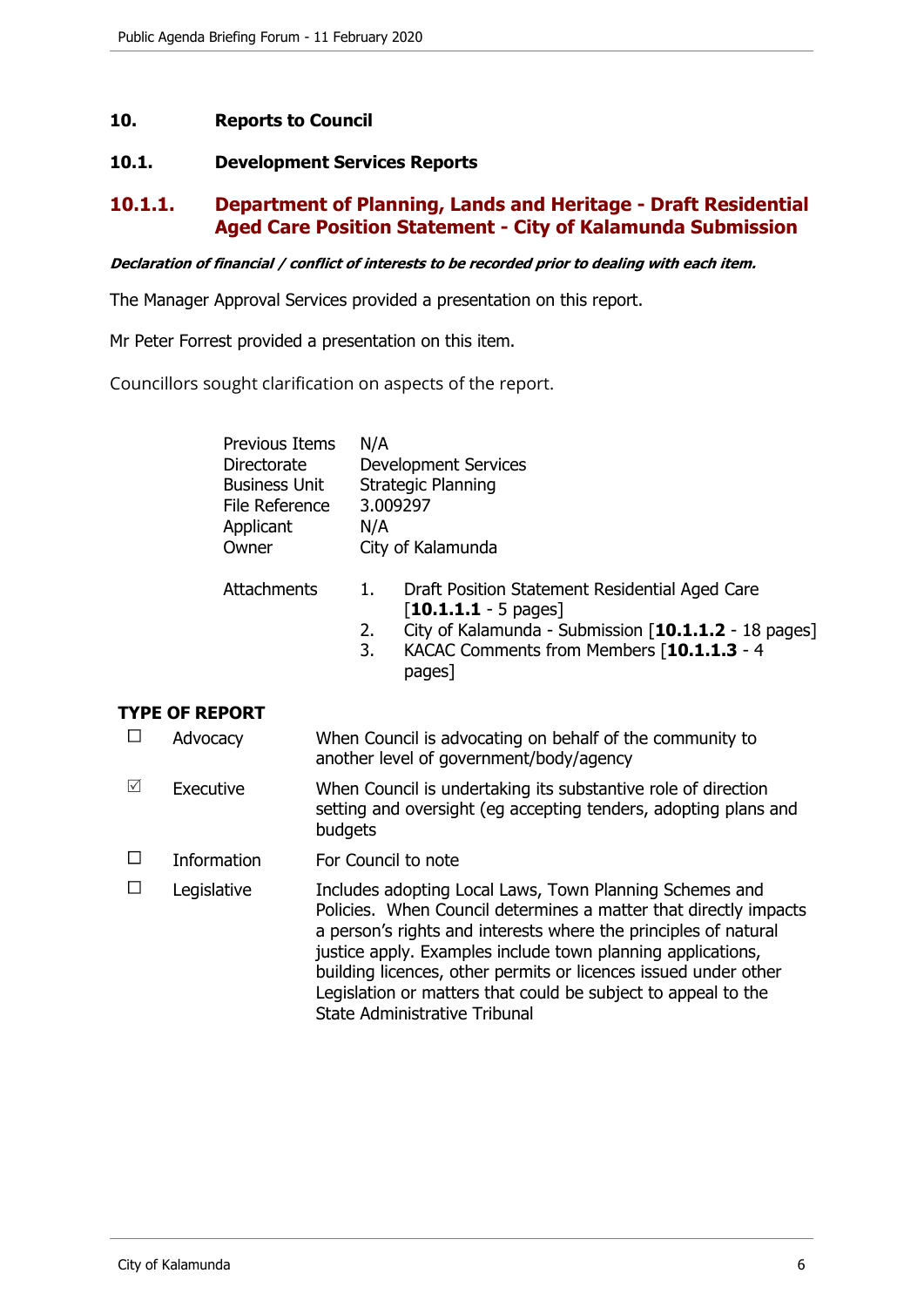# **STRATEGIC PLANNING ALIGNMENT**

Kalamunda Advancing Strategic Community Plan to 2027

**Priority 1: Kalamunda Cares and Interacts Objective 1.1** - To be a community that advocates, facilities and provides quality lifestyles choices.

**Strategy 1.1.1** - Facilitates the inclusion of the ageing population and people with disability to have access to information, facilities and services.

## **EXECUTIVE SUMMARY**

- 1. The purpose of this report is to note the release of the Western Australian Planning Commission's (WAPC) Draft Position Statement for Residential Aged Care (PSRAC) (Attachment 1) released for public comment in October 2019 and endorse the City's submission.
- 2. The City has prepared a submission for the WAPC to consider, which includes a table of comments, background information, and case studies of prominent aged care sites within the City (Attachment 2).
- 3. The Kalamunda Aged Care Advisory Committee (KACAC) was briefed on the PSRAC and the City's submission on the 4 December 2019 and some members have prepared additional comments for the Council's consideration (Attachment 3).

## **BACKGROUND**

4. A position statement is intended to set out the policy position of the WAPC with respect to a particular matter. A position statement is similar to an information sheet (formerly called a Planning Bulletin) which is released by the State Government to help explain and guide the intent and objectives of planning legislation, policy and practice.

# **DETAILS AND ANALYSIS**

- 5. In summary the key points of the City's response include:
	- 1. Definitions are considered appropriate.
	- 2. The strategic led approach to aged care needs through analysis in local housing and planning strategies is generally supported.
	- 3. Identifying aged care development as a 'P' (Permitted) use may not result in faster approvals as the works component of developments will often require public advertising in any case.
	- 4. The recommendation for Local Development Plans to guide design is supported.
	- 5. Further exploration of key industry trends in aged care like intergenerational aged care facilities and alternative forms of housing accommodation would help provide alternative options.
	- 6. The document could further assist by acknowledging the inherent constraints of delivering aged care in rural areas by providing specific technical guidance in relation to services such as minimum lot size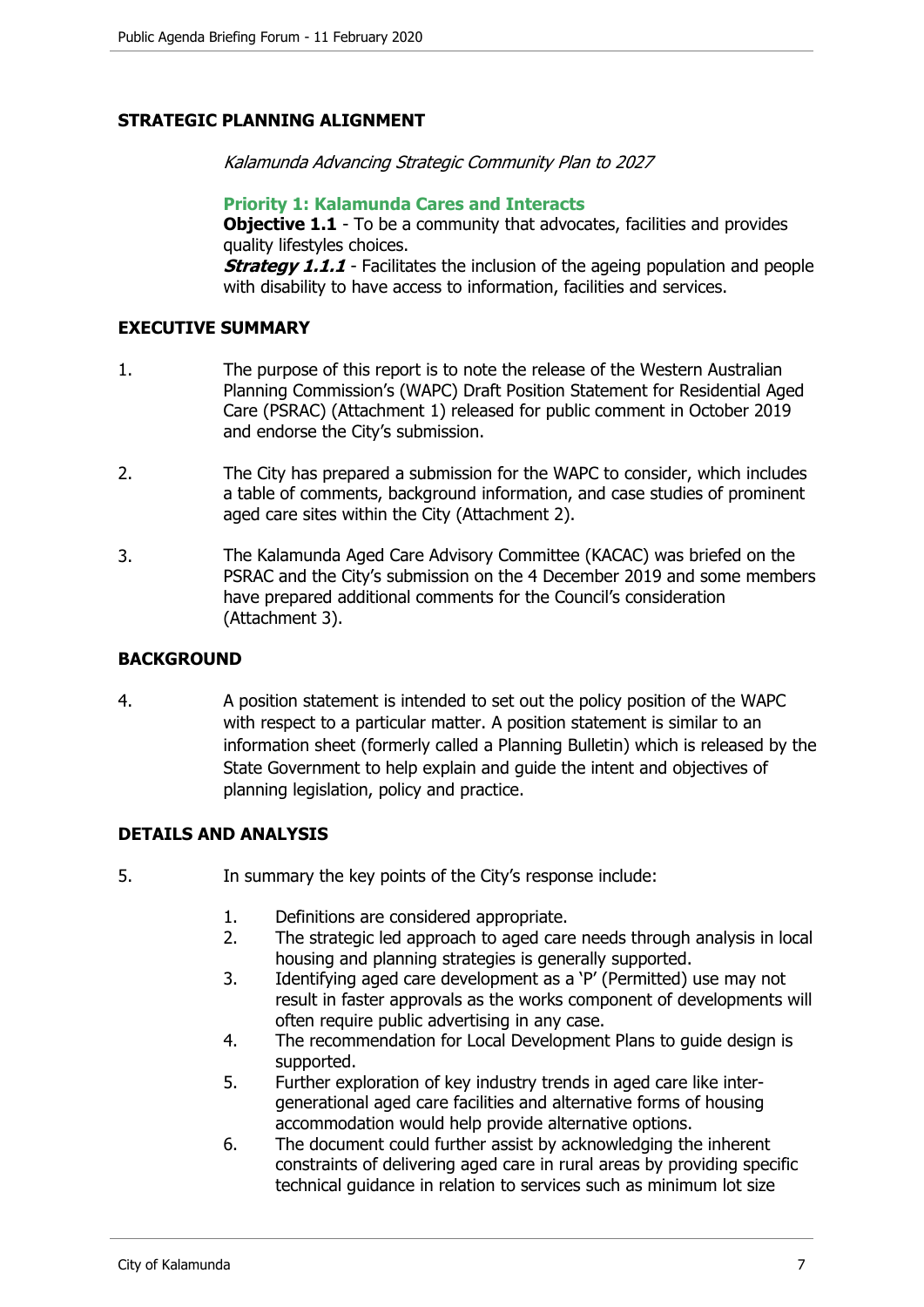requirements, minimum standards for effluent disposal where not connected to sewer, preferred built form outcomes or specifying typical ancillary uses.

7. Further guidance around facilitating private-public partnerships is needed.

For further information on these points, refer to Attachment 2 - City of Kalamunda Submission.

- 6. One of the changes proposes the inclusion of definitions for 'Residential Aged Care Facility' and 'Retirement Village' to be included in Local Planning Schemes, and land use permissibility to include aged care as a 'P' use in a residential zone, 'X' use in an industrial zone, and 'D' or 'A' use in a rural zone.
- 7.  $P' =$  Permitted. Means that the use is permitted by the Scheme.
	- 'D' = Discretionary. Means the use in not permitted unless Council has granted planning approval.
	- 'A' = Advertise. Means the use is not permitted unless Council has granted planning approval after giving notice (advertise)
	- 'X' = Prohibited use
- 8. The City of Kalamunda Local Planning Scheme No. 3 (LPS3) currently has two definitions for considering proposals for aged care and accommodation proposals: 'Aged/Dependant Dwellings' and 'Aged Residential Care'. Current land use permissibility in the LPS3 is shown in Table 1 below:

|                              | <u>Jistrict</u><br>Centre | Jommercial | <b>Mixed</b><br>Use | <u>Residential</u> | <u>Residential</u><br>Bushl<br>land | <u>Light</u><br>Industry | General<br>Industry | Service<br>Station | Private<br>Clubs<br>and<br>Inst | <b>Special</b><br><u>Rural</u> | <b>Rural</b><br><u>Composite</u> | Rural<br>Agriculture | Rural<br>augcape<br>Interest | Rural<br>Conservatior | Industrial<br>Development |
|------------------------------|---------------------------|------------|---------------------|--------------------|-------------------------------------|--------------------------|---------------------|--------------------|---------------------------------|--------------------------------|----------------------------------|----------------------|------------------------------|-----------------------|---------------------------|
| Aged/Dependent Dwellings     | D                         | D          | P                   | P                  | Α                                   | X                        | X                   | X                  | D                               | Χ                              | X                                | X                    | X                            | Χ                     | $\times$                  |
| <b>Aged Residential Care</b> | D                         | D          | A                   | A                  | A                                   | Χ                        | X                   | Χ                  | P                               | X                              | X                                | Χ                    | X                            | X                     | X                         |

Table 1. Local Planning Scheme No. 3 extract of land use Zoning Table

#### **APPLICABLE LAW**

9. The draft PSRAC notes that the WAPC will support amendments to incorporate the statutory content from the position statement into the *Planning and* Development (Local Planning Schemes) Regulations 2015 as model or deemed provisions. This would ensure that Local Planning Schemes will be consistent with the definitions provided in the Draft PSRAC.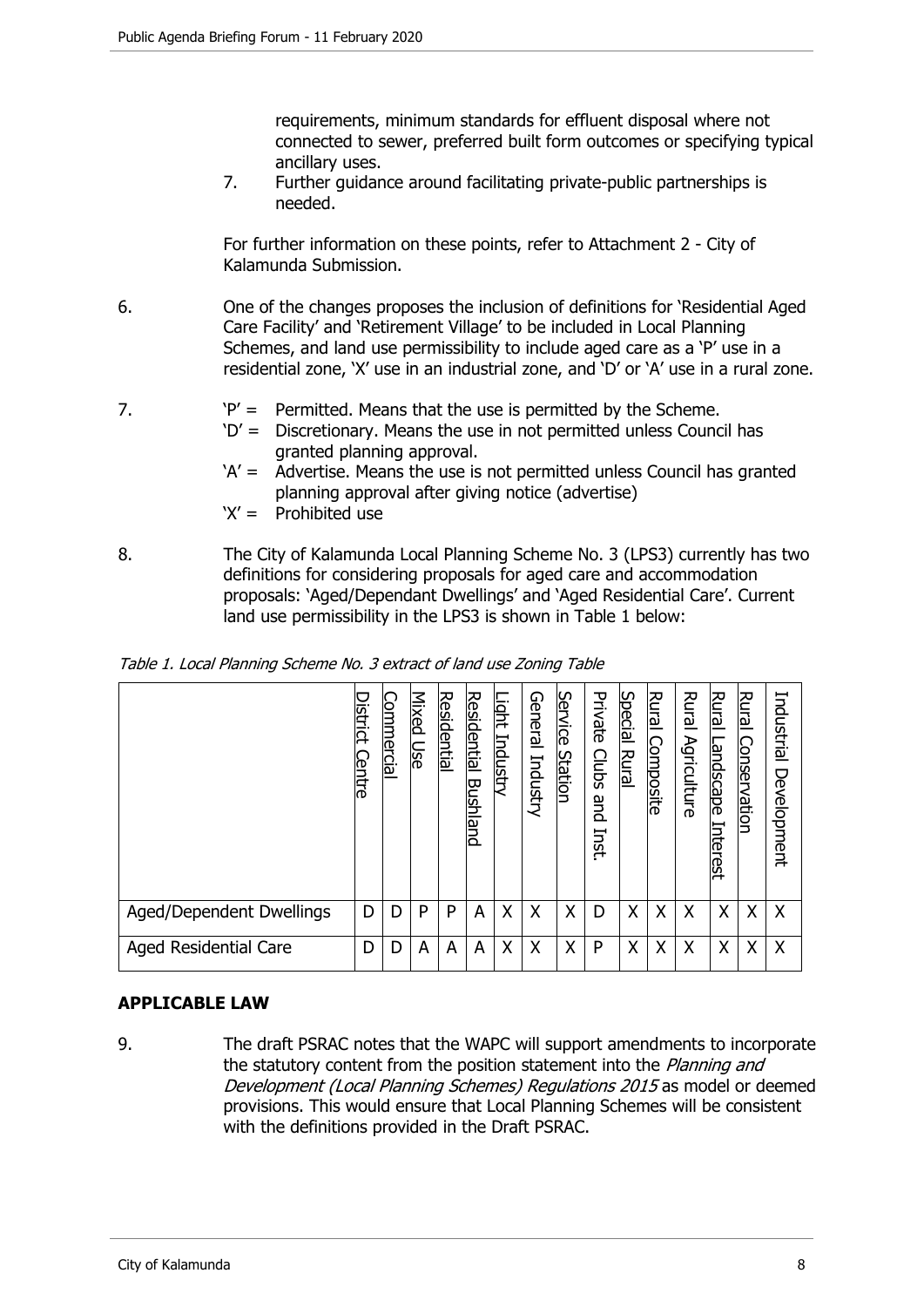# **APPLICABLE POLICY**

10. The Draft PSRAC is influenced by and is related to the following State Planning Policies (SPP):

## 11. **SPP 2.5 – Rural Planning**

A policy which guides planning and environmental health considerations for agricultural, horticultural and animal premises. Will apply to any future application for aged care in rural regions.

## 12. **SPP 2.7 – Public Drinking Water Source**

A policy to protect and manage public drinking water source areas from incompatible land uses and pollution in order to maintain the quality of the drinking water. Applicable if a proposed aged care site is located within a public drinking water source area.

#### 13. **SPP 3.7 – Planning in Bushfire Prone Areas**

A policy to guide development in bushfire prone areas, in particular with relation to vulnerable land uses such as an aged care facility.

## 14. **SPP 5.1 – Land Use Planning in the Vicinity of Perth Airport**

A policy to guide development which is or may in the future be affected by aircraft noise.

#### 15. **SPP 5.4 – Road and Rail Noise**

Guides development which may be affected by road or rail noise, which proposed aged care sites should avoid.

#### 16. **SPP 4.1 – Industrial Interface**

Guides planning decisions with the aim of protecting the long-term future operation of industry and infrastructure facilities, by avoiding encroachment from sensitive land uses and potential land use conflicts. Applicable in cases where an aged cares site may be located adjacent to and industrial area such as Forrestfield North and Forrestfield Stage 1 Industrial area.

# **STAKEHOLDER ENGAGEMENT**

- 17. The draft PSRAC is open for public comment and can be accessed via the Department of Planning, Lands and Heritage website.
- 18. KACAC reviewed the contents of the draft PSCRAC on 4 December 2019 and some members have prepared comments for Council's consideration (Attachment 3). The comments have been noted and integrated into the City's submission, where possible.

# **FINANCIAL CONSIDERATIONS**

19. This submission has been prepared by the City and costs associated with the preparation of the submission have been covered under the Development Services Budget.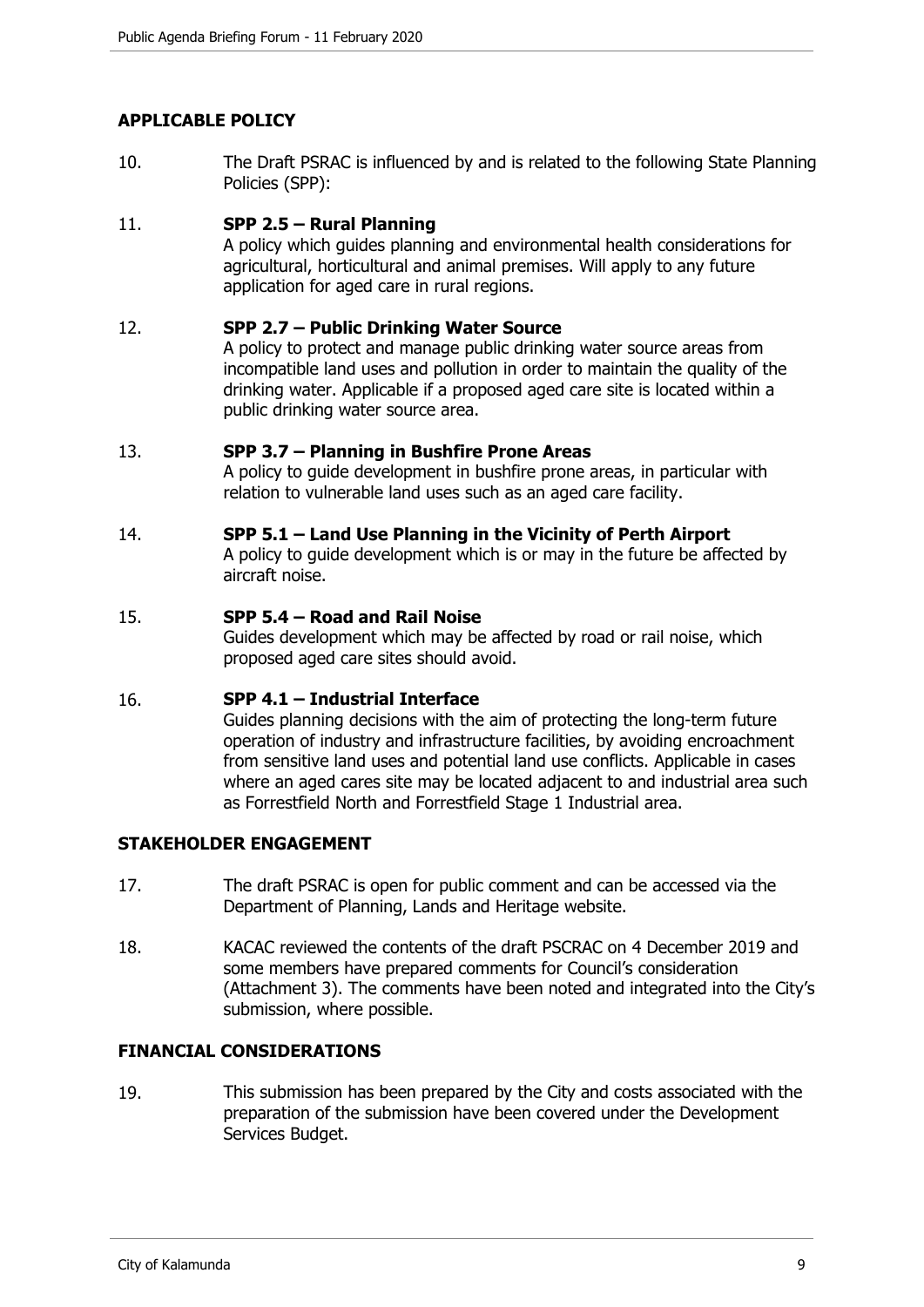# **SUSTAINABILITY**

#### **Social Implications**

20. The intent behind the PSRAC is to streamline and encourage the provision of an appropriate supply and diversity of residential aged care options by establishing a consistent, simplified and clear approvals framework supported by a strategically led planning system.

#### **Economic Implications**

21. Aged Care sites are largely delivered by the private sector. In this regard, providing guidance around site suitability and land permissibility would assist providers in making informed choices regarding feasibility of aged care developments.

#### **Environmental Implications**

22. Aged residential care developments are generally an intensive land use with a greater building bulk and scale and high numbers of residents, employees and visitors. Allowing aged residential care to be considered in rural areas requires careful consideration of the potential impact on amenity and environmental impacts, particularly in rural areas.

#### **RISK MANAGEMENT**

23. **Risk**: The City's submission on the Draft Position Statement: Residential Aged Care is not given regard by the WAPC and results in the issues raised by the City not being considered by the WAPC.

| <b>Consequence</b>                                                                                      | <b>Likelihood</b> | <b>Rating</b> |  |  |  |
|---------------------------------------------------------------------------------------------------------|-------------------|---------------|--|--|--|
| Moderate                                                                                                | Unlikely          | Low           |  |  |  |
| <b>Action/Strategy</b>                                                                                  |                   |               |  |  |  |
| Council considers and endorses a submission prior to the comment period<br>closing on 28 February 2020. |                   |               |  |  |  |

#### **CONCLUSION**

- 24. Overall, the City is generally supportive of the intent and objectives of the draft PSRAC. The City's submission seeks greater clarification around the provision of aged care within rural areas with acknowledgement these are significantly more constrained than in residential areas.
- 25. The PSRAC is considered to have a narrow focus and could include more reference to contemporary trends and the diverse methods available for delivering aged care through: single story grouped dwellings, multiple dwellings, intensive care unit with lodgings, mixed-use or inter-generational living, cooperative aged care village, multi-generational at home care, or externally assisted home care. Further clarification is also sought on the market conditions and background research that has informed the recommendations.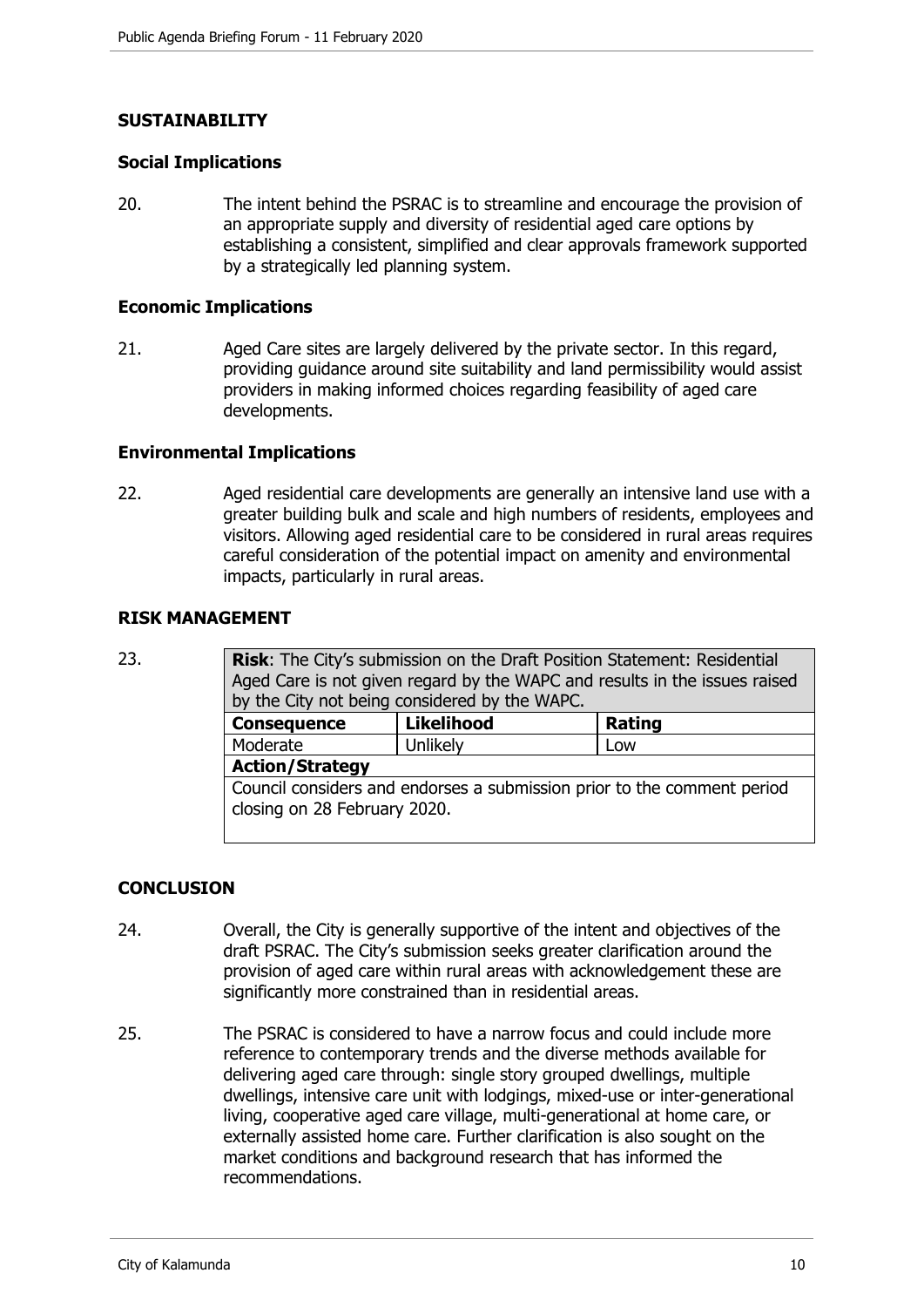26. The City has developed a working knowledge and expertise in the field of aged care developments from a local government perspective. As the WAPC finalises the document and considers possible policy and planning scheme requirements, the City would be prepared to work with and assist the department at a technical level.

# **Voting Requirements: Simple Majority**

## **RECOMMENDATION**

That Council:

- 1. NOTE the release of the State Government Draft Position Statement for Residential Aged Care for public comment.
- 2. ENDORSE the City of Kalamunda comments to be forwarded to the Western Australian Planning Commission for consideration.
- 3. NOTE the comments provided by members of the Kalamunda Aged Care Advisory Committee.
- 4. ADVISE the Western Australian Planning Commission that the City would be prepared to assist with the further development of the Position Statement and any subsequent policy or guidelines.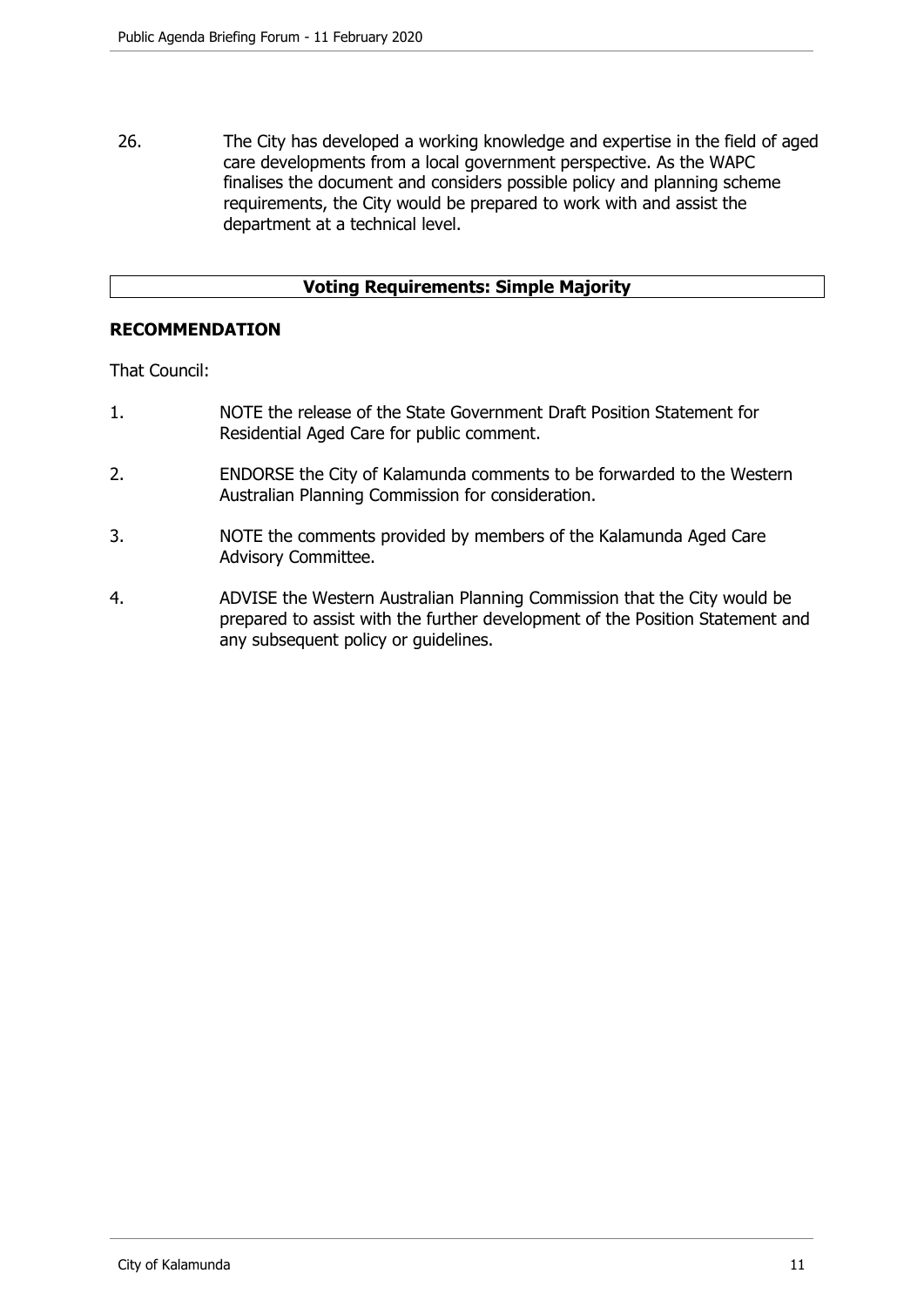# **10.2. Asset Services Reports**

# **10.2.1. Provision of Electric Vehicle Charging Stations**

Declaration of financial / conflict of interests to be recorded prior to dealing with each item.

The Director Assets Services provided a presentation on this report.

Councillors sought clarification on aspects of the report. The Director Asset Services provided information.

| Previous                            | N/A               |
|-------------------------------------|-------------------|
| ltems                               |                   |
| Directorate                         | Asset Services    |
| <b>Business Unit Asset Services</b> |                   |
| File Reference 3.002622             |                   |
| Applicant                           | N/A               |
| Owner                               | City of Kalamunda |
|                                     |                   |

Attachments Nil

# TYPE OF REPORT

|                 | Advocacy    | When Council is advocating on behalf of the community to<br>another level of government/body/agency                                                                                                                                                                                                                                                                                                                                |
|-----------------|-------------|------------------------------------------------------------------------------------------------------------------------------------------------------------------------------------------------------------------------------------------------------------------------------------------------------------------------------------------------------------------------------------------------------------------------------------|
|                 | Executive   | When Council is undertaking its substantive role of direction<br>setting and oversight (e.g. accepting tenders, adopting plans<br>and budgets)                                                                                                                                                                                                                                                                                     |
| $\triangledown$ | Information | For Council to note                                                                                                                                                                                                                                                                                                                                                                                                                |
|                 | Legislative | Includes adopting Local Laws, Town Planning Schemes and<br>Policies. When Council determines a matter that directly<br>impacts a person's rights and interests where the principles of<br>natural justice apply. Examples include town planning<br>applications, building licences, other permits or licences<br>issued under other Legislation or matters that could be<br>subject to appeal to the State Administrative Tribunal |

# STRATEGIC PLANNING ALIGNMENT

Kalamunda Advancing Strategic Community Plan to 2027

#### Priority 2: Kalamunda Clean and Green

Objective 2.2 - To achieve environmental sustainability through effective natural resource management.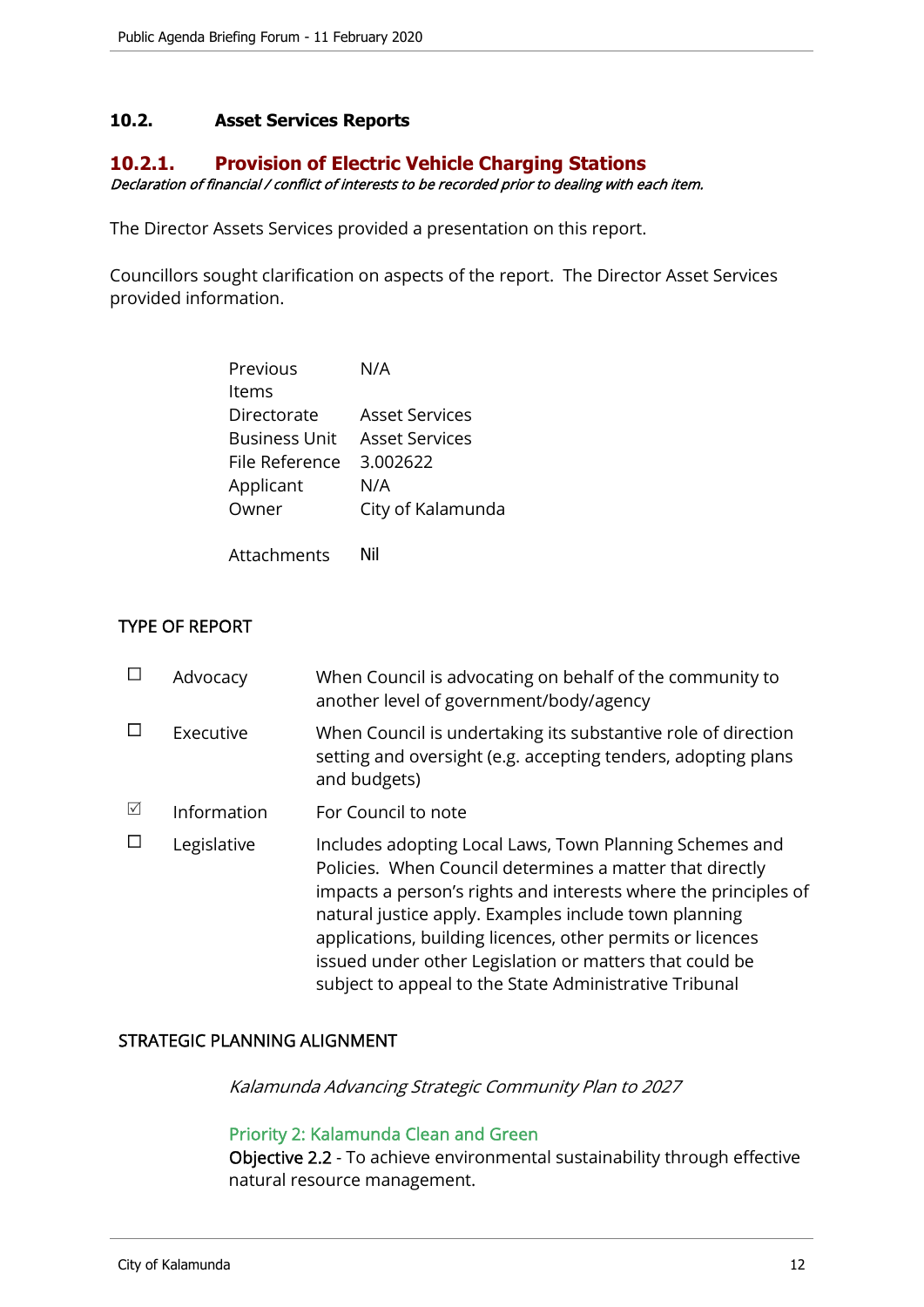**Strategy 2.2.2** - Use technology to produce innovative solutions to reduce power and water usage.

## Priority 3: Kalamunda Develops

Objective 3.2 - To connect community to quality amenities. **Strategy 3.2.2** - Provide and advocate for improved transport solutions and better connectivity through integrated transport planning.

## EXECUTIVE SUMMARY

- 1. The purpose of this report is to inform Council of issues surrounding a proposal that the City of Kalamunda (City) installs an Electric Vehicle (EV) Charging Station (Station) within the City.
- 2. There are no technical barriers to installing such a Station. The report discusses other matters such as cost, demand for a Station and sustainability for consideration.
- 3. It is recommended that Council note this report.

# BACKGROUND

4. During 2019/2020 budget workshops with Council, the Administration was requested to investigate and report on issues surrounding a desire to install a Station within the Kalamunda Town Centre.

# DETAILS AND ANALYSIS

- 5. According to the Electric Vehicle Council of Australia, in 2018 there were ~2,200 new EVs purchased in Australia. Western Australia accounts for about 11% of all new passenger car sales in Australia<sup>1</sup>, hence it could be estimated that there were ~240 new EVs in WA in 2018. The EV Council also reports similar new EV purchases in 2017. This provides an indication of the potential demand for Stations. In earlier years, the number of EVs was not significant.
- 6. Several suppliers within Australia provide Stations for use in both private and public spaces. The details within this report stem from one supplier who was open with their costs and technical details.
- 7. A Station essentially provides an electric power point that is suitable to charge electric vehicles whilst parked. The critical factor in selecting a Station is the desired electric recharge provided during each vehicle's parking time.

<sup>1</sup> Australian Bureau of Statistics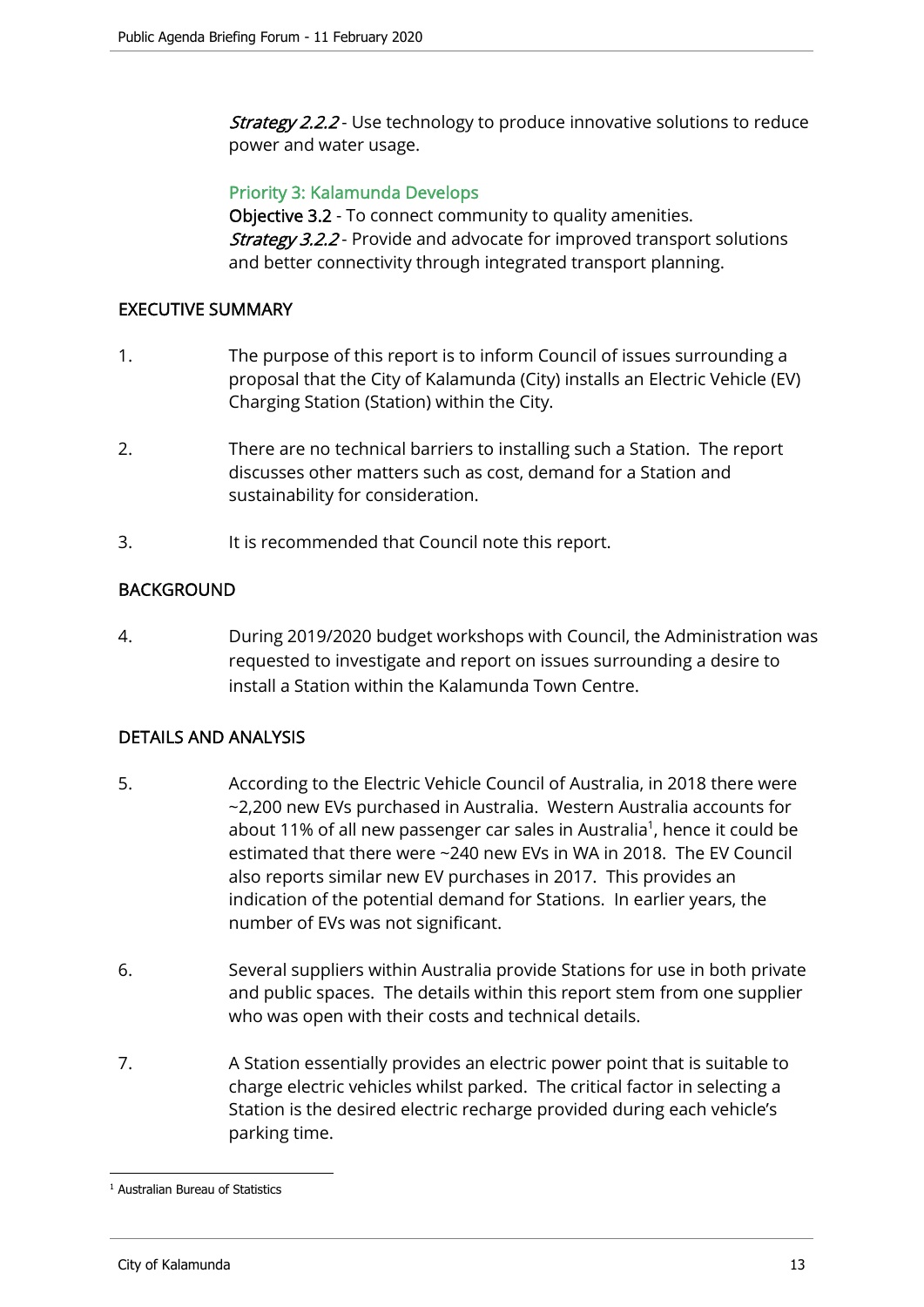

8. A typical Station in a public domain looks like:

9. The image below shows the geographic location of Stations in publicly accessible areas, noting that there appear to be none in the immediate proximity to the Kalamunda Town Centre:



10. Type 1 Stations are predominantly used in domestic/long term parking areas. They typically would provide enough capacity to recharge a vehicle over an extended (typically 10 hour) parking period.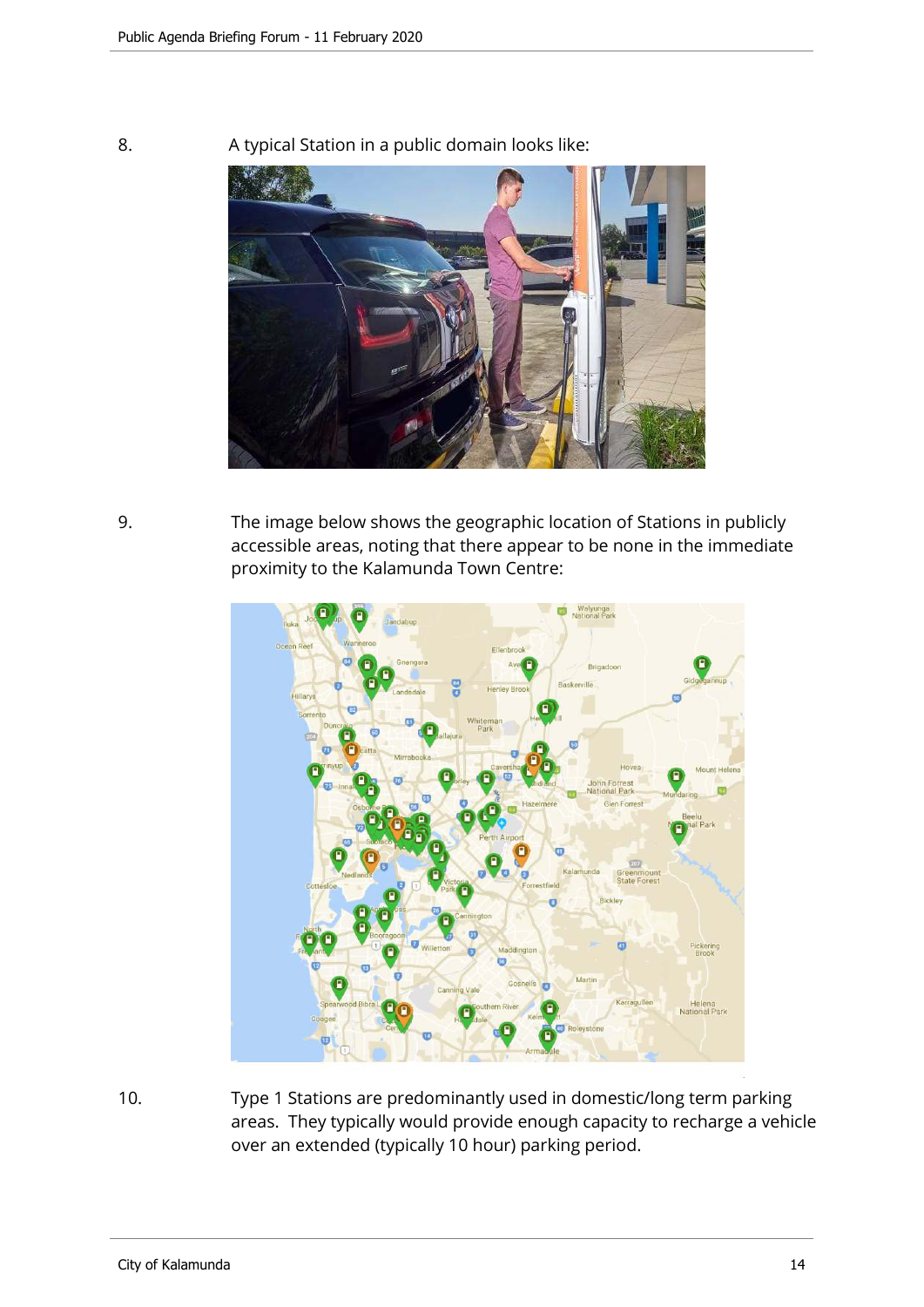- 11. Type 2 Stations have higher electrical capacity and could recharge a typical EV in one hour. Some Stations can cater for two vehicle parking bays but used concurrently would double the time to fully charge both vehicles.
- 12. Type 3 Stations provide a rapid 20 to 30 minute full charge for an EV. They usually only service one vehicle at a time.
- 13. Two main costs are involved the supply and installation of the Station itself and Western Power charges to provide sufficient electric capacity at the point of installation. Whilst the former is relatively known and independent of site, the latter is largely dependent on the Western Power network capacity at the proposed location for the Station.
- 14. A proposed site was selected in the public car park adjacent to Kalamunda Library to allow Western Power to provide a high-level cost estimate of their headworks. A Type 2 Station (capable of serving two vehicles concurrently) would cost \$5,500 for the Station and \$13,500 for Western Power headworks at a total cost of \$19,000. These costs are indicative and subject to competitive quotation.
- 15. The City of Swan has installed a Type 3 Station at their Civic Centre. This cost the City of Swan approximately \$47,000.
- 16. In a public space application either a Type 2 or Type 3 station should be used given the expected parking time versus recharge capacity provided. The significant additional costs, both in the Station and Western Power headworks make a Type 3 station significantly more expensive than a Type 2.
- 17. A decision would also need to be taken whether the City was to provide the power free or charge the user. For this purpose, if we assume a Type 2 Station that it is used for two hours per day, seven days per week this equates to an annual cost to the City of electricity consumed of \$4,800 based on a 'public tariff' of \$0.31 per kWh. Suppliers of Stations provide a 'smart card/phone app' compatible billing system for charging users. The City of Swan provide a publicly accessible Station and charge users \$0.40 per kWh. On this comparison, the City's margin for power charge/power cost would be \$1,500 pa.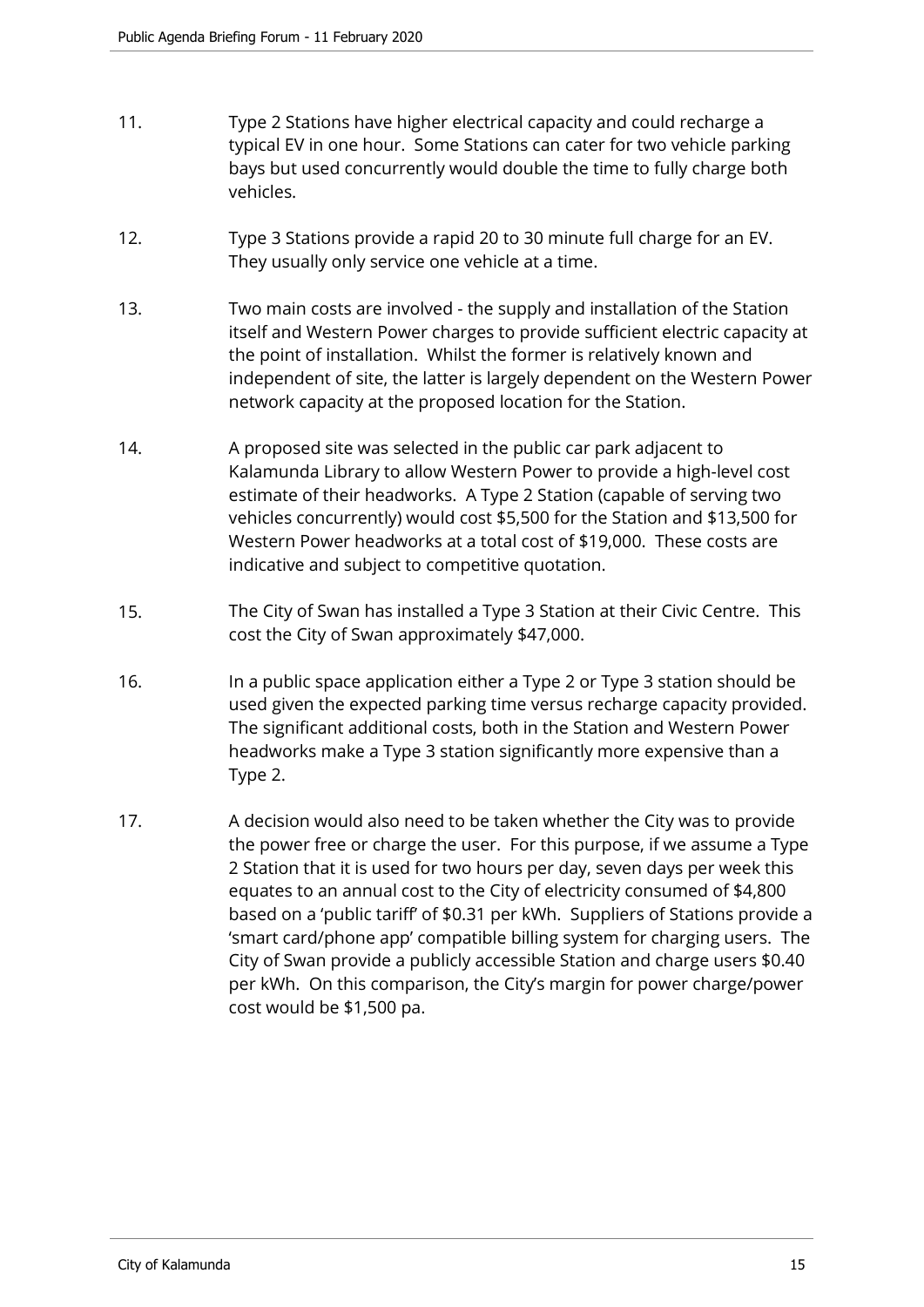- 18. It is believed that there are no grant funded schemes available to fund this project and as such would be solely from Municipal funding. If the City installed a Type 2 Station and charged for consumption the payback would be in the order of 13 years.
- 19. There is no supporting evidence at this time to suggest that there will be a significant take up of the EV charging station.
- 20. Consideration also needs to be given to converting one or two parking bays from 'open' use to 'restrictive' use for EVs only and whether this has unintended consequences of public backlash during busy parking periods.
- 21. Environmental considerations of this matter relate predominantly to the take up of Electric Vehicles over that of fossil fuel (petrol / diesel / LPG) vehicles. Industry reporting suggests that a typical fossil fuelled car emits 250g of  $CO<sub>2</sub>$  per km, whereas an EV requires (electricity from a power station) an equivalent emission of 170g of  $CO<sub>2</sub>$  per km. This figure will reduce as Australia moves further away from fossil fuel power stations towards renewable energy. In New Zealand (for example) where 84% of power generated is renewable, a typical EV requires 15g of  $CO<sub>2</sub>$  emissions from power generation.

# APPLICABLE LAW

22. The Parking and Public Facilities 2019 Local Law governs approvals for certain types of parking stalls.

# APPLICABLE POLICY

23. Nil.

# STAKEHOLDER ENGAGEMENT

24. At this stage of the proposal, no stakeholder engagement is warranted. The City may be able to work with the local businesses to determine if there is feasibility of a partnership approach to installing a Station in a privately operated car park, however this has not been explored as yet.

# FINANCIAL CONSIDERATIONS

25. The potential costs for an EV Station are detailed in the report.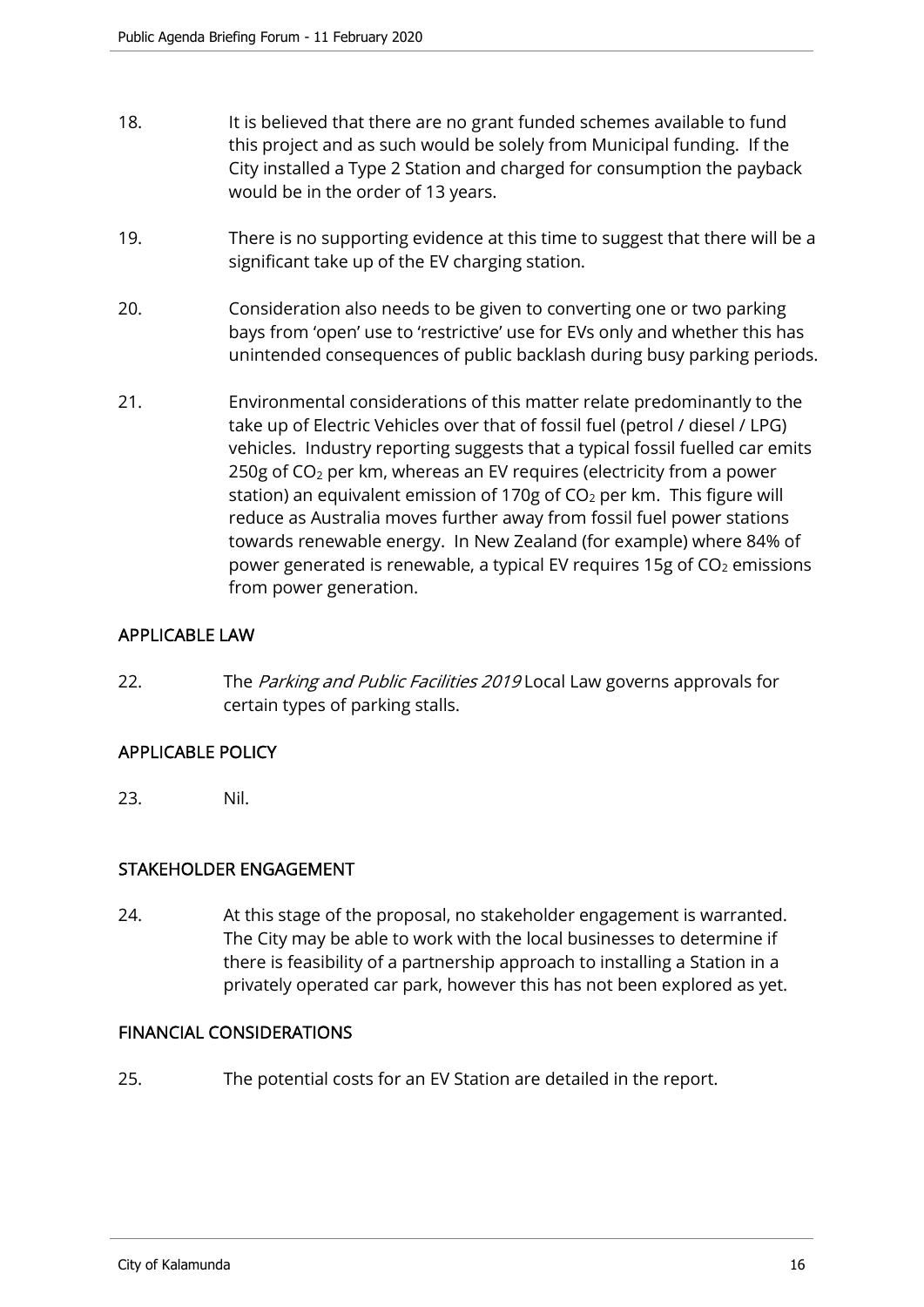# **SUSTAINABILITY**

- 26. It is uncertain if the provision of EV Stations would have any demonstrable benefit to the commercial businesses in the City through increased visitation.
- 27. In itself, the City providing one EV Station does not have reduced carbon footprint benefits for the City. However, if more consumers choose to purchase electric vehicles because of the increasing availability of charging stations throughout the greater Perth region, then there are demonstrable benefits in reduced usage of fossil fuels and greenhouse gases on a broader community scale.

## RISK MANAGEMENT

28. **Risk:** The take up of EV Stations falls below expectations leading to a longer payback period.

| Consequence                  | Likelihood | Rating |  |  |  |  |
|------------------------------|------------|--------|--|--|--|--|
| Insignificant                | Possible   | Low    |  |  |  |  |
| <b>Action/Strategy</b>       |            |        |  |  |  |  |
| This risk is accepted as is. |            |        |  |  |  |  |

# **CONCLUSION**

29. This report outlines the salient financial and environmental issues regarding an EV Station. The project may not be viable solely on financial grounds however consideration of longer-term environmental issues may be relevant.

#### Voting Requirements: Simple Majority

#### RECOMMENDATION

That Council NOTE this report into matters regarding an Electric Vehicle Charging Station for use by the public in the City of Kalamunda.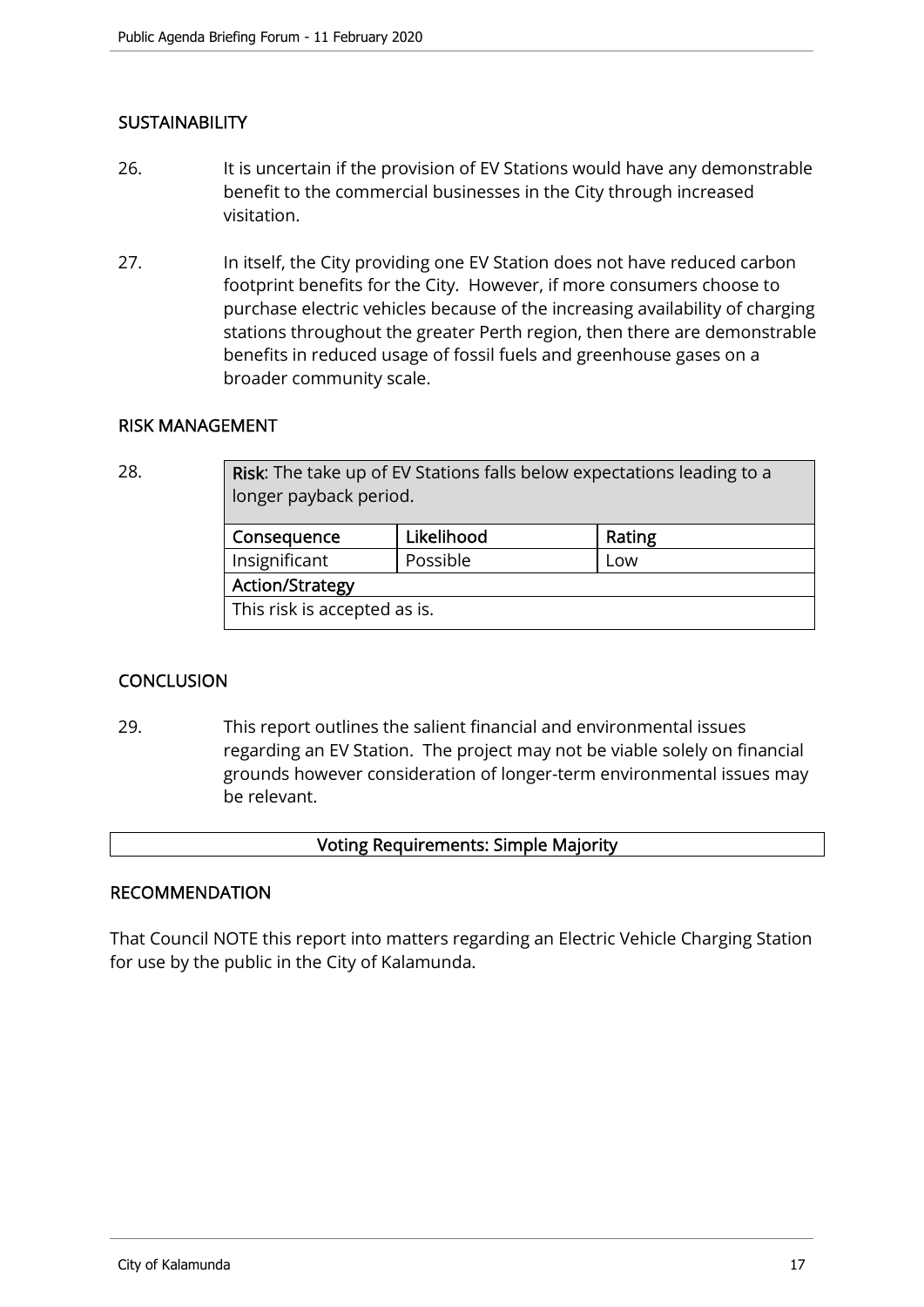# **10.2.2. Pomeroy Road Traffic Assessment**

#### Declaration of financial / conflict of interests to be recorded prior to dealing with each item.

The Manager Asset Planning provided a presentation on this report.

Councillors sought clarification in relation to the time taken to undertake the investigation and the range of consultation.

| Previous             | N/A                                                                    |
|----------------------|------------------------------------------------------------------------|
| <b>Items</b>         |                                                                        |
| Directorate          | <b>Asset Services</b>                                                  |
| <b>Business Unit</b> | <b>Asset Planning</b>                                                  |
| File Reference       | 4.00009238, PM-01/GEN                                                  |
| Applicant            | N/A                                                                    |
| Owner                | N/A                                                                    |
|                      |                                                                        |
| Attachments          | Proposed Concept Designs - Pomeroy Road [10.2.2.1]<br>1.<br>$-1$ page] |
|                      |                                                                        |

# TYPE OF REPORT

|   | Advocacy    | When Council is advocating on behalf of the community to<br>another level of government/body/agency                                                                                                                                                                                                                                                                                                                                |
|---|-------------|------------------------------------------------------------------------------------------------------------------------------------------------------------------------------------------------------------------------------------------------------------------------------------------------------------------------------------------------------------------------------------------------------------------------------------|
| ⊠ | Executive   | When Council is undertaking is substantive role of direction<br>setting and oversight (e.g. accepting tenders, adopting plans<br>and budgets                                                                                                                                                                                                                                                                                       |
|   | Information | For Council to note                                                                                                                                                                                                                                                                                                                                                                                                                |
|   | Legislative | Includes adopting Local Laws, Town Planning Schemes and<br>Policies. When Council determines a matter that directly<br>impacts a person's rights and interests where the principles of<br>natural justice apply. Examples include town planning<br>applications, building licences, other permits or licences<br>issued under other Legislation or matters that could be<br>subject to appeal to the State Administrative Tribunal |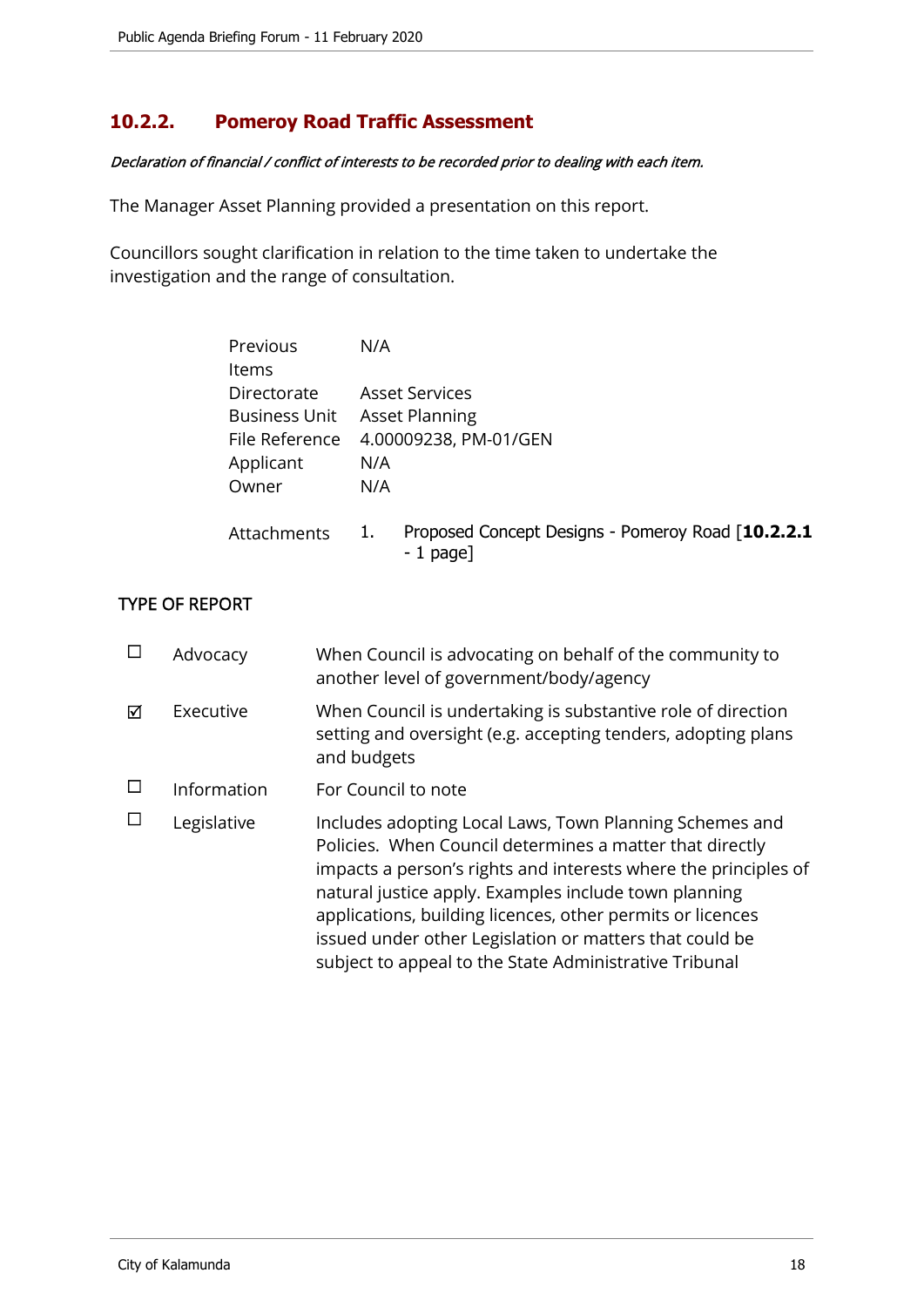# STRATEGIC PLANNING ALIGNMENT

Kalamunda Advancing Strategic Community Plan to 2027

## Priority 1: Kalamunda Cares and Interacts

Objective 1.2 - To provide a safe and healthy environment for community to enjoy.

Strategy - 1.2.1 Facilitate a safe community environment.

# Priority 3: Kalamunda Develops

Objective 3.2 - To connect community to quality amenities. **Strategy 3.2.2** - Provide and advocate for improved transport solutions and better connectivity through integrated transport planning.

## EXECUTIVE SUMMARY

- 1. The purpose of the report is to consider the result of a Traffic Treatments Assessment and subsequent public consultation in the immediate area for proposed traffic treatments on Pomeroy Road, between Welshpool Road East and Canning Road.
- 2. The majority of respondents to the consultation objected to the proposal. As a result of there not being a clear causal factor to the speeding and safety risk, and consequently not a clear solution, the City proposes at this time not to proceed with any treatments.
- 3. It is recommended that Council note the outcomes of this consultation and endorse a recommendation that no further works are listed on forward works programs at this time.

# BACKGROUND

- 4. The City received a single complaint of speeding in July 2018 for Pomeroy Road, between Welshpool Road East and Canning Road.
- 5. Following this complaint and as resources permitted, a standard Traffic Treatments Assessment (TTA) was conducted, resulting in a score of 53 and a recommendation to investigate treatment options. Concept designs were prepared and sent to the surrounding residents for comment.

# DETAILS AND ANALYSIS

6. The crash history of Pomeroy Road from 2014 to 2018 includes seven crashes at the Welshpool Road East intersection, four at the Canning Road intersection, one at McNabb Place and three along the road near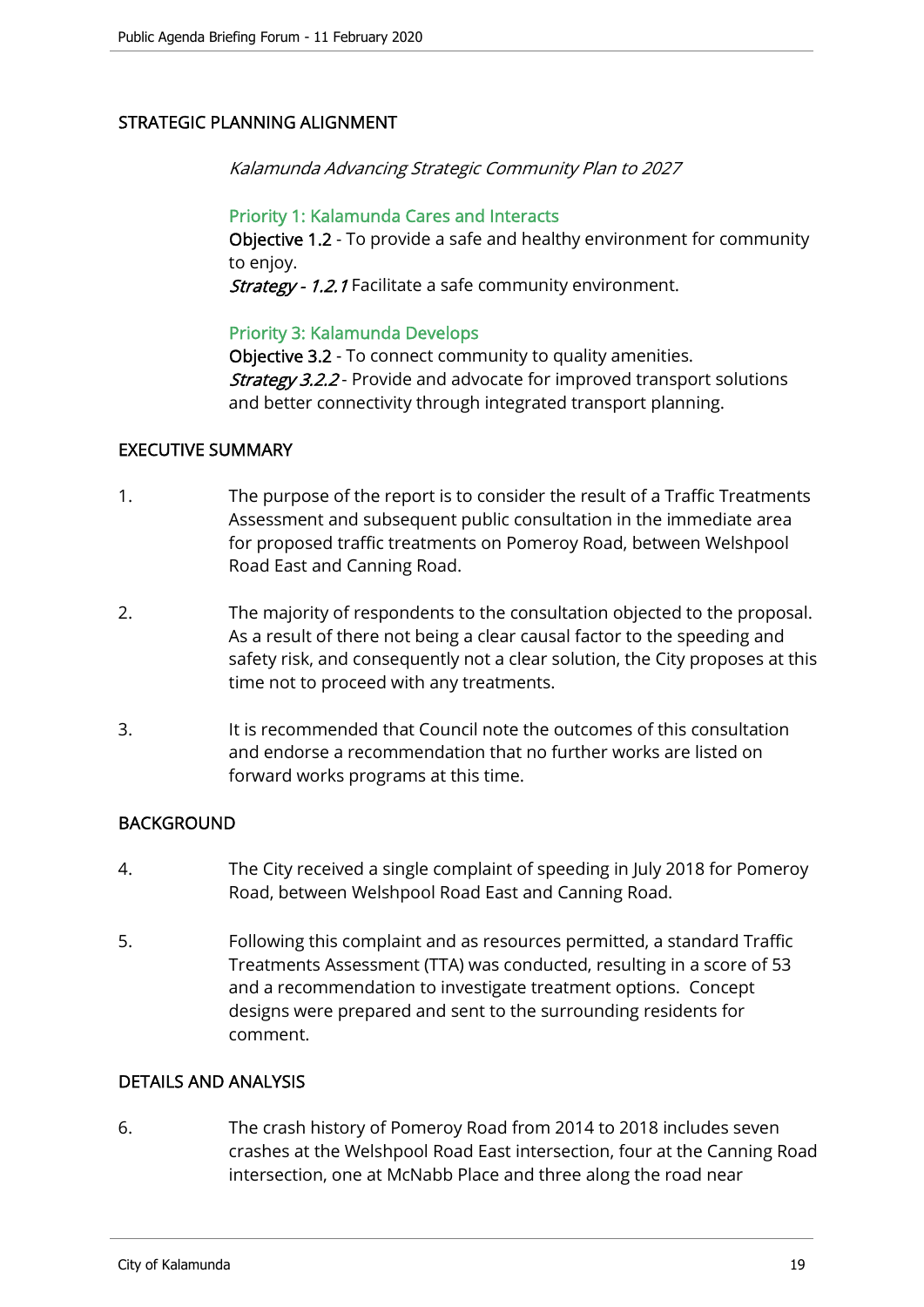Welshpool Road East. The Welshpool Road East intersection recently was the subject of a Road Safety Audit with recommendations for actions to improve safety which are in progress.

- 7. The City regularly addresses concerns regarding speeding and hooning by undertaking a TTA. The assessment produces a score after considering the 85<sup>th</sup> percentile speed, traffic volumes, crash history, road geometry, activity generators and the proportion of heavy vehicles using the road. The 85<sup>th</sup> percentile speed limit is used as it is an accepted industrystandard matrix to guide decisions relating to speed, safety and to minimise risk.
- 8. The assessment process recommends a level of treatment based on different thresholds. Scores above 50 identify the priority need for physical traffic treatments, scores ranging between 35 and 50 trigger only low-cost solutions, and scores below 35 do not warrant prioritised action by the City.
- 9. The assessment for Pomeroy Road resulted in a score of 53. The recommendation is that suitable solutions be found to address traffic issues.
- 10. There is no strong evidence to suggest the causes of the speeding so standard traffic calming measures were proposed for consideration.
- 11. Following the assessment, the City arranged for concept designs to be prepared. These are shown in Attachment 1. They show:
	- a) a blister island and traffic island in the centre of Pomeroy Road at the Reid Road intersection;
	- b) a deviation with traffic islands at the Pruiti Crescent intersection;
	- c) a single direction deviation traffic island near the McNabb Place intersection (labelled incorrectly as Rockdale Place); and
	- d) 60 km/hr speed zone sign at Canning Road end (a matching sign was proposed for the Welshpool Road East end).
- 12. To gauge local acceptance of the concepts, the City issued the three concepts listed above as (a) to (c) to the local residents for feedback in August 2019. The speed zoning sign was not sent as this is subject to demonstrated reduction in operating speed and requires separate Main Roads WA approval. Whether or not this would be proceeded with was considered to be a matter for decision at another time, once the traffic treatments had been installed.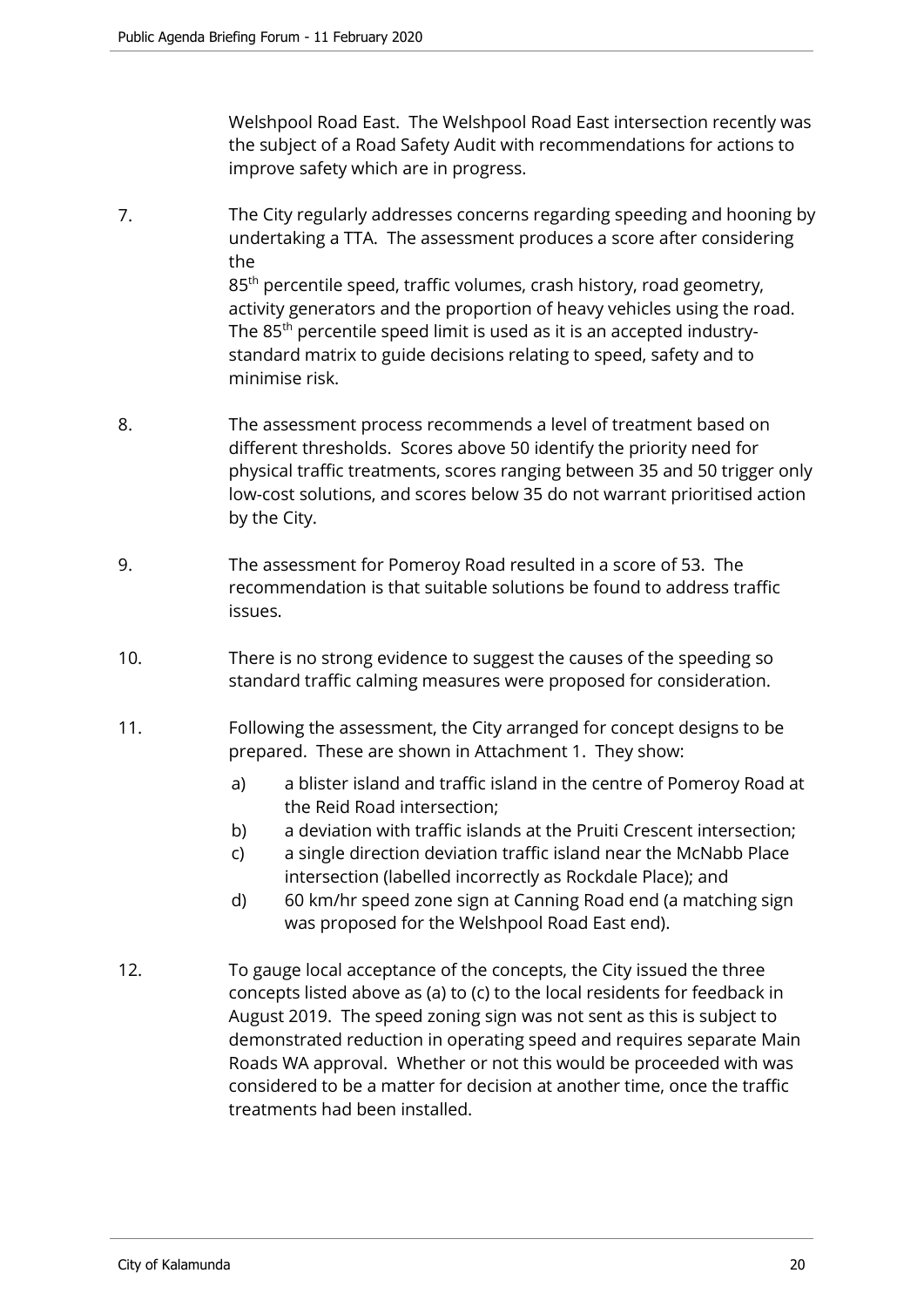- 13. Feedback was received from 26 residents, with 17 objecting to the proposal. The main areas for objection were:
	- a) not needed, lack of perceived effectiveness;
	- b) speeding perceived to be a minor problem with most people obeying the speed limit; and
	- c) longer travel times.
- 14. Generally, the City expects to receive some objections to any design, however the proportion of objections to support were unusually high.
- 15. Following the feedback, the City considered the relative merit of the designs. Although every method of slowing traffic provides benefits to road user safety, the specific designs proposed do not directly influence the causes of prior crashes. When considering the large number of other roads in the City that have higher TTA scores and more severe crash histories, the City recommends not proceeding with traffic treatments at this time.

# APPLICABLE LAW

- 16. a) Local Government Act (1995);
	- b) Main Roads Act (1930); and
	- c) Road Traffic Code (2000).

# APPLICABLE POLICY

17. There are no policies directly related to this item.

# STAKEHOLDER ENGAGEMENT

18. The proposal was sent to local residents for feedback.

# FINANCIAL CONSIDERATIONS

- 19. At this stage, the proposed designs have not been incorporated into any forward works programs.
- 20. There would be limited sustainability benefits in adopting these works.

#### RISK MANAGEMENT

21. Risk: There may be crashes in the future that could have been avoided by delivering traffic calming treatments, which lead to reputational damage to the City. Consequence Likelihood Rating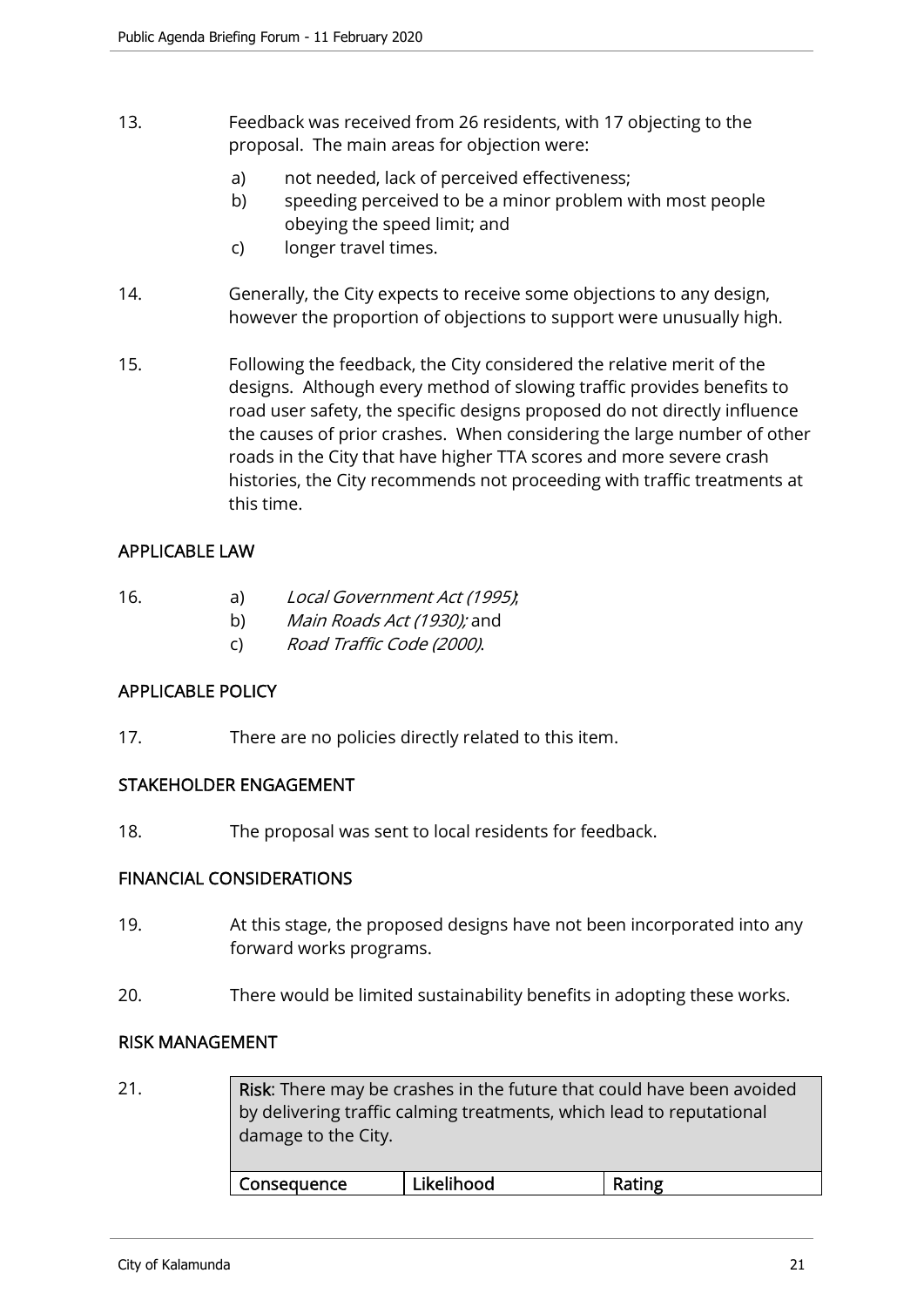| Moderate                                                        | Low |  |  |  |  |  |
|-----------------------------------------------------------------|-----|--|--|--|--|--|
| Action/Strategy                                                 |     |  |  |  |  |  |
| The City regularly reviews crash histories and traffic data and |     |  |  |  |  |  |
| recommends treatments where feasible.                           |     |  |  |  |  |  |
|                                                                 |     |  |  |  |  |  |

# **CONCLUSION**

22. Although it is desirable to dramatically reduce crash risk by lowering operating speeds, it is recognised that this proposal would be considered a low priority and not able to be delivered for many years due to severe funding constraints.

# Voting Requirements: Simple Majority

## **RECOMMENDATION**

That Council ENDORSE the recommendation not to undertake traffic treatments on Pomeroy Road (Welshpool Road East to Canning Road) at this time noting the level of community objections to the proposals.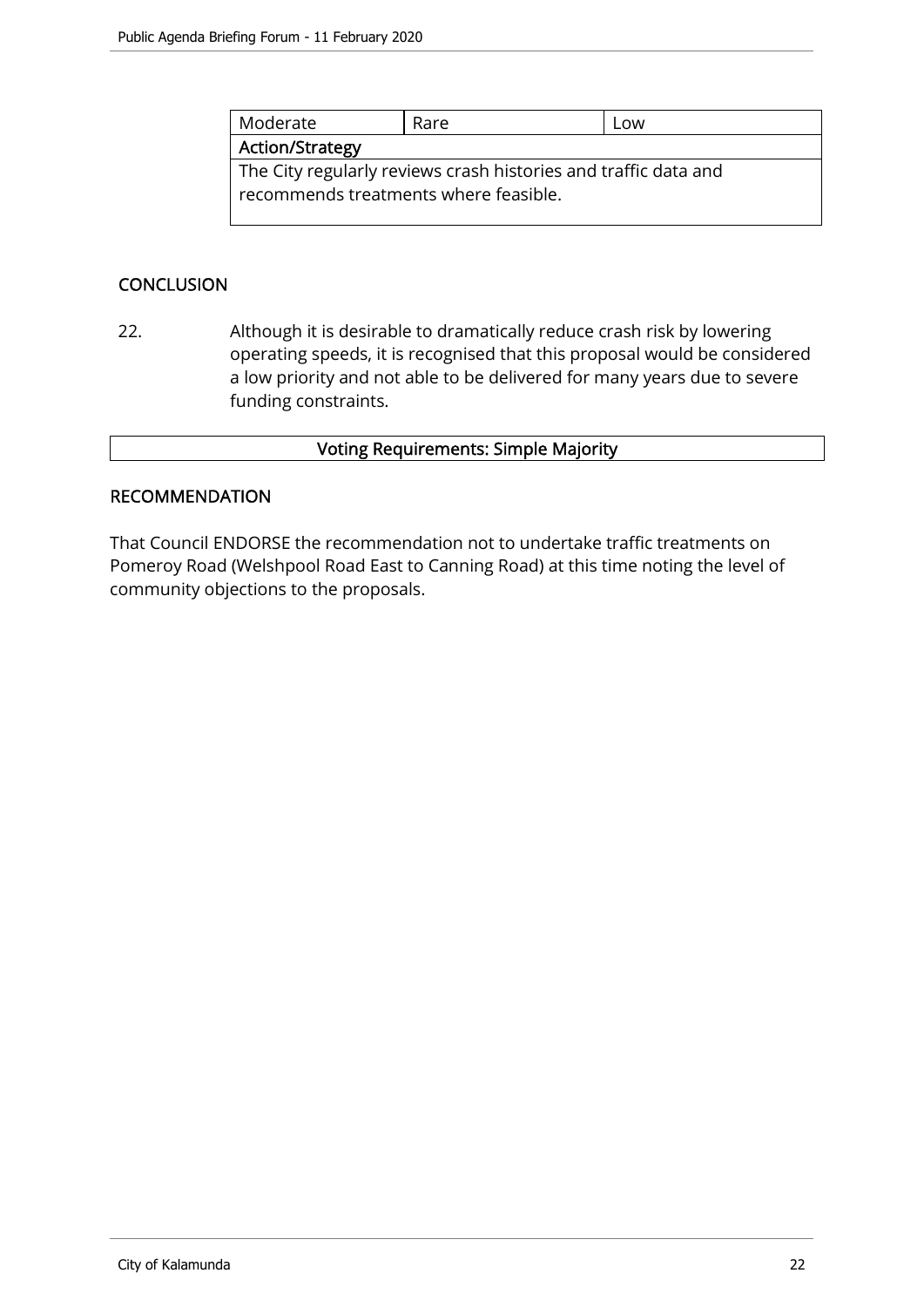# **10.2.3. Consideration of Tenders for Provision of General Electrical Maintenance Services and Provision of Irrigation Electrical Maintenance Services (RFT1907)**

#### Declaration of financial / conflict of interests to be recorded prior to dealing with each item.

The Director Assets and Waste Management provided a presentation on the report.

Councillors sought clarifications on aspects of the scope of works to be undertaken by the successful tender. Clarification was provided.

| Previous Items       | OCM 06/2015                                              |
|----------------------|----------------------------------------------------------|
| Directorate          | <b>Asset Services</b>                                    |
| <b>Business Unit</b> | Asset & Waste Operations                                 |
| File Reference       | AD-TEN-005                                               |
| Applicant            | N/A                                                      |
| Owner                | City of Kalamunda                                        |
|                      |                                                          |
| Attachments          | Nil                                                      |
|                      |                                                          |
| Confidential         | Reason for Confidentiality: Local Government Act 1995    |
| Attachment           | s5.23 (c) "a contract entered into, or which may be      |
|                      | entered into, by the local government which relates to a |
|                      | matter to be discussed at the meeting."                  |

# TYPE OF REPORT

|   | Advocacy    | When Council is advocating on behalf of the community to<br>another level of government/body/agency                                                                                                                                                                                                                                                                                                                                |
|---|-------------|------------------------------------------------------------------------------------------------------------------------------------------------------------------------------------------------------------------------------------------------------------------------------------------------------------------------------------------------------------------------------------------------------------------------------------|
| М | Executive   | When Council is undertaking is substantive role of direction<br>setting and oversight (e.g. accepting tenders, adopting plans<br>and budgets)                                                                                                                                                                                                                                                                                      |
|   | Information | For Council to note                                                                                                                                                                                                                                                                                                                                                                                                                |
|   | Legislative | Includes adopting Local Laws, Town Planning Schemes and<br>Policies. When Council determines a matter that directly<br>impacts a person's rights and interests where the principles of<br>natural justice apply. Examples include town planning<br>applications, building licences, other permits or licences<br>issued under other Legislation or matters that could be<br>subject to appeal to the State Administrative Tribunal |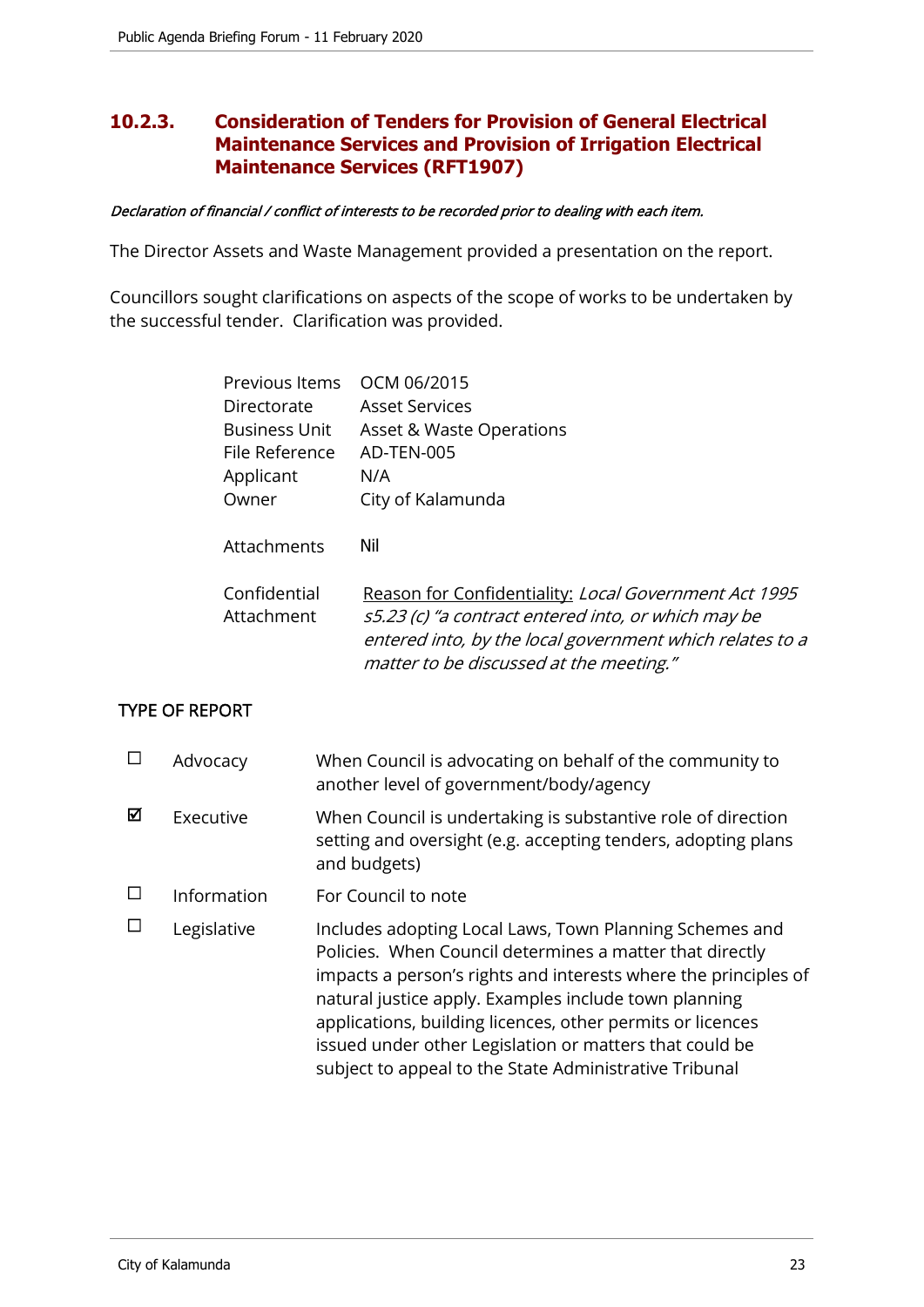# STRATEGIC PLANNING ALIGNMENT

Kalamunda Advancing Strategic Community Plan to 2027

Priority 3: Kalamunda Develops Objective 3.2 - To connect community to quality amenities. Strategy 3.2.1 - Optimal management of all assets.

## EXECUTIVE SUMMARY

- 1. The purpose of this report is to seek Council approval to award a tender seeking to engage a contractor for the Provision of General Electrical Maintenance Services and Provision of Irrigation Electrical Maintenance Services (RFT 1907).
- 2. This will be a services contract providing labour and materials to undertake a variety of preventative and reactive electrical maintenance tasks in City owned building facilities and electrical systems used for irrigation of open spaces.
- 3. It is recommended Council accept the tender from Burgess Enterprises Australia Pty Ltd, t/a Kalamunda Electrics ACN 159 828 798 based on the schedule of rates for an initial three-year period with the option to extend two one-year options.

# **BACKGROUND**

4. The Contract Term on the previous Electrical Maintenance Works (Tender RFT 1406) has expired. The City sought Tenders for General Electrical Maintenance Works for the next term as well as the option of Irrigation Electrical Maintenance works in order to improve efficiencies in this area.

# DETAILS AND ANALYSIS

- 5. The City issued RFT 1907 seeking to engage a contractor to provide general electrical and/or irrigation electrical maintenance services for a three-year period, with two optional single year extensions at the City's discretion. Tenders closed on 28 October 2019, with seven tenders received by the closing date.
- 6. Tenders received by the closing date were from the following companies (in alphabetical order):
	- a) Burgess Enterprises Australia Pty Ltd t/a Kalamunda Electrics;
	- b) Electritech Industries;
	- c) Fault Finders WA Pty Ltd;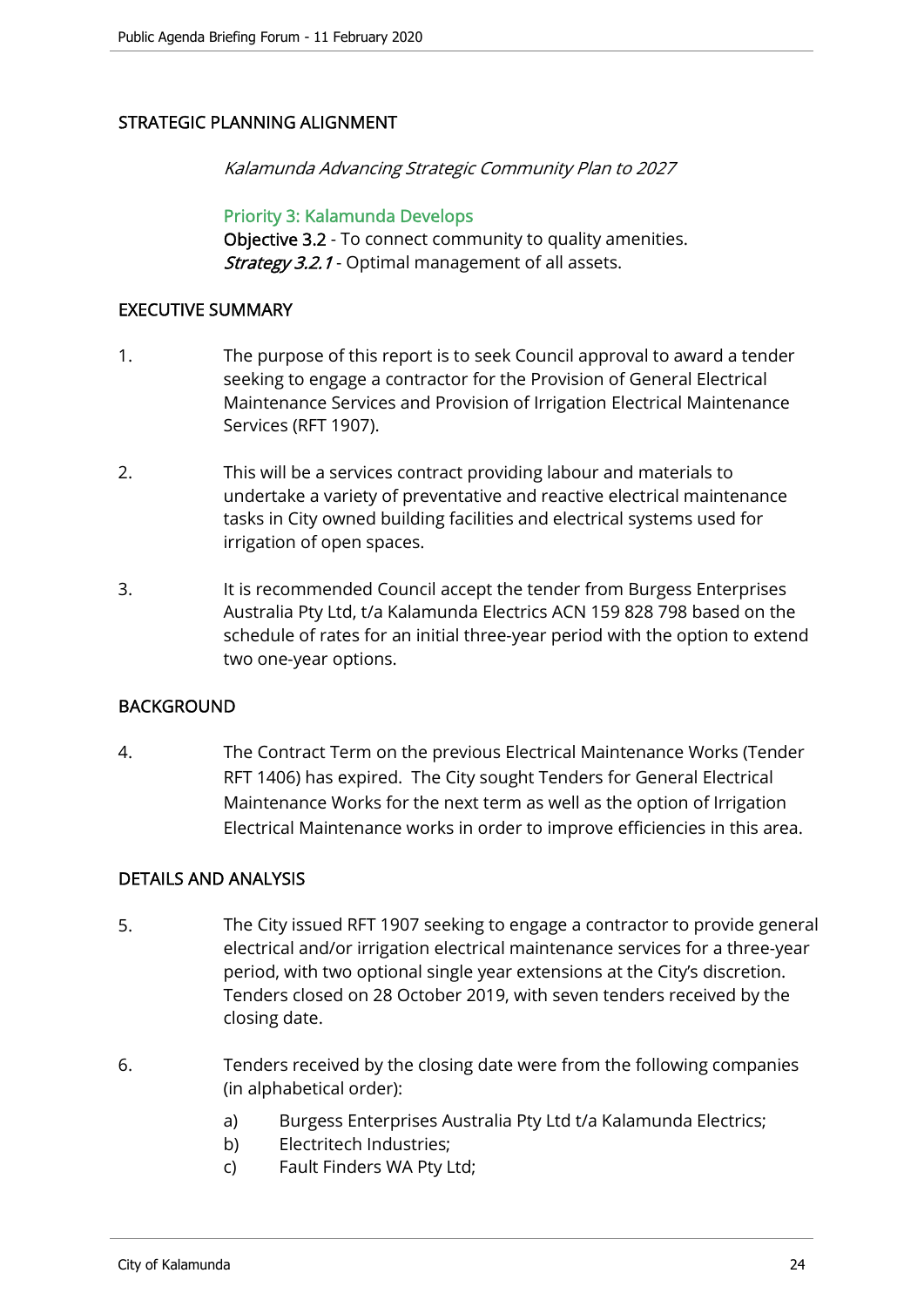- d) Northlake Electrical;
- e) Ozwire Electrical Pty Ltd;
- f) Paramount Electrical Services; and
- g) Pearmans Electrical Mechanical Services.
- 7. An Evaluation Panel was convened of suitable qualified City officers to assess the tenders received.
- 8. Tenders were assessed in a staged process of firstly checking for compliance to matters set out in the tender invitation. Compliant tenders were then assessed against qualitative criteria (again set out in the tender invitation). The Qualitative Criteria and weighting were determined as follows:

| <b>Qualitative Criteria</b>                        | Weighting |
|----------------------------------------------------|-----------|
| Relevant Experience                                | 20%       |
| Key Personnel & Subcontractors Skills & Experience | 20%       |
| <b>Tenderer's Resources</b>                        | 20%       |
| Demonstrated Understanding of Tasks                | 20%       |
| Assessment of OH&S processes adopted in typical    | 20%       |
| tasks                                              |           |

- 9. Tenders which met or exceeded the qualitative pass mark of 60% were then assessed for price.
- 10. Four of the seven tender submissions met the required qualitative pass mark.
- 11. The four compliant tenders were ranked as follows regarding the Qualitative Criteria:

| Tenderer                                            | Score | Rank          |
|-----------------------------------------------------|-------|---------------|
| Burgess Enterprises Australia Pty Ltd t/a Kalamunda | 76%   |               |
| Electrics                                           |       |               |
| Northlake Electrical                                | 72%   | $\mathcal{L}$ |
| <b>Pearmans Electrical Mechanical Services</b>      | 62%   | κ             |
| Electritech Industries                              |       |               |

- 12. A price assessment was then undertaken for these four tenders to determine the best value for money outcome for the City.
- 13. The Tender Evaluation Report is provided as Confidential Attachment 1 to this report. This Attachment also assesses the anticipated costs for labour for the range of tasks anticipated by the City each year.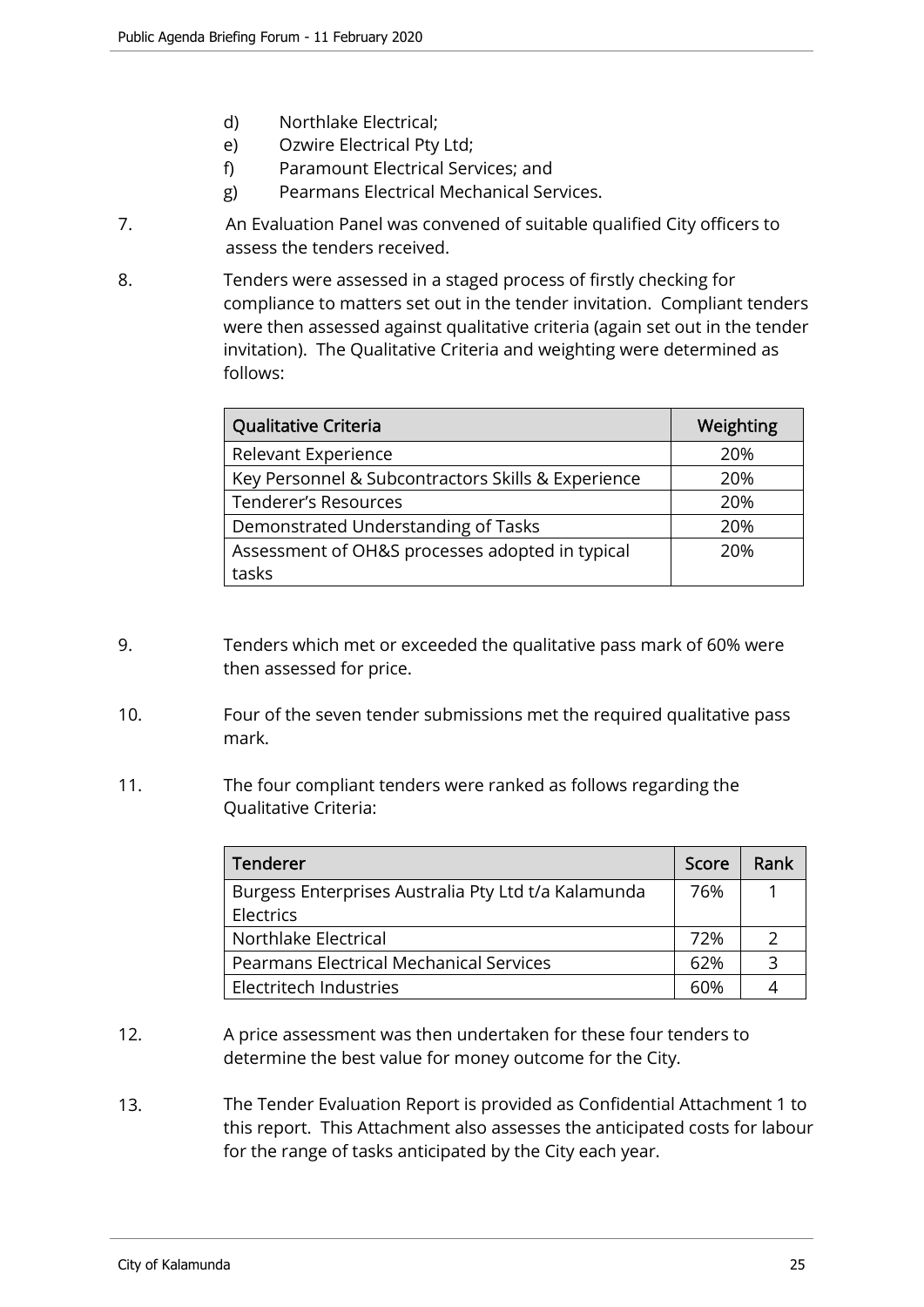- 14. The recommended tender best satisfied the City's requirements in terms of:
	- a) meeting or exceeding the qualitative assessment benchmark;
	- b) proven capacity and capability to undertake the work;
	- c) satisfying reference checks from previous clients;
	- d) satisfying independent financial reference checks of the proposed contractor; and
	- e) providing the best value for money outcome.
- 15. The contract term is proposed to be an initial three-year term with two further one-year extensions at the City's discretion. The schedule of rates will increase annually by CPI. It is estimated that the spend in the first year will be \$450,000 pa and generally similar amounts in subsequent years.

# APPLICABLE LAW

16. Section 3.57 of *Local Government Act 1995*. Part 4 of the *Local* Government (Functions and General) Regulations 1996.

# APPLICABLE POLICY

17. Policy C-PP01 – Purchasing, has been followed and complied with.

#### FINANCIAL CONSIDERATIONS

18. It is estimated that this Contract will be in the order of \$450,000 pa. Expenditure allocations will be funded from within operational and capital works budgets.

#### **SUSTAINABILITY**

19. Nil.

# RISK MANAGEMENT

20. Risk: The Contractor fails to fulfil the requirements of the contract, leading to increased costs to the City through re-tendering.

| Consequence            |                                                                 | Likelihood | Rating |  |
|------------------------|-----------------------------------------------------------------|------------|--------|--|
| Insignificant          |                                                                 | Unlikely   | Low    |  |
| <b>Action/Strategy</b> |                                                                 |            |        |  |
| a)                     | Corporate scorecard confirms financial viability of contractor. |            |        |  |
| b)                     | Formal and detailed Qualitative criteria within Tender minimise |            |        |  |
|                        | risk.                                                           |            |        |  |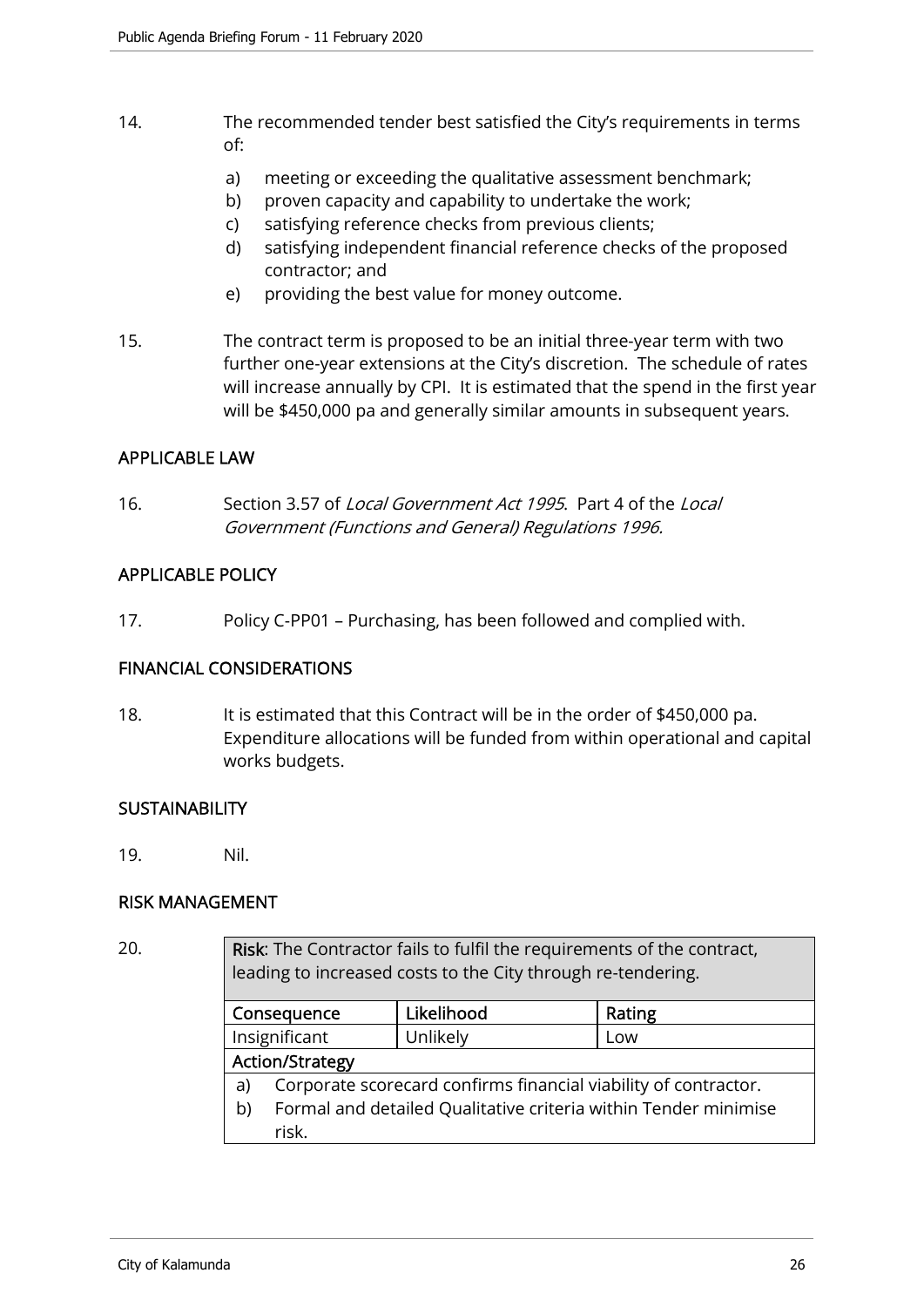# **CONCLUSION**

21. After evaluating all the submissions from the various suppliers and taking all the risks into consideration, it is believed that Kalamunda Electrics will be the best suitable supplier to provide the City with General Electrical Maintenance Services and Irrigation Maintenance Services.

## Voting Requirements: Simple Majority

# RECOMMENDATION

That Council ACCEPT the tender for both Part A & B – General Electrical Maintenance Services and Irrigation Electrical Maintenance Services (RFT 1907) from Burgess Enterprises Australia Pty Ltd t/as Kalamunda Electrics ACN 159 828 798, as per the schedule of rates set out in Confidential Attachment 1 to this report for an initial threeyear term with two further one-year extensions at the City's discretion.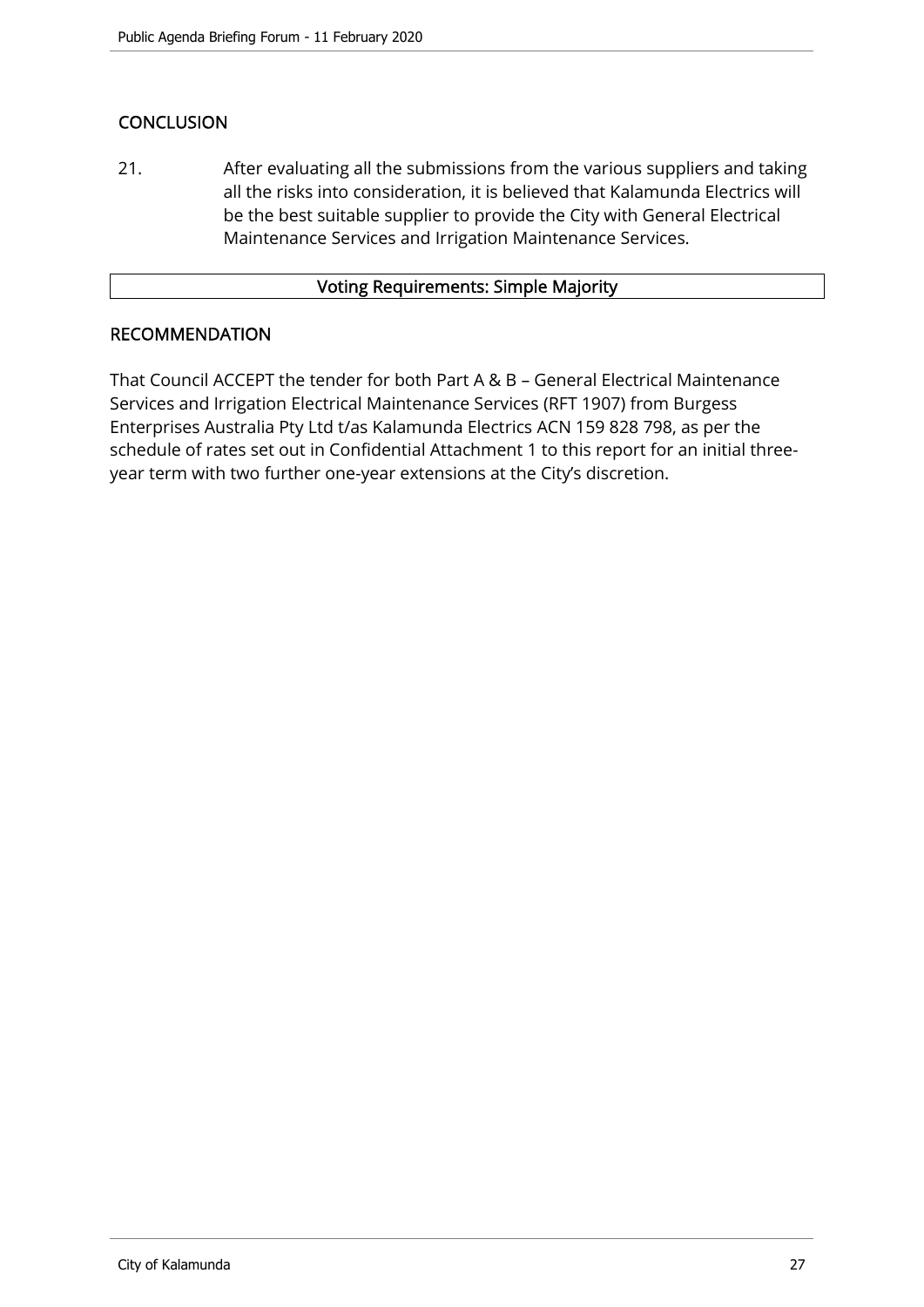# **10.2.4. Consideration of Tenders for General Tree Services (RFT 1912)**

# Declaration of financial / conflict of interests to be recorded prior to dealing with each item.

The Manager Parks and Environmental Services provided a presentation on this Report.

Councillors sought clarifications on aspects of the scope of works to be undertaken by the successful tender. Clarification was provided.

| Previous Items       | OCM 127/2016                                             |
|----------------------|----------------------------------------------------------|
| Directorate          | <b>Asset Services</b>                                    |
| <b>Business Unit</b> | Parks & Environmental Services                           |
| File Reference       | AD-TEN-005                                               |
| Applicant            | N/A                                                      |
| Owner                | City of Kalamunda                                        |
|                      |                                                          |
| Attachments          | Nil                                                      |
|                      |                                                          |
| Confidential         | Reason for Confidentiality: Local Government Act 1995    |
| Attachment           | s5.23 (c) "a contract entered into, or which may be      |
|                      | entered into, by the local government which relates to a |
|                      | matter to be discussed at the meeting."                  |

# TYPE OF REPORT

|   | Advocacy    | When Council is advocating on behalf of the community to<br>another level of government/body/agency                                                                                                                                                                                                                                                                                                                                |
|---|-------------|------------------------------------------------------------------------------------------------------------------------------------------------------------------------------------------------------------------------------------------------------------------------------------------------------------------------------------------------------------------------------------------------------------------------------------|
| ⊠ | Executive   | When Council is undertaking is substantive role of direction<br>setting and oversight (e.g. accepting tenders, adopting plans<br>and budgets                                                                                                                                                                                                                                                                                       |
|   | Information | For Council to note                                                                                                                                                                                                                                                                                                                                                                                                                |
|   | Legislative | Includes adopting Local Laws, Town Planning Schemes and<br>Policies. When Council determines a matter that directly<br>impacts a person's rights and interests where the principles of<br>natural justice apply. Examples include town planning<br>applications, building licences, other permits or licences<br>issued under other Legislation or matters that could be<br>subject to appeal to the State Administrative Tribunal |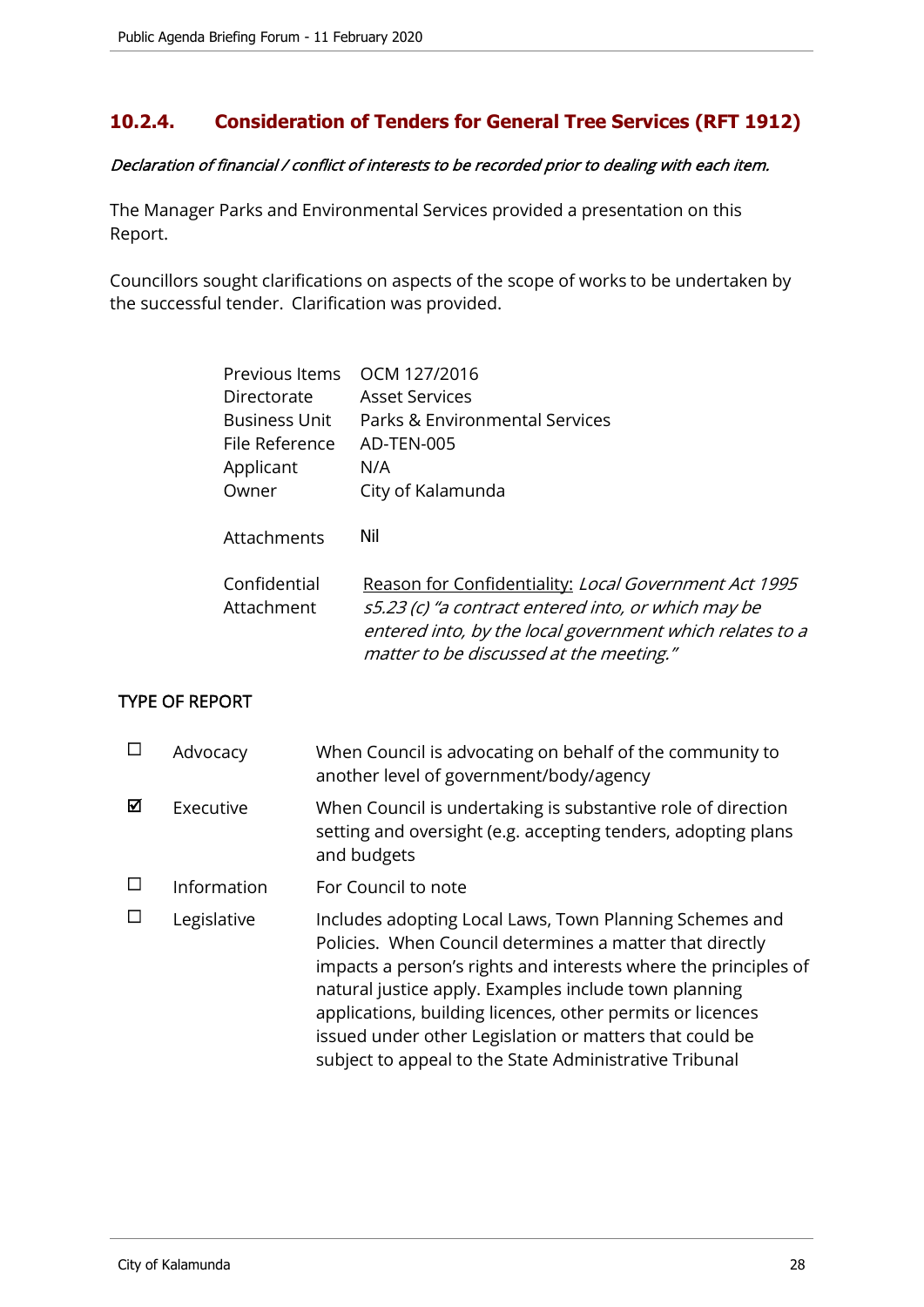# STRATEGIC PLANNING ALIGNMENT

Kalamunda Advancing Strategic Community Plan to 2027

Priority 1: Kalamunda Cares and Interacts Objective 1.2 - To provide a safe and healthy environment for community to enjoy. Strategy - 1.2.1 Facilitate a safe community environment. Priority 2: Kalamunda Clean and Green Objective 2.1 - To protect and enhance the environmental values of the City. Strategy 2.1.1 Enhance our bushland, natural areas, waterways and reserves. Priority 3: Kalamunda Develops Objective 3.2 - To connect community to quality amenities. Strategy 3.2.1 - Optimal management of all assets.

# EXECUTIVE SUMMARY

- 1. The purpose of this report is to seek Council approval to award a tender seeking to engage a contractor to provide General Tree Services (RFT 1912).
- 2. This will be a services contract providing labour and materials to undertake general tree services including, target pruning, tree removal, chipping and stump grinding throughout the City of Kalamunda.
- 3. It is recommended Council accept the tender from Beaver Tree Services Aust Pty Ltd ACN 093 584 788, based on the schedule of rates for an initial three-year period with the option to extend for two single year options.

# BACKGROUND

- 4. The City undertakes tree maintenance of all cultured trees and some naturally occurring trees growing within its streetscapes, public open spaces and conservation areas. The volume of work in this area has necessitated the use of contractors to supplement the available inhouse staff and plant.
- 5. The contract Term for the previous General Tree Services (Tender RFT 1604) has expired. The City sought Tenders for General Tree Services.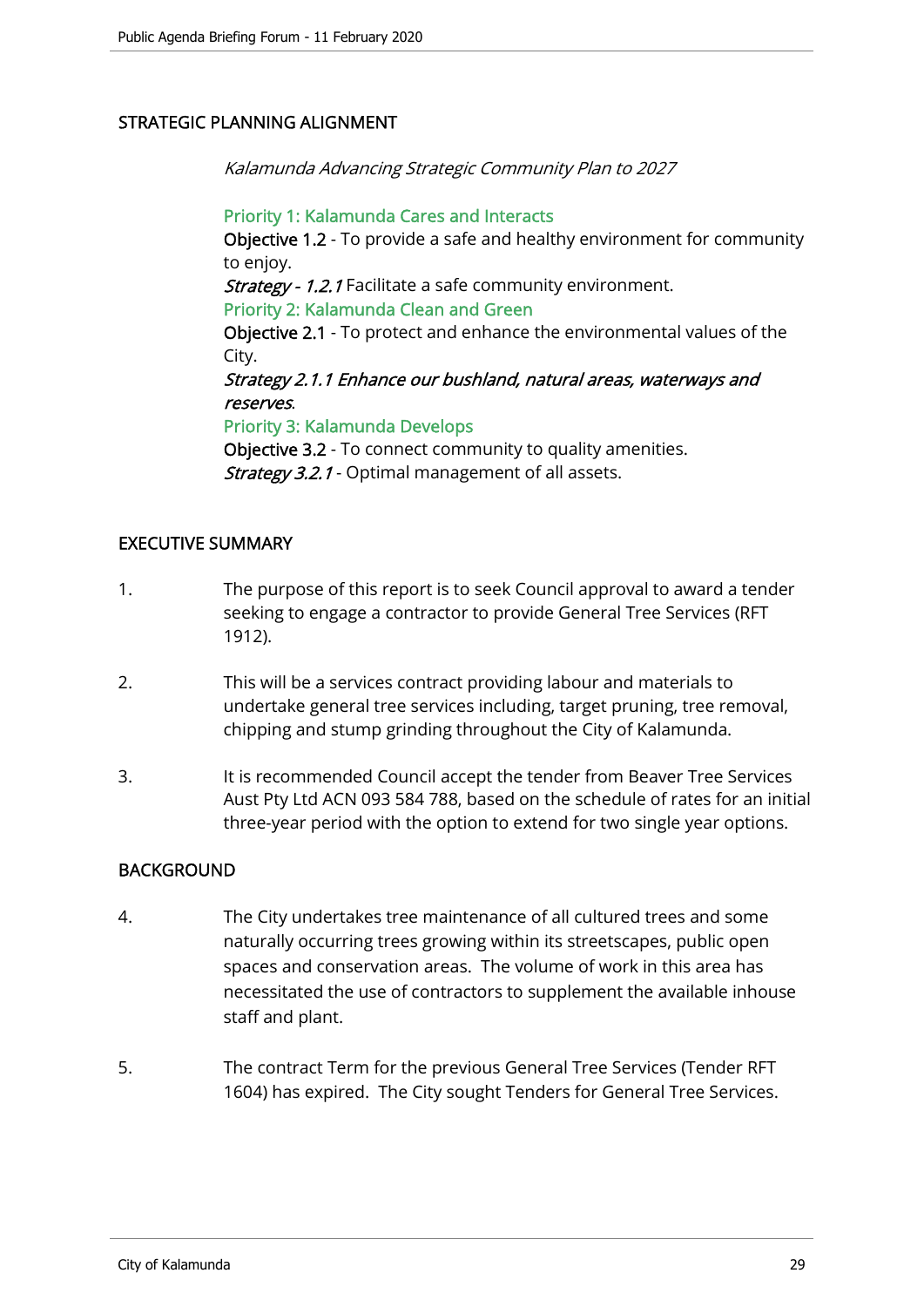6. This Tender is separate from the Powerline Vegetation Management (RFT 1909) recently awarded by Council that primarily deals with clearing vegetation away from electrical powerlines which requires different resourcing and expertise in working near powerlines.

# DETAILS AND ANALYSIS

- 7. The City issued RFT 1912 seeking to engage a contractor to provide general tree services including, target pruning, tree removal, chipping and stump grinding, for a three-year period, with two optional single year extensions at the City's discretion. Tenders closed on 26 September 2019, with seven tenders received by the closing date.
- 8. Tenders received by the closing date were from the following companies (in alphabetical order):
	- a) Beaver Tree Services Aust Pty Ltd;
	- b) Geoff's Tree Service Pty Ltd;
	- c) Kennedys Tree Services;
	- d) MPK Tree Services;
	- e) Total Tree Services;
	- f) Tree Care Pty Ltd; and
	- g) WA Tree Works
- 9. An Evaluation Panel was convened of suitable qualified City officers to assess the tenders received.
- 10. Tenders were assessed in a staged process of firstly checking for compliance to matters set out in the tender invitation. Compliant tenders were then assessed against qualitative criteria (again set out in the tender invitation). The Qualitative Criteria and weighting were determined as follows:

| Qualitative Criteria                          | Weighting |
|-----------------------------------------------|-----------|
| Ability to Carry Out the Work                 | 40%       |
| Tenderer's Resources                          | 40%       |
| Occupational Safety and Health, Environmental | 20%       |
| Management                                    |           |

- 11. Tenders which met or exceeded the qualitative pass mark of 60% were then assessed for price.
- 12. Five of the seven tender submissions met the required Qualitative Pass Mark (QPM).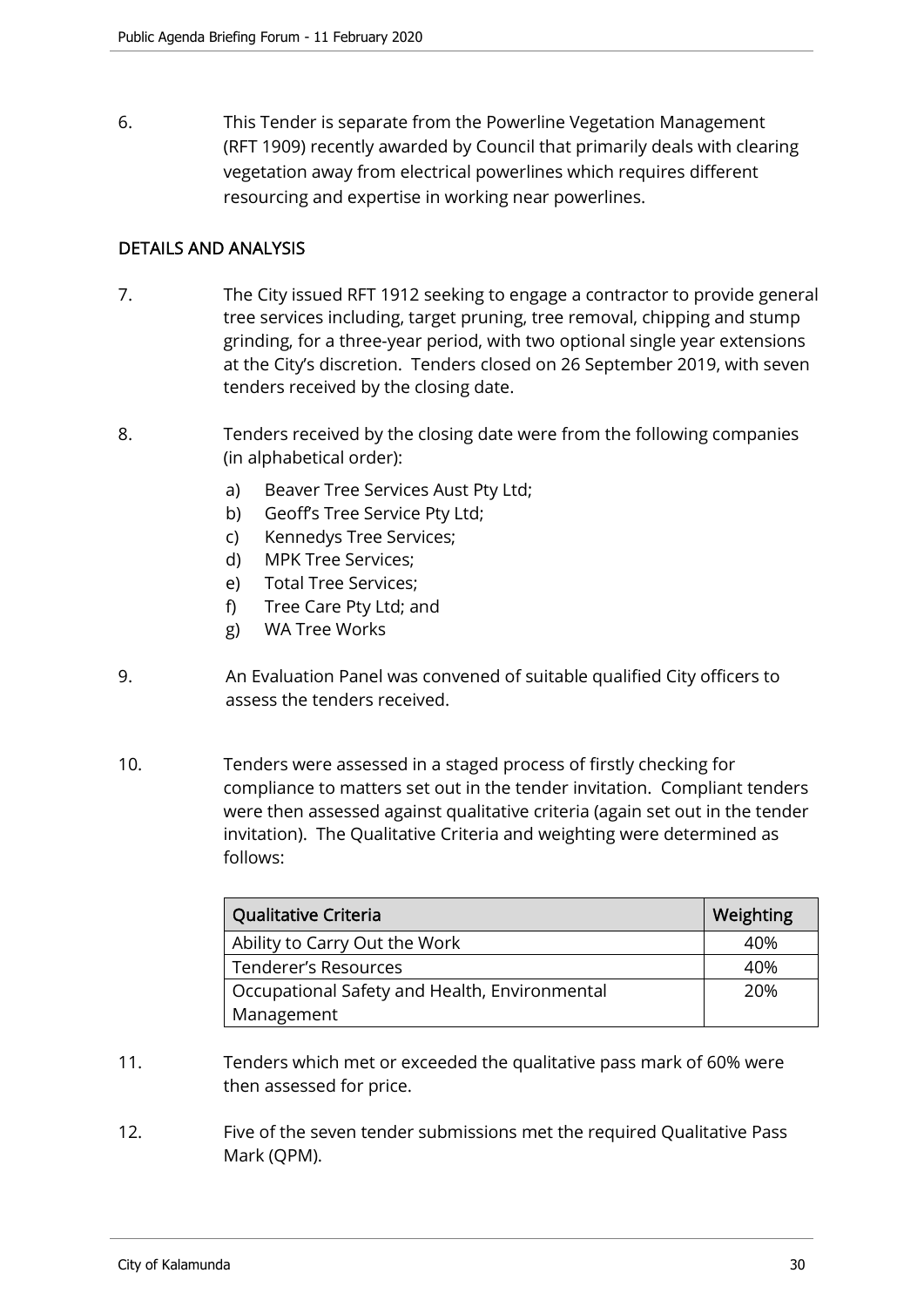13. The five compliant tenders were ranked as follows regarding the Qualitative Criteria:

| <b>Tenderer</b>                   | Score | Rank |
|-----------------------------------|-------|------|
| Kennedys Tree Services            | 78%   |      |
| Geoff's Tree Service Pty Ltd      | 76%   |      |
| Tree Care Pty Ltd                 | 72%   |      |
| Beaver Tree Services Aust Pty Ltd | 70%   |      |
| <b>MPK Tree Services</b>          | 70%   |      |

- 14. This contract is a schedule of rates contract relating to tree removal (depending on size of tree), stump removal (depending on size of tree), limb / branch services (depending on height), emergency call out, termite control and traffic management.
- 15. It was decided to tabulate the schedule of rates for each service from each tender passing the QPM as the means of price assessment.
- 16. The tender assessment report is provided as Confidential Attachment 1 to this report.
- 17. The recommended tender best satisfied the City's requirements in terms of:
	- a) meeting or exceeding the qualitative assessment benchmark;
	- b) proven capacity and capability to undertake the work;
	- c) satisfying reference checks from previous clients;
	- d) satisfying independent financial Corporate Scorecard check; and
	- e) providing the best value for money outcome.
- 18. The Evaluation Panel recommend that Beaver Tree Services Aust Pty Ltd as the preferred tender for RFT 1912 based on their tender schedule of rates.
- 19. Section 3.57 of *Local Government Act 1995*. Part 4 of the *Local* Government (Functions and General) Regulations 1996.

# APPLICABLE POLICY

20. Policy C-PP01 – Purchasing, has been followed and complied with.

# FINANCIAL CONSIDERATIONS

21. It is estimated that this Contract will be in the order of \$500,000 annually depending on approved budgets in each Financial Year.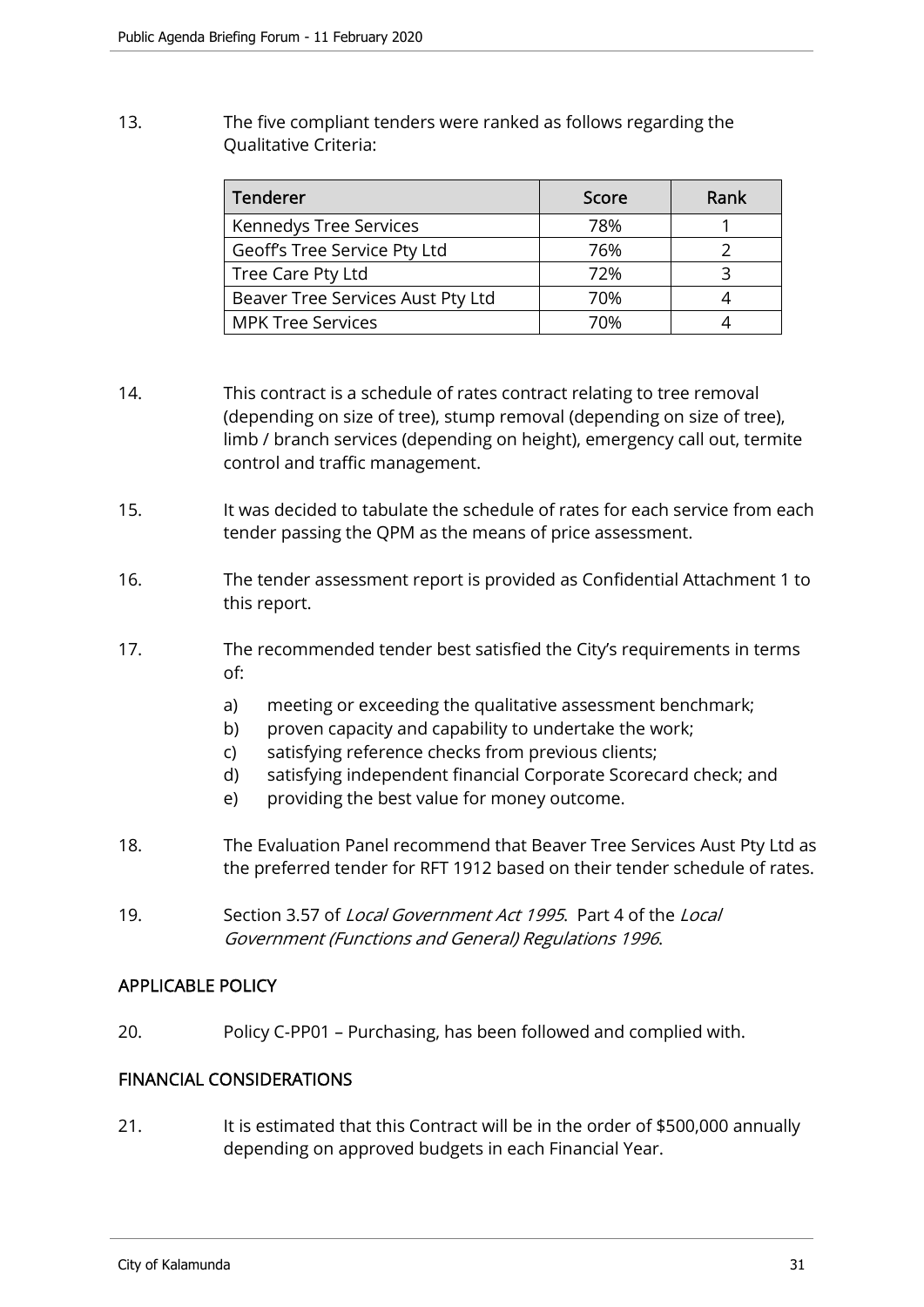# **SUSTAINABILITY**

22. Effective tree management provides for sustainable environmental outcomes from having well maintained and healthy trees.

## RISK MANAGEMENT

23. Risk: The Contractor fails to fulfil the requirements of the contract, leading to increased costs to the City through re-tendering.

|    | Consequence                                                     | Likelihood | Rating |  |
|----|-----------------------------------------------------------------|------------|--------|--|
|    | Insignificant                                                   | Unlikely   | Low    |  |
|    | <b>Action/Strategy</b>                                          |            |        |  |
| a) | Corporate scorecard confirms financial viability of contractor. |            |        |  |
| b) | Formal and detailed Qualitative criteria within Tender minimise |            |        |  |
|    | risk.                                                           |            |        |  |

# **CONCLUSION**

24. After evaluating all the submissions from the various tenderers and taking all the risks into consideration, it is believed that Beaver Tree Services Aust Pty Ltd proved to be the best value for money for the provision of General Tree Services for the City of Kalamunda.

# Voting Requirements: Simple Majority

## RECOMMENDATION

That Council ACCEPT the tender for General Tree Services (RFT 1912) from Beaver Tree Services Aust Pty Ltd ACN 093 584 788, as per the schedule of rates set out in Confidential Attachment 1 to this report for an initial three-year term with two further one-year extensions at the City's discretion.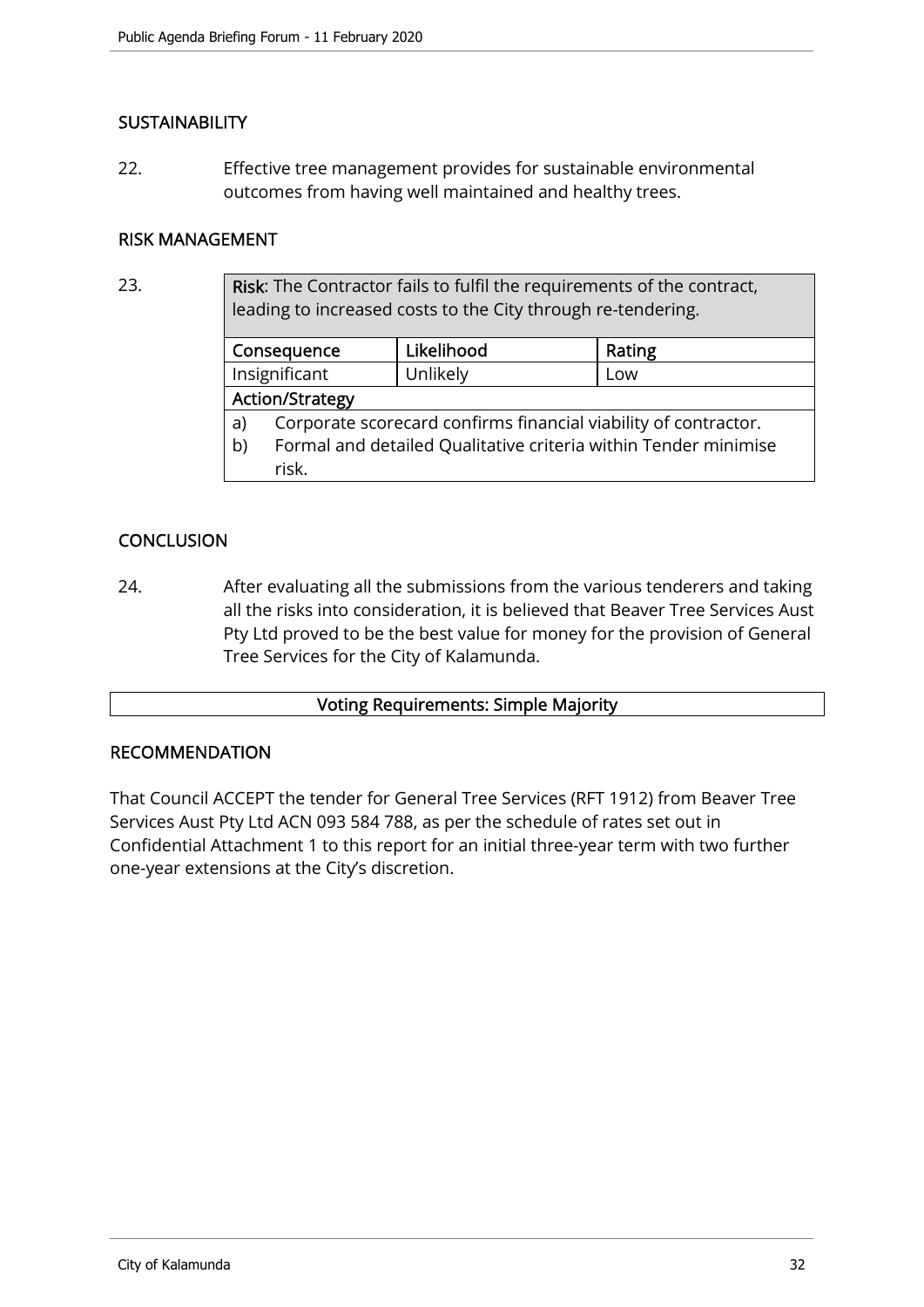# **10.2.5. Consideration of Tenders for the Provision of Extruded Concrete Kerbing Services (RFT 1919)**

#### Declaration of financial / conflict of interests to be recorded prior to dealing with each item.

The Director Asset Services provided a presentation on this report.

Councillors sought clarifications on aspects of the tender. The Director advised this information was provided within the Confidential Attachment and would not be discussed in this forum.

| Previous Items OCM 65/2016 |                                                                                                                                                                                                                     |
|----------------------------|---------------------------------------------------------------------------------------------------------------------------------------------------------------------------------------------------------------------|
| Directorate                | <b>Asset Services</b>                                                                                                                                                                                               |
| <b>Business Unit</b>       | <b>Asset Delivery</b>                                                                                                                                                                                               |
| File Reference             | AD-TEN-005                                                                                                                                                                                                          |
| Applicant                  | N/A                                                                                                                                                                                                                 |
| Owner                      | N/A                                                                                                                                                                                                                 |
| Attachments                | Nil                                                                                                                                                                                                                 |
| Confidential<br>Attachment | Reason for Confidentiality: Local Government Act 1995<br>s5.23 (c) "a contract entered into, or which may be<br>entered into, by the local government which relates to a<br>matter to be discussed at the meeting." |

# TYPE OF REPORT

|   | Advocacy    | When Council is advocating on behalf of the community to<br>another level of government/body/agency                                                                                                                                                                                                                                                                                                                                |
|---|-------------|------------------------------------------------------------------------------------------------------------------------------------------------------------------------------------------------------------------------------------------------------------------------------------------------------------------------------------------------------------------------------------------------------------------------------------|
| ☑ | Executive   | When Council is undertaking its substantive role of direction<br>setting and oversight (e.g. accepting tenders, adopting plans<br>and budgets)                                                                                                                                                                                                                                                                                     |
|   | Information | For Council to note                                                                                                                                                                                                                                                                                                                                                                                                                |
|   | Legislative | Includes adopting Local Laws, Town Planning Schemes and<br>Policies. When Council determines a matter that directly<br>impacts a person's rights and interests where the principles of<br>natural justice apply. Examples include town planning<br>applications, building licences, other permits or licences<br>issued under other Legislation or matters that could be<br>subject to appeal to the State Administrative Tribunal |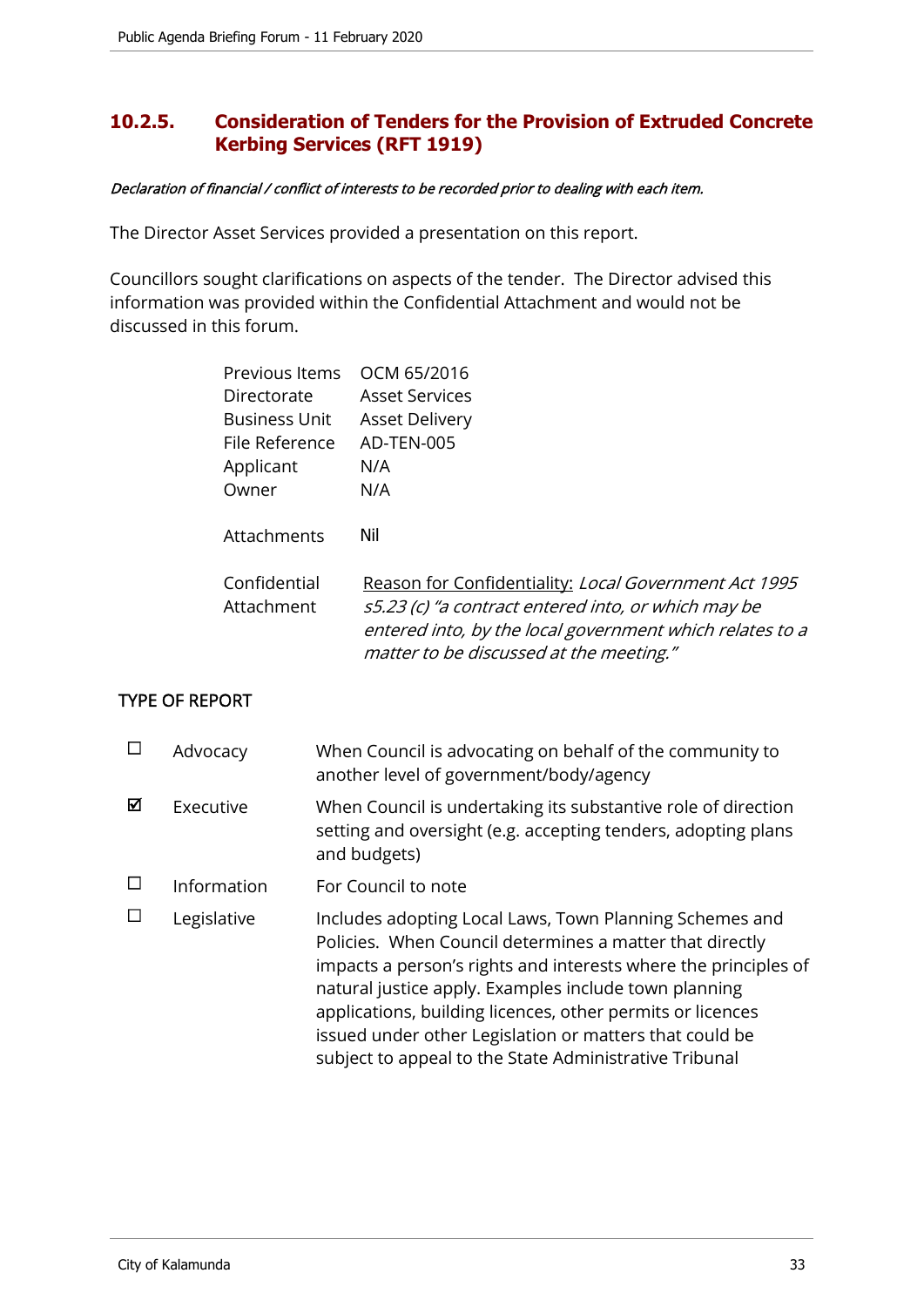# STRATEGIC PLANNING ALIGNMENT

Kalamunda Advancing Strategic Community Plan to 2027

Priority 3: Kalamunda Develops Objective 3.2 - To connect community to quality amenities. Strategy 3.2.1 - Optimal management of all assets. **Strategy 3.2.2** - Provide and advocate for improved transport solutions and better connectivity through integrated transport planning.

# EXECUTIVE SUMMARY

- 1. The purpose of this report is to consider the acceptance of a tender for the provision of extruded concrete kerbing services for the City of Kalamunda (City).
- 2. The City issued a Request for Tender seeking to engage a contractor for Extruded Concrete Kerbing Services (RFT 1919).
- 3. It is recommended Council accept the schedule of rates tender from Glenview Machine Kerbing ACN 058 552 908 for a two-year period, with one single year option for extension.

# **BACKGROUND**

- 4. The provision of extruded concrete kerbing services is currently undertaken under Contract 1605 which commenced on 26 April 2016 and is due to expire on 26 April 2020.
- 5. The scope of works for this tender is for the provision of extruded concrete services of various kerbing profiles for a period of two years with an option to extend by one year as per specification and drawings to areas directed by the City for both operational (maintenance) and capital works.
- 6. It would not be as cost effective for the City to undertake these works in house given the specialist plant required and the 'ad hoc' nature of the works.

# DETAILS AND ANALYSIS

7. The City issued RFT 1919 seeking to engage a suitably experienced and qualified Civil Contractor to undertake the provision of extruded concrete kerbing services to areas directed by the City. Tenders closed on 3 January 2020, with three tenders received by the closing date.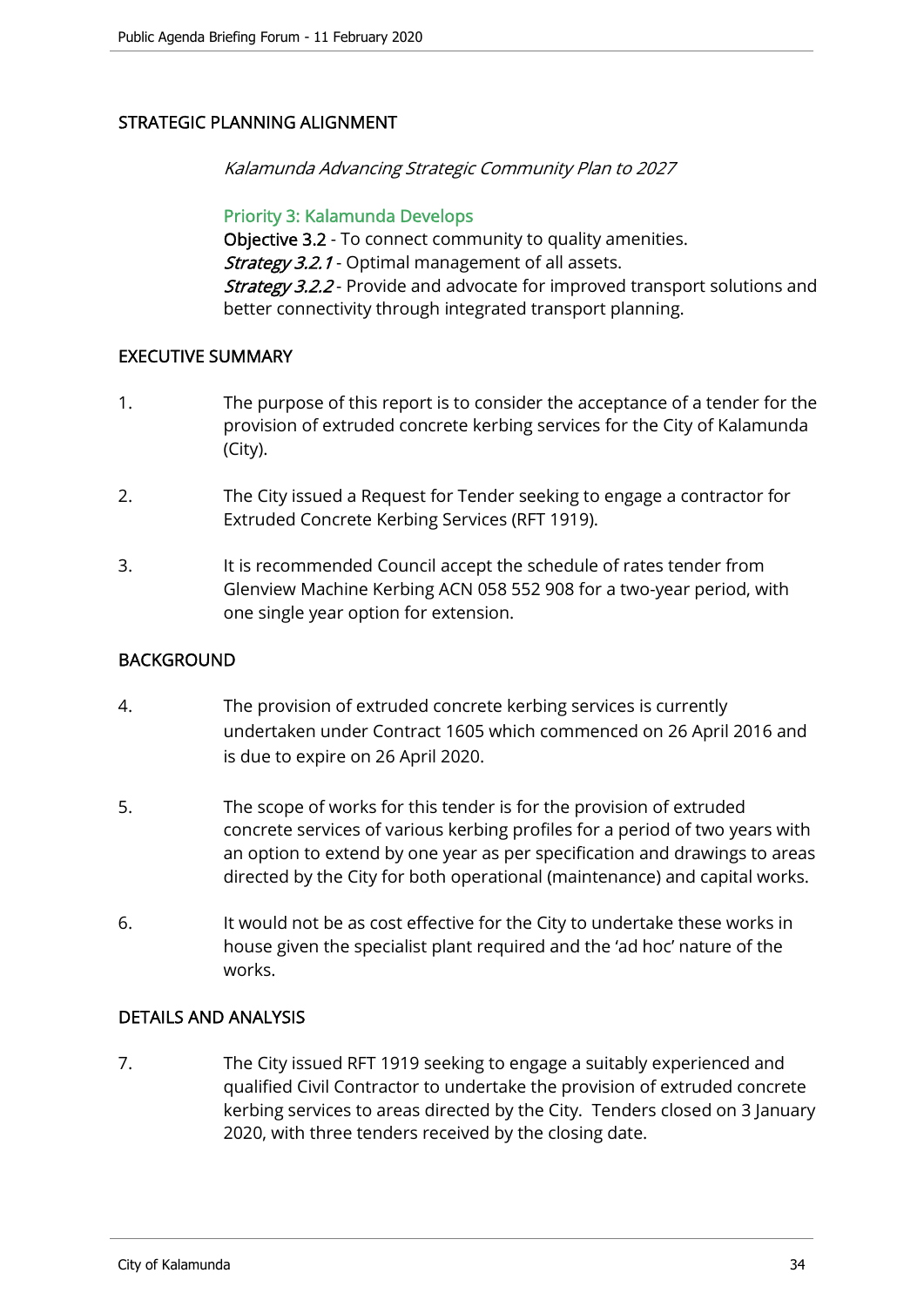- 8. Tenders received by the closing date were from the following companies (in alphabetical order):
	- a) Allstate Kerbing and Concrete;
	- b) Glenview Machine Kerbing; and
	- c) Hooza Pty Ltd the Trustee for the McCartney Family Trust t/as Kerb Doctor.
- 9. An Evaluation Panel was convened of suitable qualified City Officers to assess the tenders received.
- 10. Tenders were assessed in a staged process of firstly checking for compliance to matters set out in the tender invitation. Compliant tenders were then assessed against qualitative criteria (again set out in the tender invitation). The Qualitative Criteria and weighting were determined as follows:

| Qualitative Criteria                              | Weighting |
|---------------------------------------------------|-----------|
| Relevant Experience                               | 30%       |
| <b>Tenderer's Resources</b>                       | 20%       |
| Key Personnel Skills & Experience                 | 20%       |
| Demonstrated Understanding of the<br>Requirements | 30%       |

- 11. Compliant tenders which met or exceeded the qualitative pass mark of 60% were then assessed for price.
- 12. The three compliant tenders were ranked as follows regarding the Qualitative Criteria:

| Tenderer                        | Score | Rank |
|---------------------------------|-------|------|
| Allstate Kerbing and Concrete   | 68%   |      |
| <b>Glenview Machine Kerbing</b> | 60%   |      |
| Kerb Doctor                     | 55%   |      |

- 13. Two tenders achieved the required minimum of 60% as a Qualitative Pass Mark (QPM). The remaining tenderer below the required QPM was eliminated from further assessment.
- 14. A price assessment was then undertaken for the remaining two tenders to determine the best value for money outcome for the City.
- 15. The tender evaluation report is provided as Confidential Attachment 1 to this report.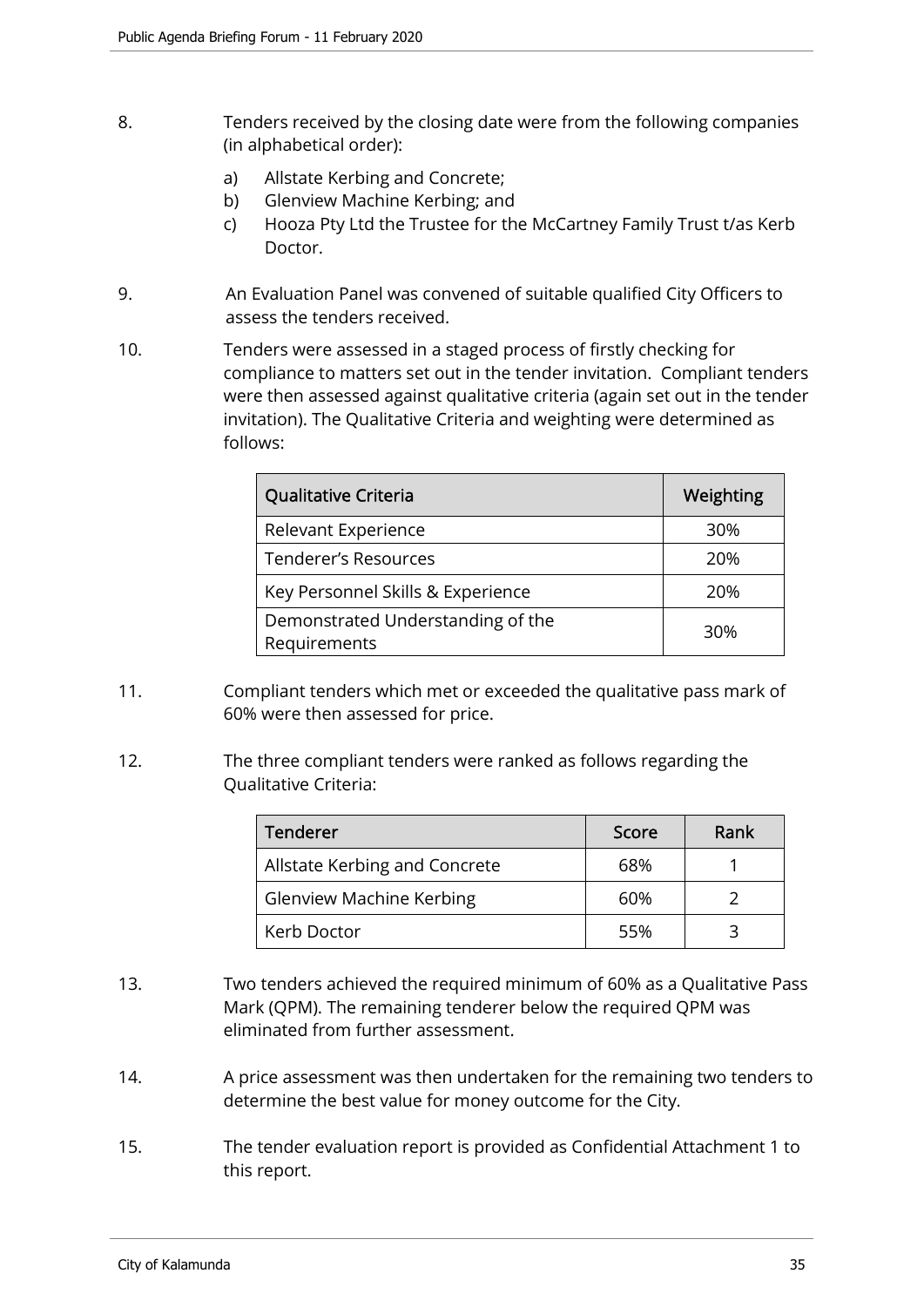- 16. The recommended tender best satisfied the City's requirements in terms of:
	- a) meeting or exceeding the qualitative assessment benchmark;
	- b) proven capacity and capability to the undertake the work;
	- c) satisfying reference checks from previous clients;
	- d) satisfying independent financial reference checks of the proposed contractor; and
	- e) providing the best value for money outcome.
- 17. The Evaluation Panel has recommended Glenview Machine Kerbing as the preferred Tenderer based on having best satisfied all criteria in the Evaluation Process and having submitted the most competitive price for their services.
- 18. The basis of the contract is to engage the Contractor on an agreed set of rates to undertake works as needed and within budget provisions. As such, given the effort in scoping the necessary works from year to year, this is the preferred and most efficient way of undertaking works.
- 19. The contract is proposed to be for an initial term of two years with a further one-year extension option at the discretion of the City. Escalation of the schedule of rates has been set as changes in CPI for each year of the contract.

# APPLICABLE LAW

20. Section 3.57 of *Local Government Act 1995*. Part 4 of the *Local* Government (Functions and General) Regulations 1996.

# APPLICABLE POLICY

21. Policy C-PP01 – Purchasing, has been followed and complied with.

# FINANCIAL CONSIDERATIONS

22. It is estimated that the annual spend on extruded concrete kerbing services will be in the order of \$100,000 to \$175,000 depending on the approved capital works infrastructure program and the extent of kerbing maintenance works. This cost forms part of the overall annual budget for both operational (maintenance) and capital works.

# **SUSTAINABILITY**

23. Nil.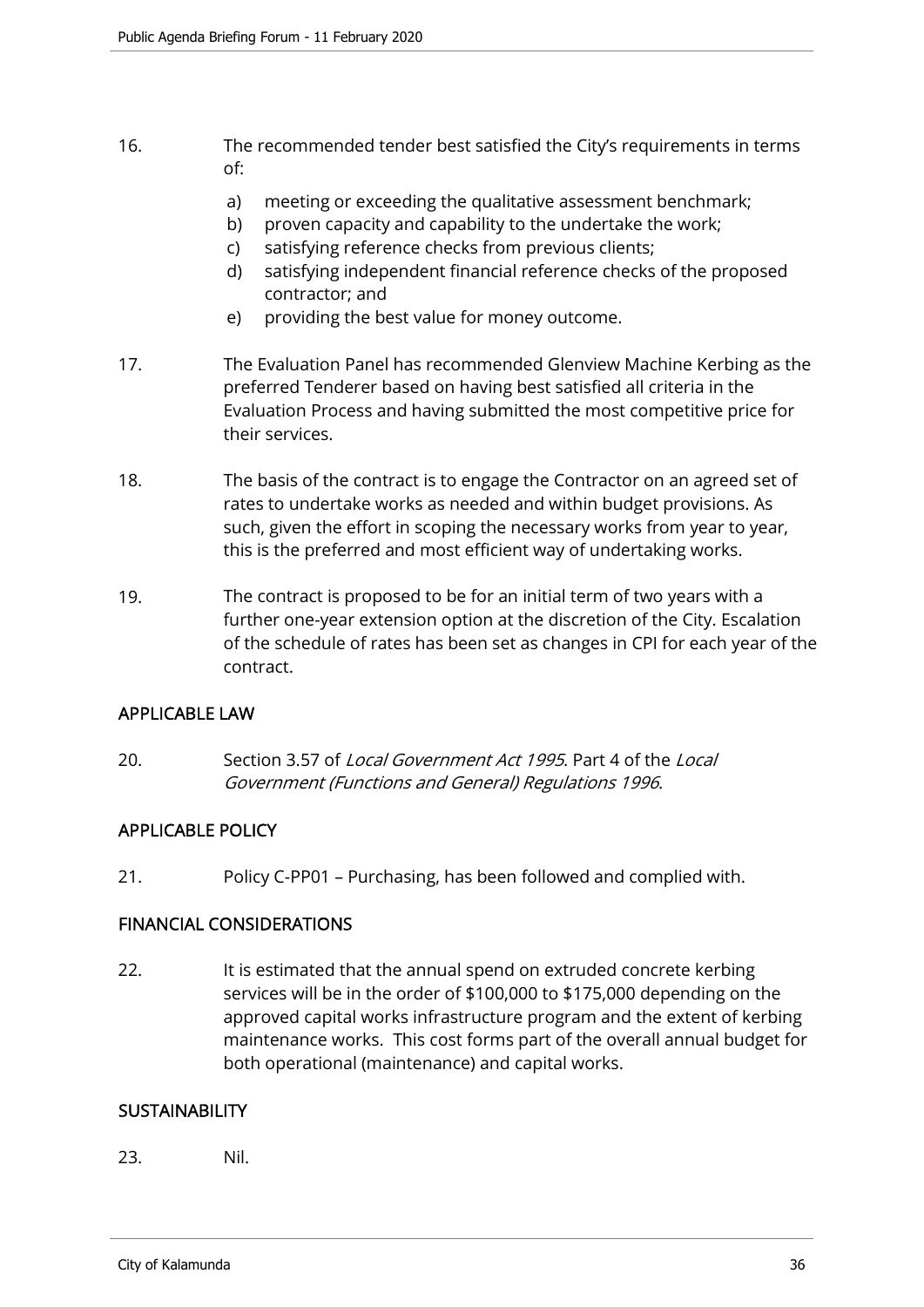# RISK MANAGEMENT

24. Risk: The Contractor fails to fulfill the requirements of the contract, leading to increased cost to the City or delays in completing the works.

|                                                                              | Consequence | Likelihood | Rating |
|------------------------------------------------------------------------------|-------------|------------|--------|
| Unlikely                                                                     |             | Moderate   | LOW    |
| <b>Action/Strategy</b>                                                       |             |            |        |
| Corporate Scorecard confirms financial viability of Contractor<br>a)         |             |            |        |
| Formal and detailed qualitative criteria within tender minimises risk.<br>b) |             |            |        |
|                                                                              |             |            |        |

# **CONCLUSION**

25. Setting in place a contract with known costs for kerbing services for a potential three-year period is an effective and efficient process which overcomes the administrative burden of having to seek quotes on an ongoing basis for both ad hoc and programmed works.

# Voting Requirements: Simple Majority

# RECOMMENDATION

That Council ACCEPT the tender for the Provision of Extruded Concrete Kerbing Services (RFT 1919) from Glenview Machine Kerbing ACN 058 552 908 as per the schedule of rates set out in Confidential Attachment 1 for a two-year period from 26 April 2020, with the option of a one-year extension at the City's discretion.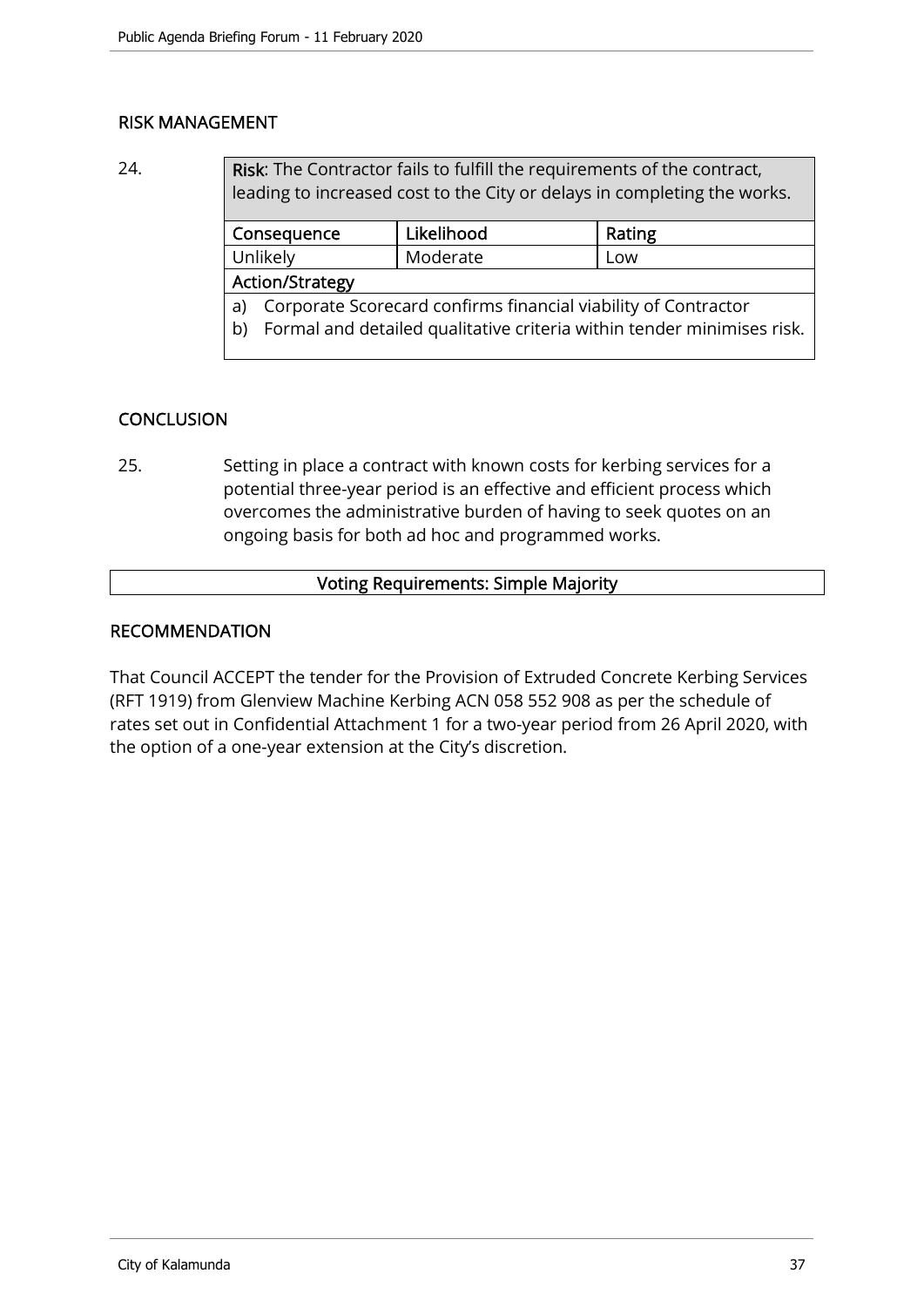# **10.3. Corporate Services Reports**

# **10.3.1. Proposed Road Reserve Realignment - Canning Road and Canning Mills Road, Carmel/Canning Mills**

#### Declaration of financial / conflict of interests to be recorded prior to dealing with each item.

The Director Corporate Services provided a presentation on this report.

Councillors sought clarifications on aspects of the issue and how it had occurred. The Director Asset Services provided further history.

| Previous             | OCM 58/2013; OCM 115/2019; OCM 177/2019                                                    |
|----------------------|--------------------------------------------------------------------------------------------|
| ltems                |                                                                                            |
| Directorate          | Corporate Services                                                                         |
| <b>Business Unit</b> | <b>Commercial and Cultural Services</b>                                                    |
| File Reference       | CN-01/GEN; CN-02/GEN                                                                       |
| Applicant            | City of Kalamunda                                                                          |
| Owner                | State of Western Australia                                                                 |
| Attachments          | Canning Road and Canning Mills Road Land Acquisition<br>1.<br>Plans $[10.3.1.1 - 4$ pages] |

# TYPE OF REPORT

|   | Advocacy    | When Council is advocating on behalf of the community to<br>another level of government/body/agency                                                                                                                                                                                                                                                                                                                                |
|---|-------------|------------------------------------------------------------------------------------------------------------------------------------------------------------------------------------------------------------------------------------------------------------------------------------------------------------------------------------------------------------------------------------------------------------------------------------|
|   | Executive   | When Council is undertaking is substantive role of direction<br>setting and oversight (e.g. accepting tenders, adopting plans<br>and budgets)                                                                                                                                                                                                                                                                                      |
|   | Information | For Council to note                                                                                                                                                                                                                                                                                                                                                                                                                |
| ☑ | Legislative | Includes adopting Local Laws, Town Planning Schemes and<br>Policies. When Council determines a matter that directly<br>impacts a person's rights and interests where the principles of<br>natural justice apply. Examples include town planning<br>applications, building licences, other permits or licences<br>issued under other Legislation or matters that could be<br>subject to appeal to the State Administrative Tribunal |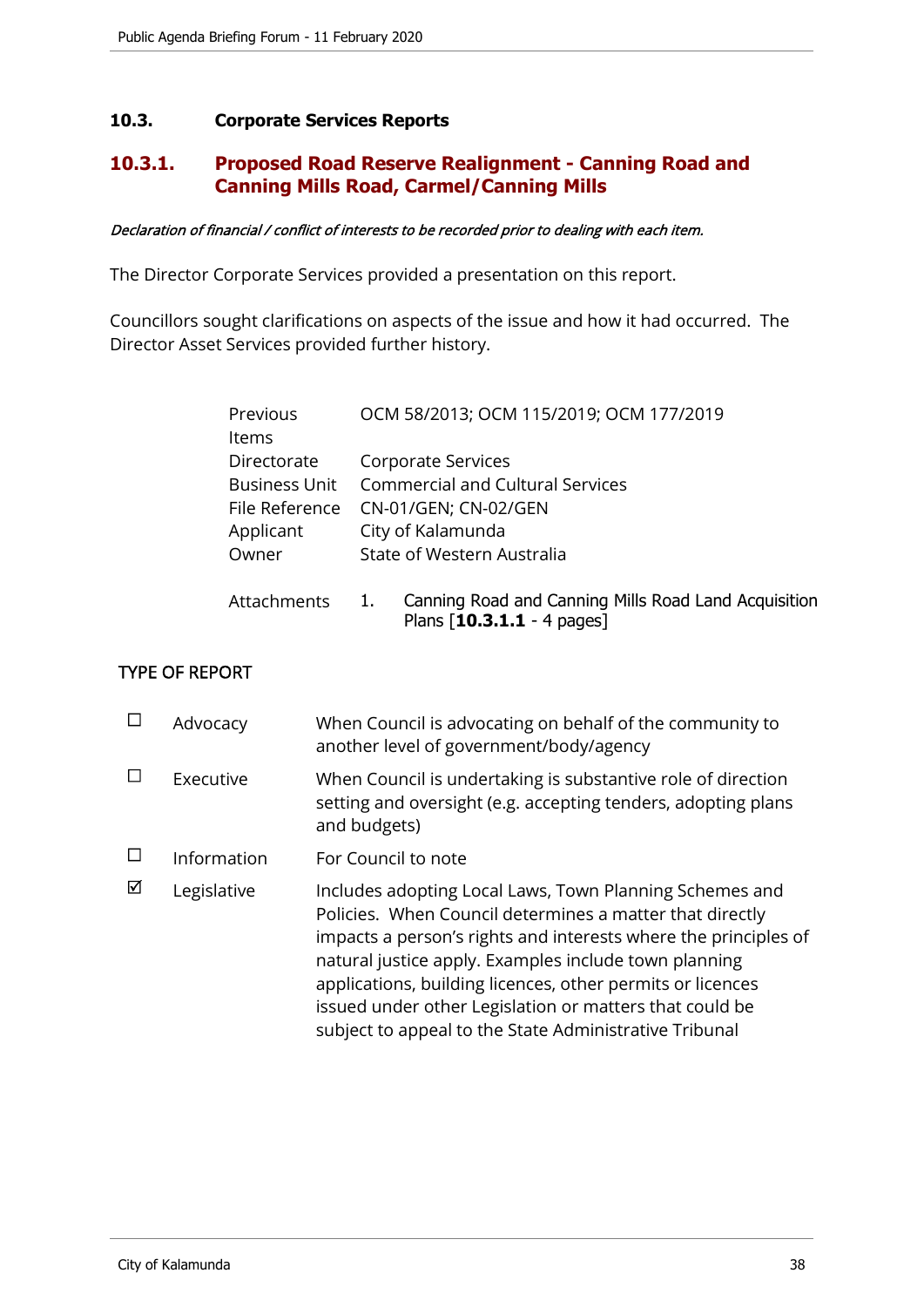# STRATEGIC PLANNING ALIGNMENT

Kalamunda Advancing Strategic Community Plan to 2027

## Priority 3: Kalamunda Develops

Objective 3.1 - To plan for sustainable population growth. **Strategy 3.1.1** - Plan for diverse and sustainable housing, community facilities and industrial development to meet changing social and economic needs.

## Priority 3: Kalamunda Develops

Objective 3.2 - To connect community to quality amenities. **Strategy 3.2.1** - Optimal management of all assets.

## EXECUTIVE SUMMARY

1. The purpose of this report is to provide Council with a progress report outline on OCM 177/2019, including timeframes, as required by paragraph 7 of OCM 177/2019.

# BACKGROUND

2. On 23 July 2019, Council resolved as follows (OCM 177/2019):

#### That Council:

- 1. REQUEST the Minister for Lands to permanently close those portions of the Canning Road and Canning Mills Road road reserve shown delineated and marked as "Proposed Future – Divested" on the plans attached to this report as Attachment 1, pursuant to section 58 of the Land Administration Act 1997 (WA).
- 2. REQUEST the Minister for Lands to excise and dedicate those portions of land shown delineated and marked as "Proposed Future – Acquired" on the plans attached to this report as Attachment 1, pursuant to section 56 of the Land Administration Act 1997 (WA).
- 3. CONFIRM the City of Kalamunda has complied with section 58(3) of the Land Administration Act 1997 (WA).
- 4. UNDERTAKE to comply with sections 56(2) and 58(2) of the Land Administration Act 1997 (WA).
- 5. AGREE that it will indemnify and keep indemnified the State of Western Australia, the Department of Planning, Lands and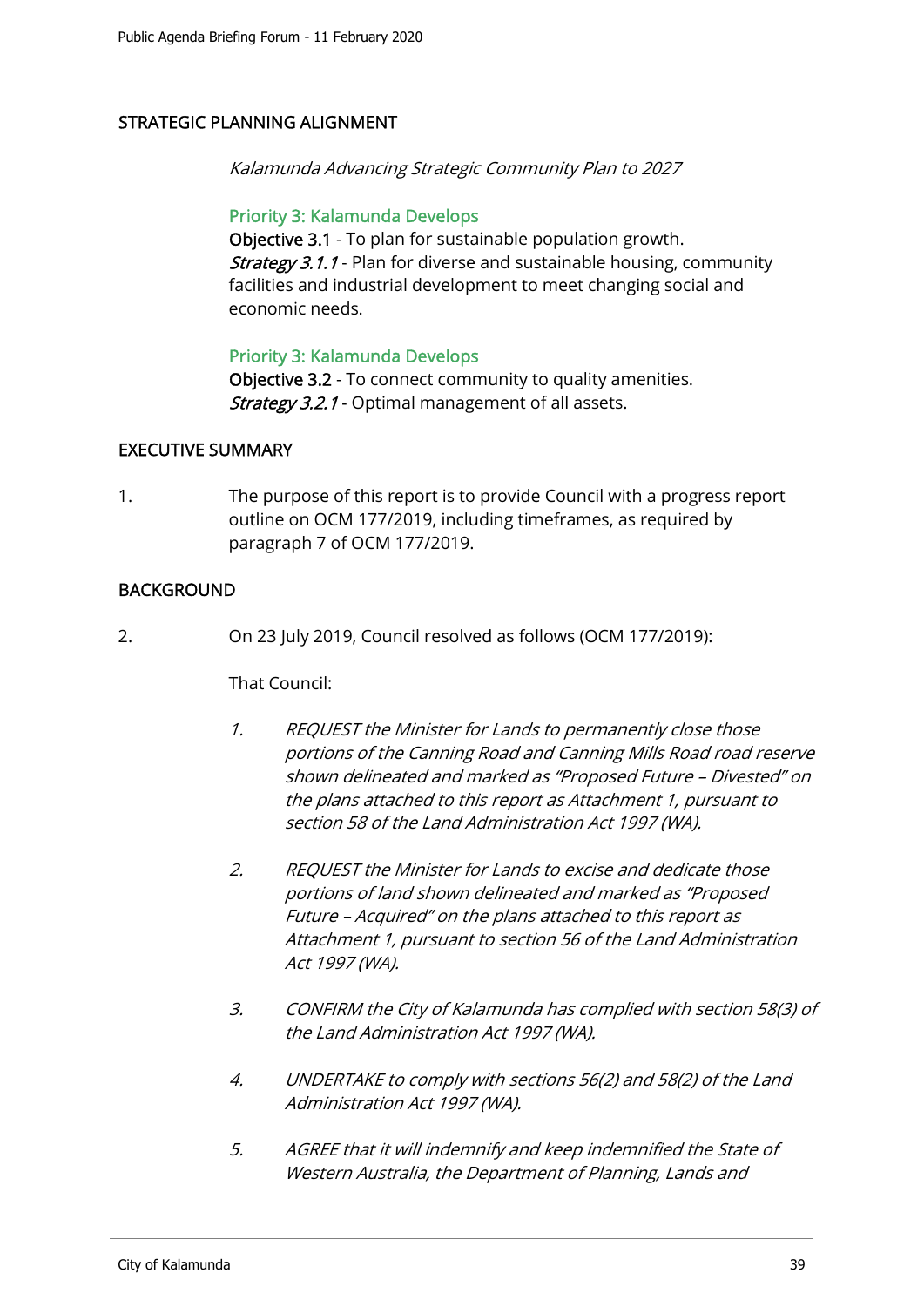Heritage and the Minister for Lands (Indemnified Parties) and hold them harmless from and against all liabilities, obligations, costs, expenses or disbursements of any kind including, without limitation, compensation payable to any party under the Land Administration Act 1997 (WA) and/or the Native Title Act 1993 (Cth) which may be imposed on, or incurred by the Indemnified Parties relating to or arising directly or indirectly from the dedication of those portions of land shown delineated and marked as "Proposed Future – Acquired" on the plans attached to this report as Attachment 1 pursuant to section 56 of the Land Administration Act 1997 (WA).

- 6. NOTE the dimensions and areas on the land acquisition plans (Attachment 1) are approximate. The deposited plans (Attachment 2) contain exact dimensions and areas.
- 7. REQUEST the Chief Executive Officer prepare a progress report outline on OCM 177/2019 including timeframes.

# DETAILS AND ANALYSIS

- 3. By letter dated 9 September 2019, the City requested the Department of Planning, Lands & Heritage (DPLH) to realign the Canning Road and Canning Mills Road road reserve. The City also requested an outline of the process that the DPLH needs to undertake in order to complete this matter, including estimated timeframes.
- 4. On 22 November 2019, the City followed up its request for an outline of the process.
- 5. The DPLH provided the requested information to the City on 27 November 2019. Details provided in the Stakeholder Engagement section of this report.

# APPLICABLE LAW

6. Section 56 of the Land Administration Act 1997 (WA) relates to the dedication of land as road. Section 56(1)-(2) states as follows:

# 56. Dedication of land as road

- (1) If in the district of a local government  $-$ 
	- (a) land is reserved or acquired for use by the public, or is used by the public, as a road under the care, control and management of the local government; or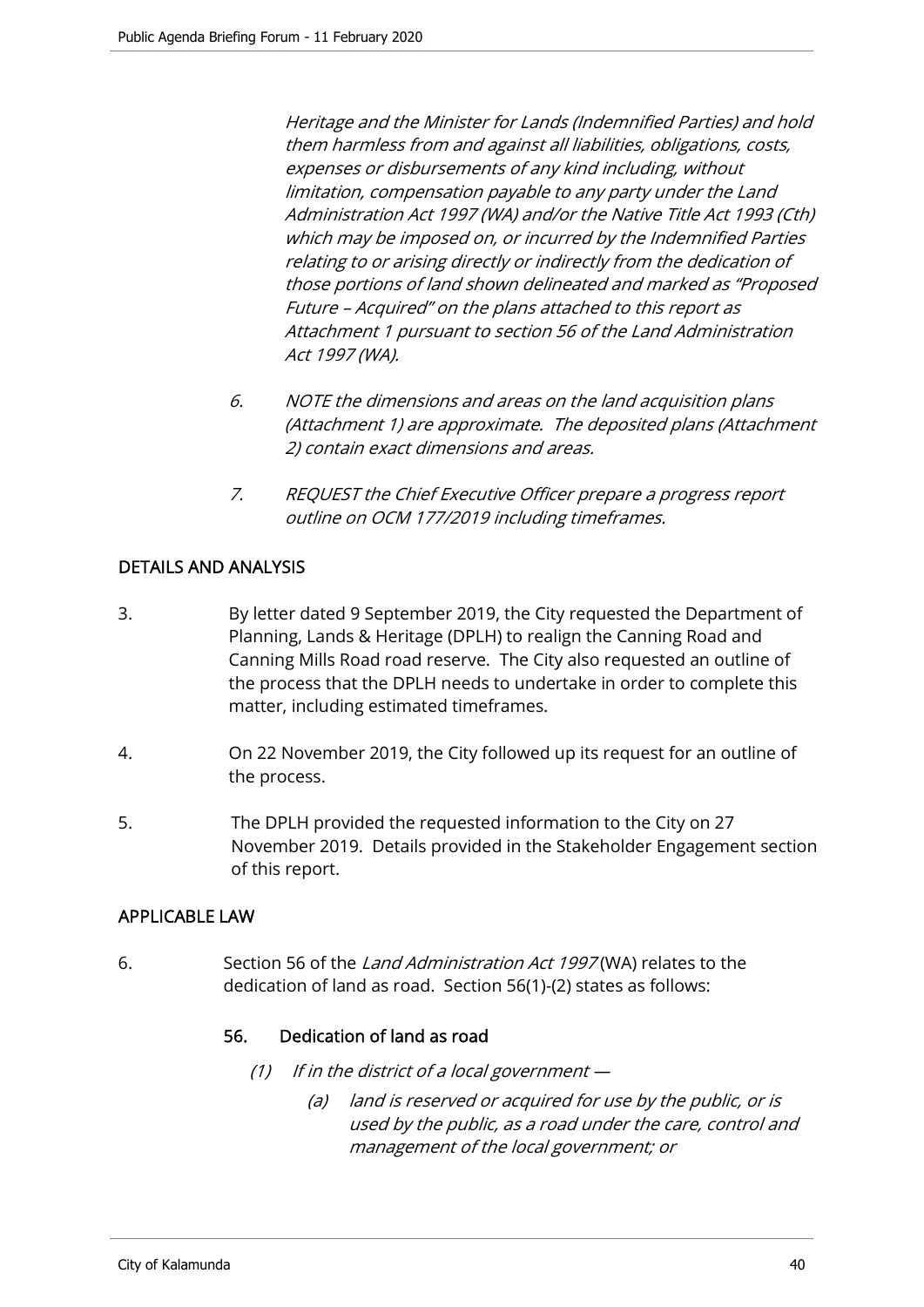- (b) in the case of land comprising a private road constructed and maintained to the satisfaction of the local government —
	- (i) the holder of the freehold in that land applies to the local government, requesting it to do so; or
	- (ii) those holders of the freehold in rateable land abutting the private road, the aggregate of the rateable value of whose land is greater than one half of the rateable value of all the rateable land abutting the private road, apply to the local government, requesting it to do so;
	- or
- (c) land comprises a private road of which the public has had uninterrupted use for a period of not less than 10 years,

 and that land is described in a plan of survey, sketch plan or document, the local government may request the Minister to dedicate that land as a road.

- (2) If a local government resolves to make a request under subsection (1), it must —
	- (a) in accordance with the regulations prepare and deliver the request to the Minister; and
	- (b) provide the Minister with sufficient information in a plan of survey, sketch plan or document to describe the dimensions of the proposed road.
- 7. Section 58 of the Land Administration Act 1997 (WA) relates to closing roads. Section 58(1)-(3) states as follows:

# 58. Closing roads

- (1) When a local government wishes a road in its district to be closed permanently, the local government may, subject to subsection (3), request the Minister to close the road.
- (2) When a local government resolves to make a request under subsection (1), the local government must in accordance with the regulations prepare and deliver the request to the Minister.
- (3) A local government must not resolve to make a request under subsection (1) until a period of 35 days has elapsed from the publication in a newspaper circulating in its district of notice of motion for that resolution, and the local government has considered any objections made to it within that period concerning the proposals set out in that notice.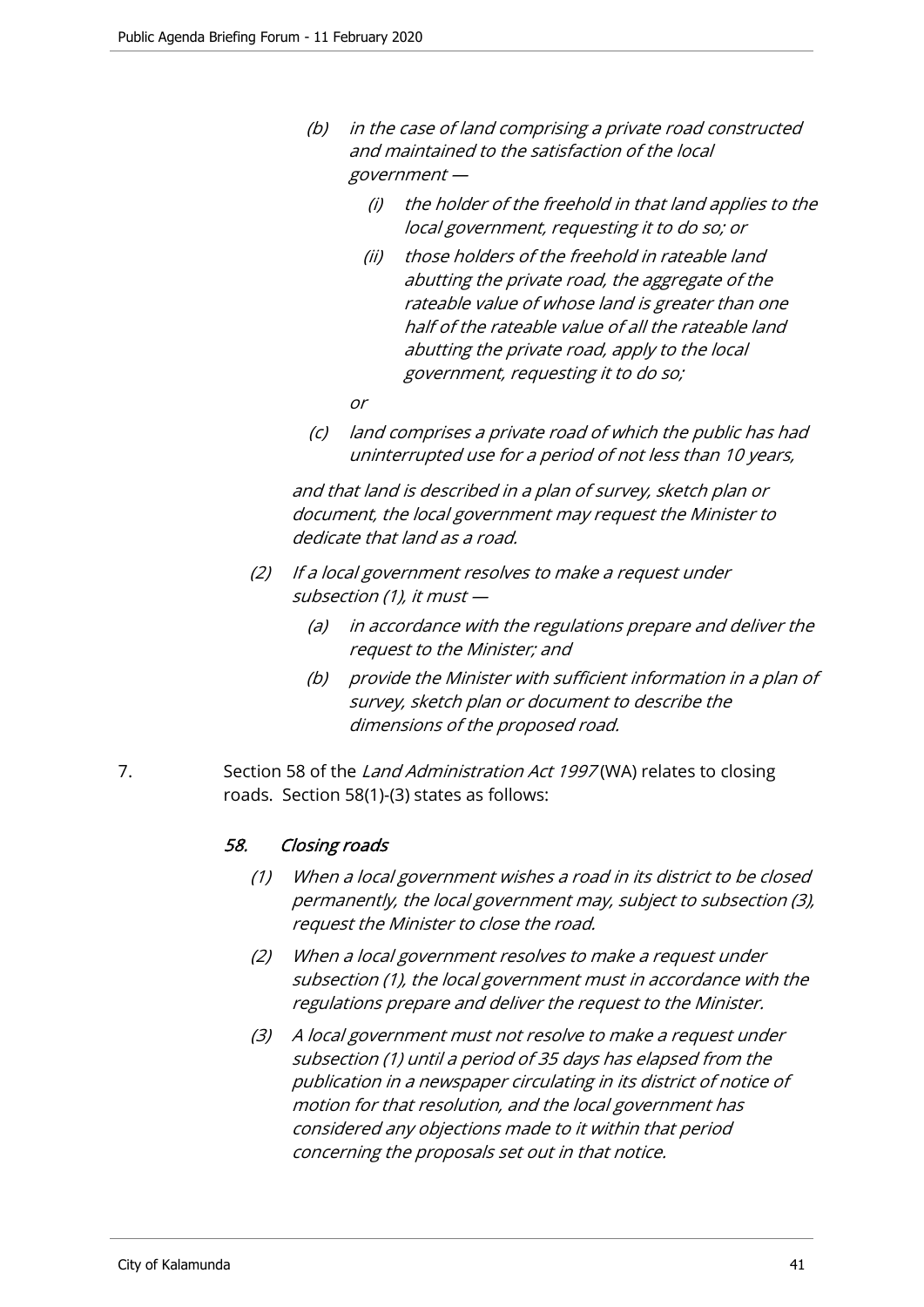# APPLICABLE POLICY

- 8. *Council Policy: Service 4: Asset Management* provides that "[i]n strategically managing the City's asset portfolio, the City will… "[m]anage assets to support optimised service delivery."
- 9. This proposal represents good asset management as:
	- a) the portions of road reserve no longer required as road are proposed to be closed; and
	- b) the portions of land required as road are proposed to be dedicated.

## STAKEHOLDER ENGAGEMENT

- 10. Council's request for a progress report outline for this proposal was referred to the DPLH.
- 11. The DPLH advised the City as follows:

The overarching proposal to realign Canning and Canning Mills Roads have been split into a number of different cases as they relate to differing tenure and have different requirements.

Job 152329 (Class 'A' Korung National Park) – Parts D, E, F, G, H Now that the Council Resolution and indemnity has been provided, Land Use Management is awaiting the return of comments concerning both the closure and dedication of the new road sections. Once returned, the next steps will include:

- Section 24KA notification process Approximately 1 month;
- Briefing Note to the Director General requesting authorisation for advertising and subsequent advertisement in The West Australian inviting public comment – Approximately 2 months;
- Letters sent to local MPs:
- Submission to the Minister for Lands in anticipation of being tabled before both houses of Parliament – Approximately 3 – 6 months depending on Parliamentary schedule.

#### Job 1902923 – Parts A and B

The Department is awaiting confirmation from the City that the Water Corporation (as Management Body) consents to the excision of the two portions of Reserve 10601 as registered over Lot 3462. Once received the next steps will include:

• Internal and external referrals for comment – 1 to 2 months: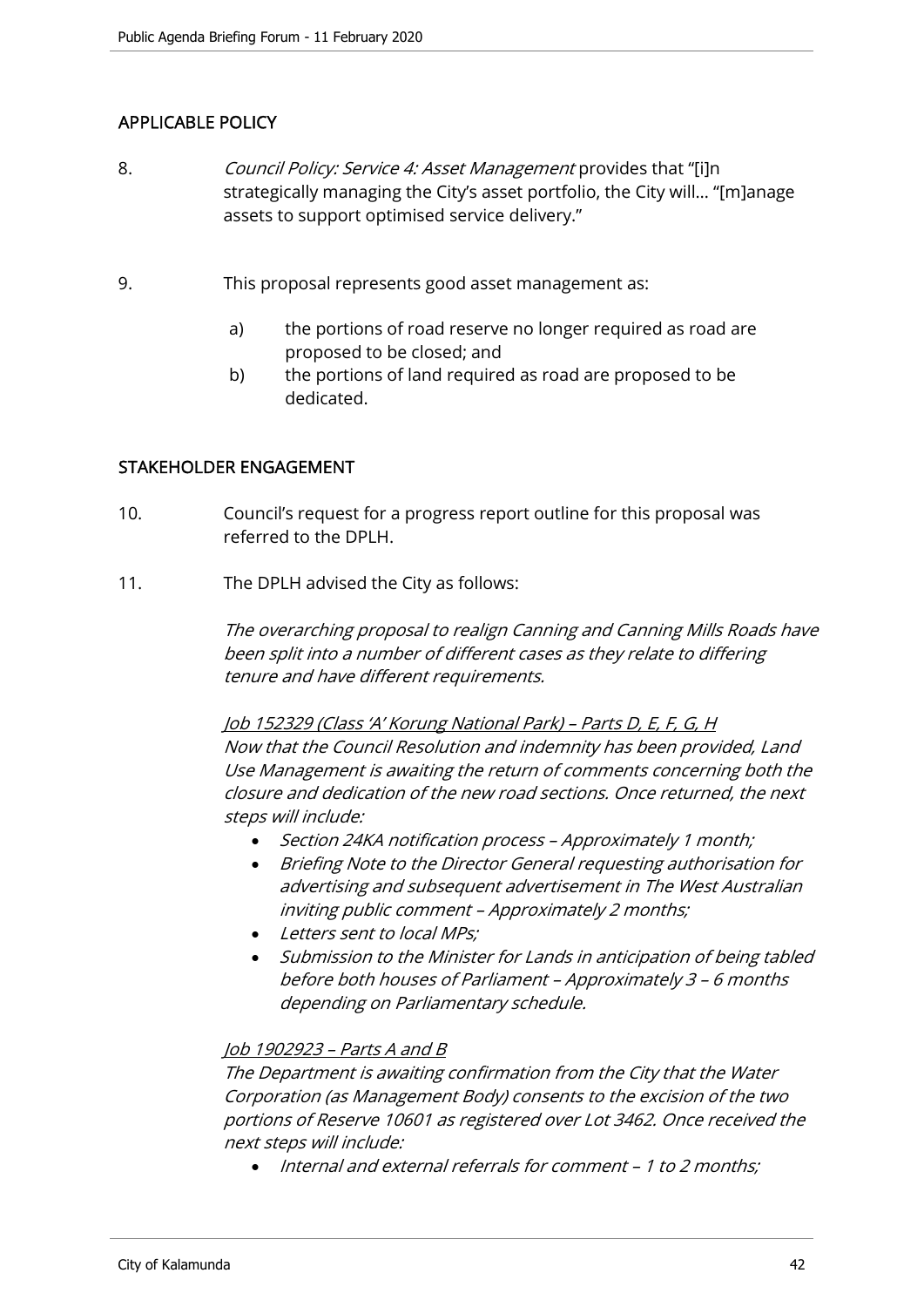- (If s. 24KA process is required add a month);
- City to nominate a surveyor, survey instructions are issued and the deposited plan is lodged at Landgate – 3 months;
- Road is dedicated and Deposited Plan approved 1 month

# Job 1902925 – Part C

The land subject to the excision (Lot 502 on Deposited Plan 412755, now Reserve 53447) has recently been vested pursuant to s. 152 of the Planning and Development Act 2005 and I understand that [a] Management Order in favour of the City is in the process of being granted. However, excisions not exceeding 5% of the total area are generally permitted for road or public utility purposes being consistent with this proposal.

- Internal and external referrals for comment 1 to 2 months;
- (If s. 24KA process is required add a month);
- City to nominate a surveyor, survey instructions are issued and the deposited plan is lodged at Landgate – 3 months;
- Road is dedicated and Deposited Plan approved 1 month

Please note that these timeframes are indicative and may be subject to change dependent on a variety of factors. [DPLH] will keep you updated on the progress of these.

- 12. Plans showing the land referred to above are attached to this report as Attachment 1.
- 13. In respect of Job 1902923 (Parts A and B), the DPLH has commented above that it is awaiting confirmation from the City that the Water Corporation (as Management Body) consents to the excision of the two portions of Reserve 10601. The City subsequently received the Water Corporation's consent and provided it to the DPLH.
- 14. In respect of Job 152329 (Class 'A' Korung National Park) (Parts D, E, F, G, H), the DPLH has commenced the s. 24KA notification process.
- 15. In respect of Job 1902923 (Parts A and B) and Job 1902925 (Part C), the DPLH has stated above that "If s. 24KA process is required add a month". The DPLH has subsequently confirmed that Job 1902923 (Parts A and B) will be subject to s. 24KA of the Native Title Act 1993 (Cth), which will require notification that the DPLH will begin the process of undertaking. Job 1902925 (Part C), on the other hand, will not be subject to s. 24KA of the Native Title Act 1993 (Cth).
- 16. In respect of Job 1902923 (Parts A and B) and Job 1902925 (Part C), the DPLH has advised above that deposited plans are required to be prepared by the City's nominated surveyor. The City's nominated surveyor has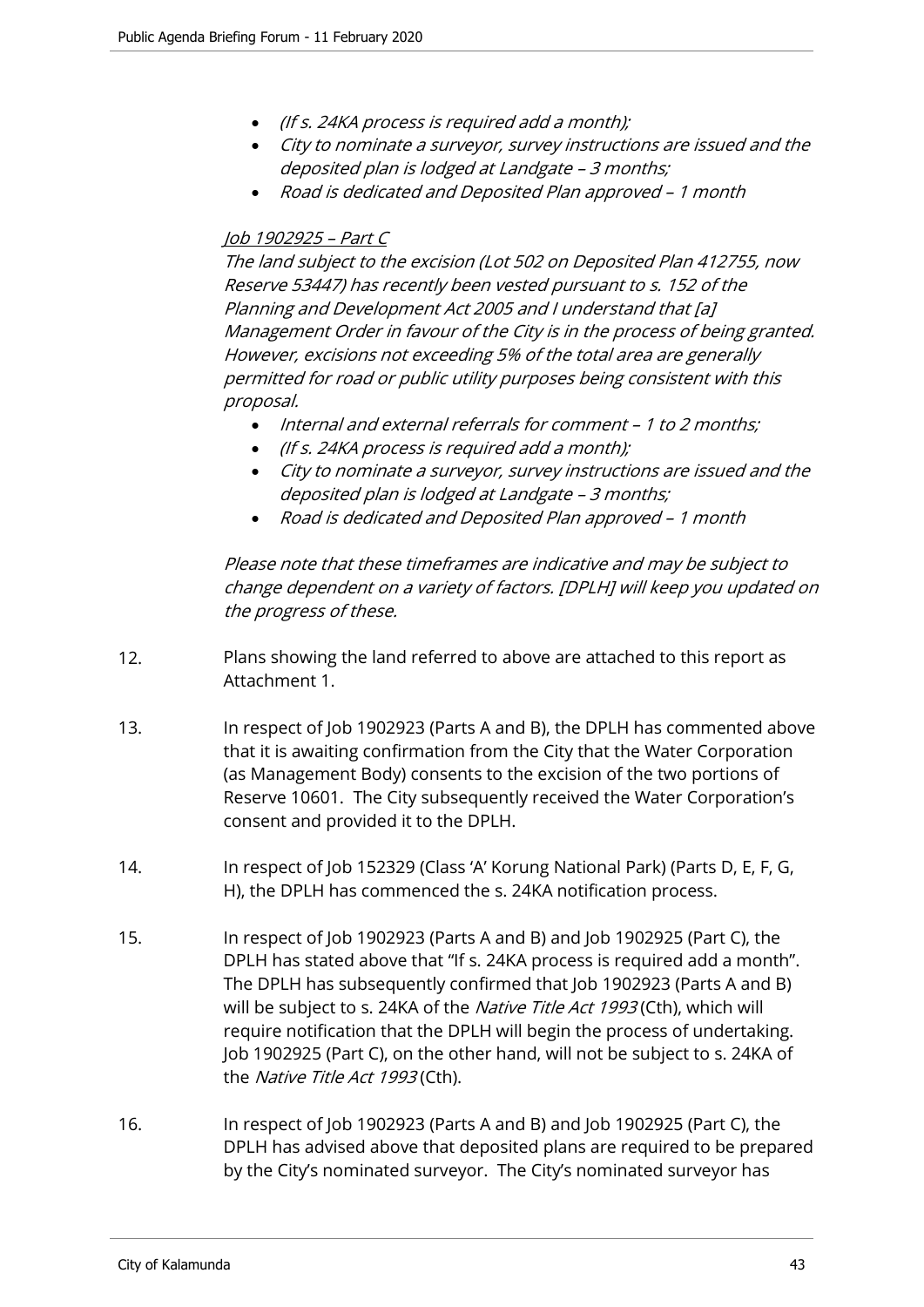already completed the deposited plans. These plans will still need to be reviewed by the DPLH and may require amendment. However, the survey process is unlikely to take as long as the 3-month period indicated above given that the bulk of the survey work has been completed.

17. Deposited plans have already been lodged at Landgate in respect of Job 152329 (Class 'A' Korung National Park) (Parts D, E, F, G, H). Once this Job has been approved by Parliament, the DPLH will lodge further documents at Landgate to enable the road closures and road dedications the subject of this Job to occur.

# FINANCIAL CONSIDERATIONS

- 18. The costs of this proposal are outlined in the officer report for OCM 177/2019.
- 19. No costs are associated with the provision of this progress report outline.

# **SUSTAINABILITY**

## Social Implications

- 20. The proposed road reserve realignment will ensure the road reserve matches the constructed road.
- 21. The proposal will also enable the upgrade of the Canning Mills Road/Canning Road intersection, which will provide improved road alignment and sight lines at the intersection.

#### Economic Implications

22. The economic lives of residents will not be impacted by this proposal.

# Environmental Implications

- 23. This proposal will have minimal environmental impact. Some trees will need to be removed to accommodate the proposed construction works.
- 24. Once the required road dedications have occurred, the design of the proposed realignment of the Canning Mills Road/Canning Road intersection and car parking area for the proposed roadside memorial at this intersection will be reviewed, with an application for a clearing permit to be made thereafter. The application will require a vegetation assessment to be undertaken in support, with this identifying the type and quantum of vegetation impacted.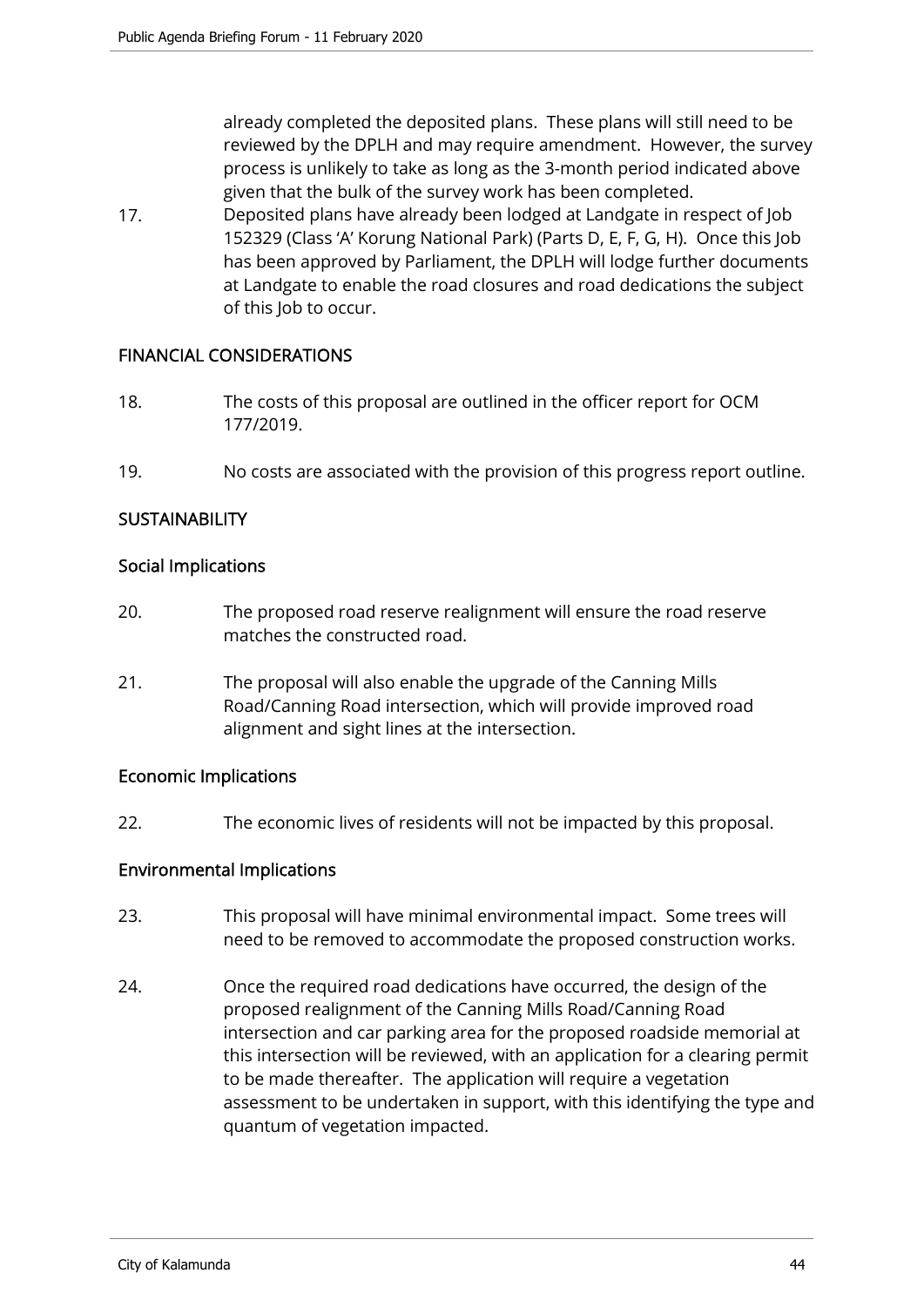# RISK MANAGEMENT

25. **Risk:** Main Roads Western Australia is not willing to consider transfer of portions of Canning Road and Welshpool Road East due to the constructed road not being wholly situated within the dedicated road reserve. Consequence Likelihood Rating

| <b>CONSCRUCITLE</b>                                 | LINJIIIVVU | 114115 |  |  |
|-----------------------------------------------------|------------|--------|--|--|
| Significant<br>Possible                             |            | High   |  |  |
| Action/Strategy                                     |            |        |  |  |
| Proceed with the road reserve realignment proposal. |            |        |  |  |

# **CONCLUSION**

- 26. The purpose of this report is to provide Council with a progress report outline on OCM 177/2019, including timeframes, as required by paragraph 7 of OCM 177/2019.
- 27. The requested progress report outline is provided in the Stakeholder Engagement section of this report.
- 28. It is recommended that Council note the progress report outline.

#### Voting Requirements: Simple Majority

#### RECOMMENDATION

That Council NOTE the progress report outline, including estimated timeframes, in respect of the proposed realignment of the Canning Road and Canning Mills Road road reserve (OCM 177/2019).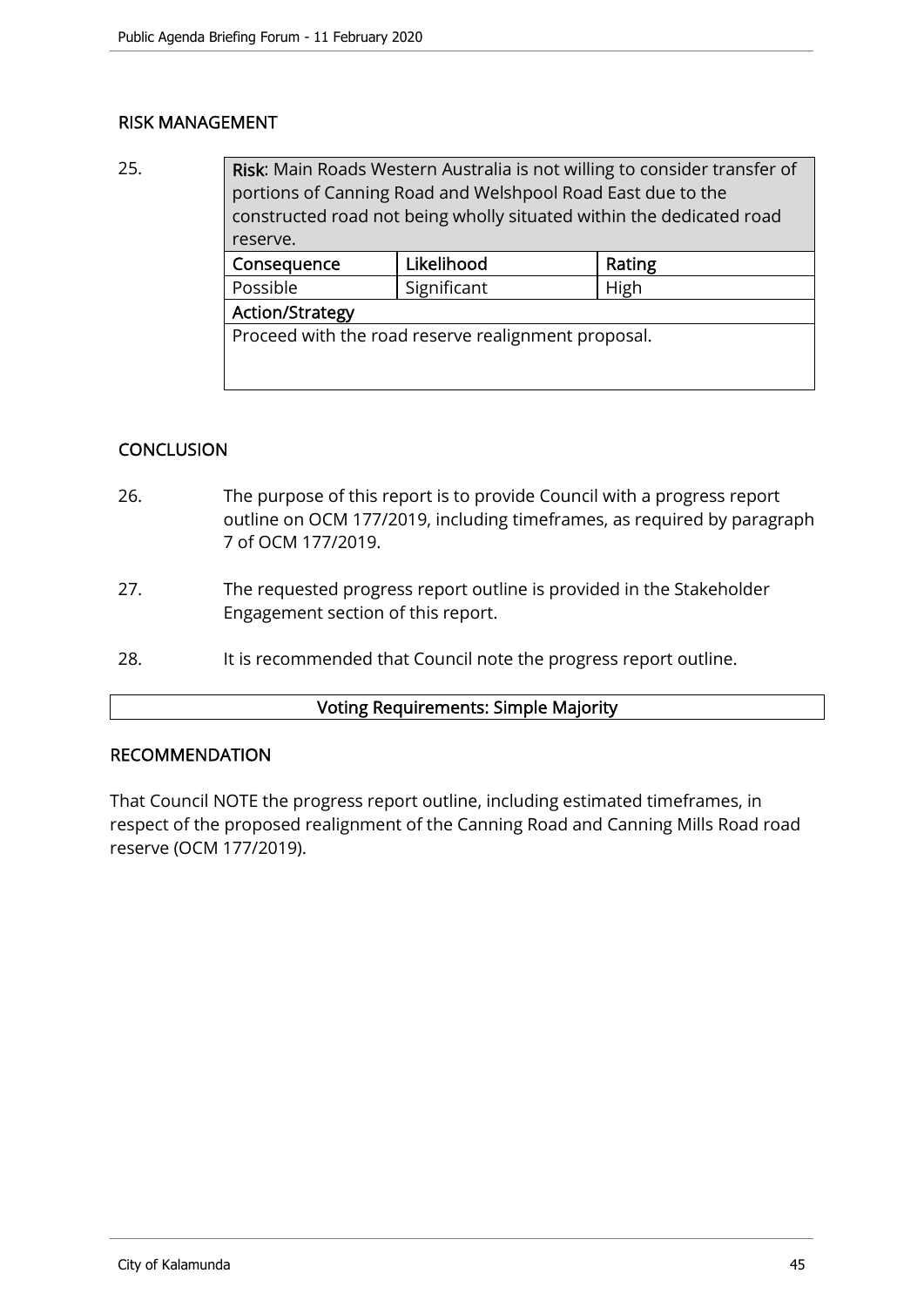# **10.3.2. Establishment of the Economic Development Advisory Group and Adoption of Terms of Reference**

#### Declaration of financial / conflict of interests to be recorded prior to dealing with each item.

The Director Corporate Services provided a presentation on this report.

Councillors sought clarifications on aspects of draft Terms of Reference.

| Previous<br>Items                                   | OCM 306/2019                                                       |
|-----------------------------------------------------|--------------------------------------------------------------------|
| Directorate<br>File Reference<br>Applicant<br>Owner | Corporate Services<br><b>Business Unit</b> Commercial and Cultural |
| Attachments                                         | KEDAC Terms of Reference [10.3.2.1 - 5 pages]                      |

# TYPE OF REPORT

|   | Advocacy    | When Council is advocating on behalf of the community to<br>another level of government/body/agency                                                                                                                                                                                                                                                                                                                                |
|---|-------------|------------------------------------------------------------------------------------------------------------------------------------------------------------------------------------------------------------------------------------------------------------------------------------------------------------------------------------------------------------------------------------------------------------------------------------|
|   | Executive   | When Council is undertaking its substantive role of direction<br>setting and oversight (e.g. accepting tenders, adopting plans<br>and budgets)                                                                                                                                                                                                                                                                                     |
|   | Information | For Council to note                                                                                                                                                                                                                                                                                                                                                                                                                |
| ☑ | Legislative | Includes adopting Local Laws, Town Planning Schemes and<br>Policies. When Council determines a matter that directly<br>impacts a person's rights and interests where the principles of<br>natural justice apply. Examples include town planning<br>applications, building licences, other permits or licences<br>issued under other Legislation or matters that could be<br>subject to appeal to the State Administrative Tribunal |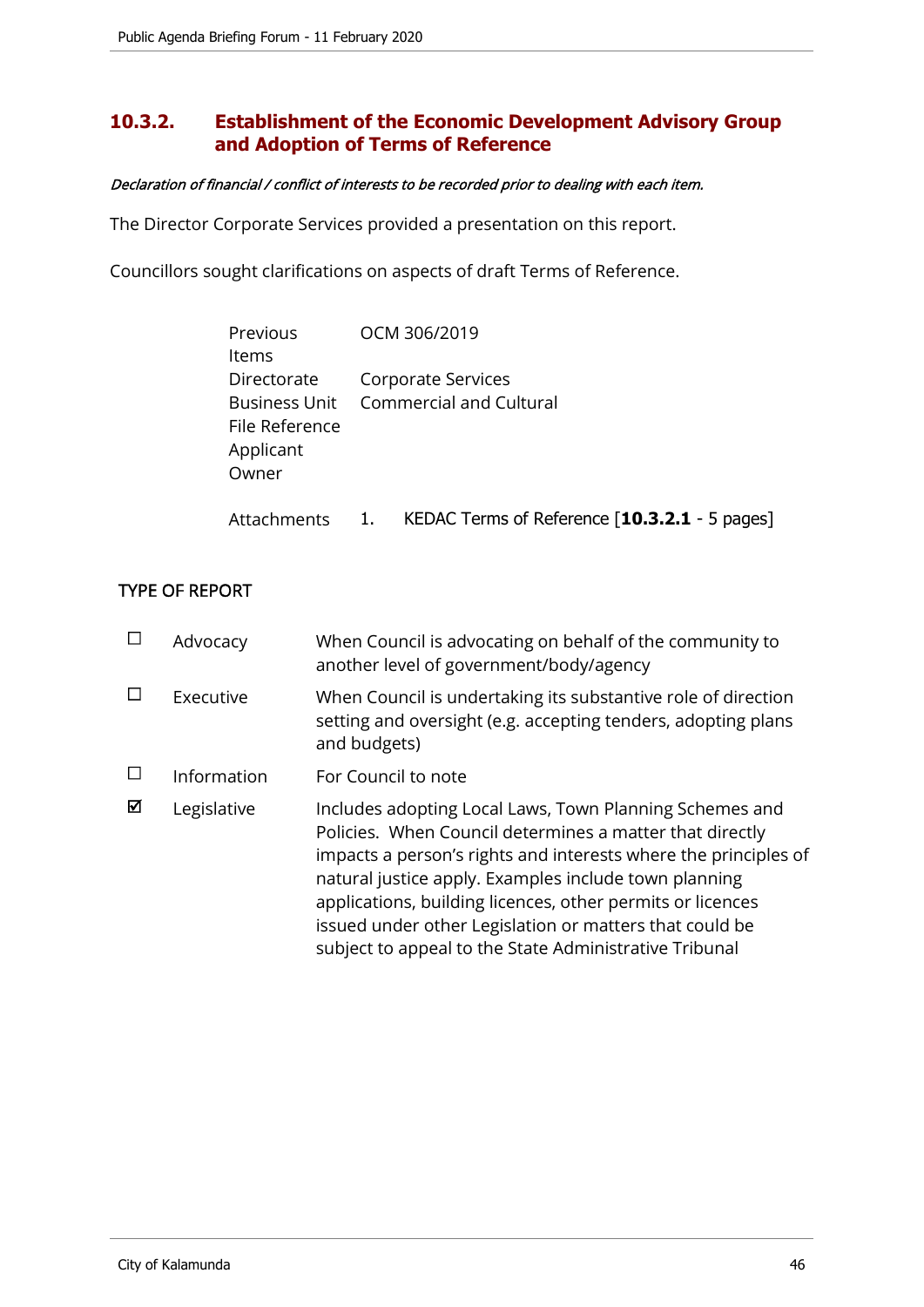# STRATEGIC PLANNING ALIGNMENT

Kalamunda Advancing Strategic Community Plan to 2027

## Priority 1: Kalamunda Cares and Interacts

Objective 1.3 - To support the active participation of local communities. **Strategy 1.3.1** - Support local communities to connect, grow and shape the future of Kalamunda.

# Priority 3: Kalamunda Develops

Objective 3.3 - To develop and enhance the City's economy. **Strategy 3.3.1** - Facilitate and support the success and growth of industry and businesses.

## Priority 4: Kalamunda Leads

Objective 4.2 - To proactively engage and partner for the benefit of community. **Strategy 4.2.1** - Actively engage with the community in innovative ways. **Strategy 4.2.2** - Increase advocacy activities and develop partnerships to support growth and reputation.

## EXECUTIVE SUMMARY

- 1. The purpose of this report is for Council to:
	- 1. ESTABLISH the Economic Development Advisory Committee.
	- 2. ADOPT the Economic Development Advisory Committee Draft Terms of Reference.
	- 3. NOMINATE two elected members to the committee.
	- 4. REQUEST that the CEO commence the process for advertising for nominations from businesses and the community and provide a report to Council on the recommended nominees for approval.

## **BACKGROUND**

- 2. Council has the ability, under the Local Government Act 1995, to establish Advisory Committees to assist in the provision of advice on various matters.
- 3. Advisory Committees provide an effective collaborative forum between the City and the Community.
- 4. At the Ordinary Council Meeting of 17 December 2019, Council requested the CEO present a report in respect to the formation of an Economic Development Advisory Committee which is inclusive of a draft Terms of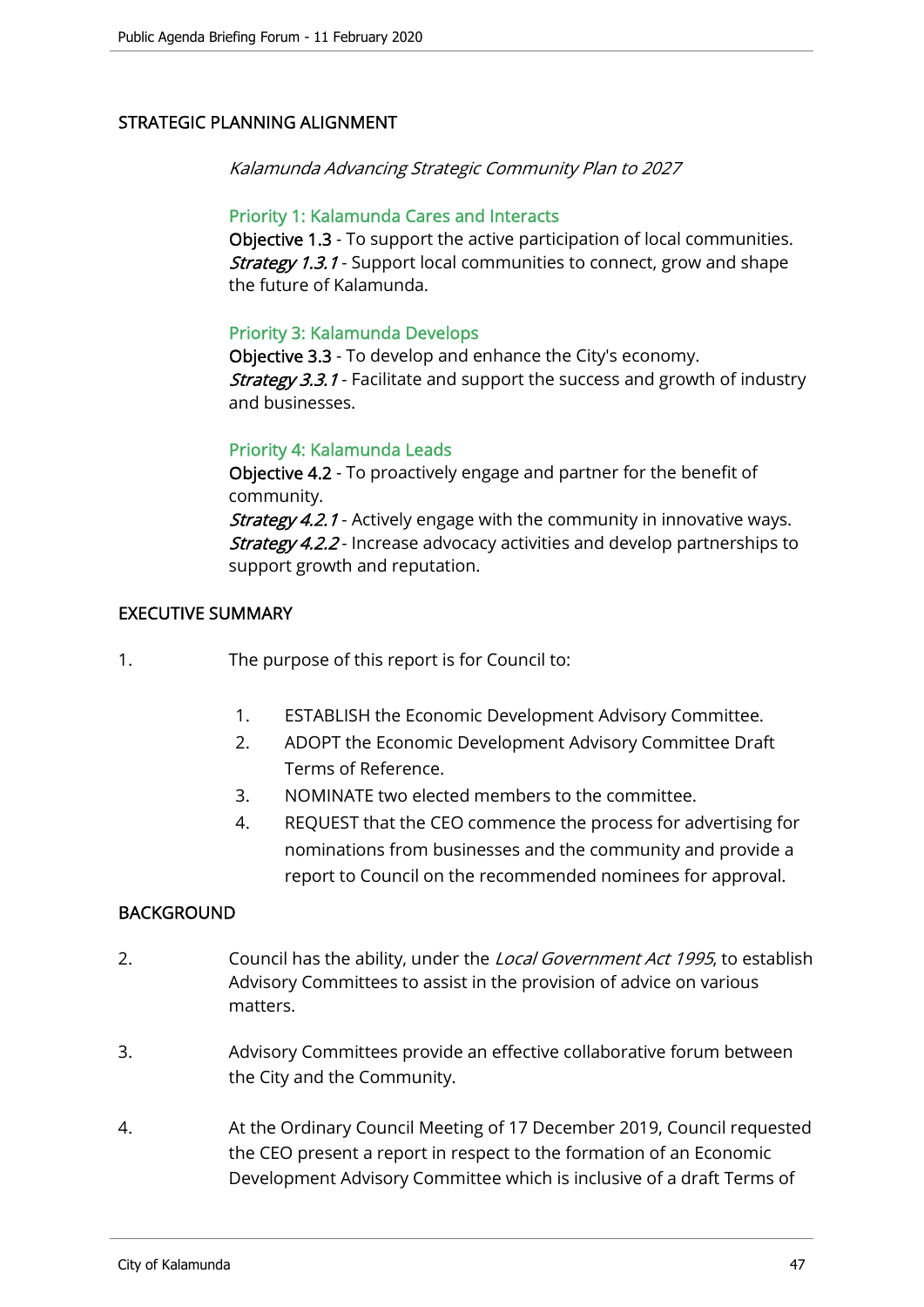Reference and a process for implementation of the committee (OCM 306/2019).

# DETAILS AND ANALYSIS

- 5. The City of Kalamunda has an existing five-year Economic Development Strategy (EDS) which was endorsed by Council in December 2017 and is currently being implemented within the Corporate Services Directorate. The EDS expires in December 2023.
- 6. Within our city's community there are a wide range of skilled businesses and residents whose views may assist the City of Kalamunda in the delivery of its' current Economic Development Strategy and also assist in the development of future strategies.

# APPLICABLE LAW

7. Section 5.8 of the *Local Government Act 1995* – Establishment of Committees

Section 5.9(2)(c) of the *Local Government Act 1995* – Types of Committees

Section 5.11 (2)(d) of the *Local Government Act 1995* – Tenure of Committee Membership.

# APPLICABLE POLICY

8. Council Policy Governance 13: Appointment of Community Members to Advisory Committees and Reference Groups.

> The application of this Policy ensures transparency in the selection and appointment of Community Members to the Economic Development Advisory Committee.

# STAKEHOLDER ENGAGEMENT

9. Following Council approval of the establishment of the Committee and Terms of Reference, a call for expressions of interest will be advertised via media channels, the City's home page and by invitation, for a minimum of three weeks.

# FINANCIAL CONSIDERATIONS

10. It is estimate that the financial cost to the City of providing resources to support an advisory committee of Council is \$5,000 which will be funded from existing resources.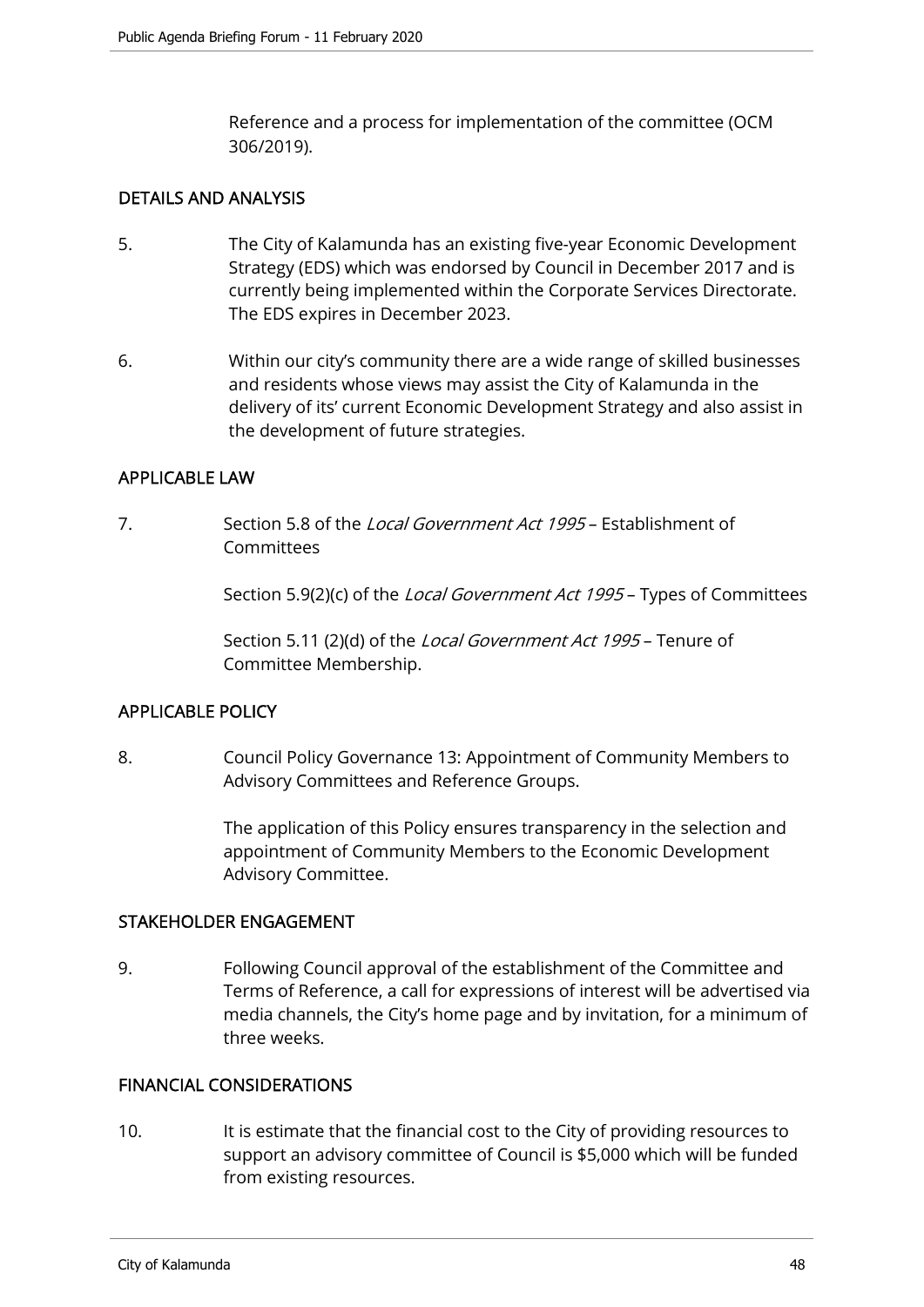# **SUSTAINABILITY**

## Social Implications

11. Advisory Committees provide an effective collaborative forum between the City and the Community.

## Economic Implications

12. The formation of an Economic Development Advisory Committee will assist the City officers in their role of delivering the current Economic Development Strategy. The Economic Development Strategy is designed to support and facilitate economic growth.

## Environmental Implications

13. Nil.

## RISK MANAGEMENT

14. **Risk:** The establishment of the Economic Development Advisory Committee fails to attract suitably skilled community members.

| Likelihood<br>Consequence                                          |          | Rating |  |
|--------------------------------------------------------------------|----------|--------|--|
| Insignificant                                                      | Unlikely | Low    |  |
| <b>Action/Strategy</b>                                             |          |        |  |
| Appointment of community members to the Economic Development       |          |        |  |
| Advisory Committee is advertised and appointments are made against |          |        |  |
| selection criteria                                                 |          |        |  |

15. **Risk:** Committee goals are not aligned with the City's Economic Development Strategy goals and objectives.

| Consequence                                                      | Likelihood | Rating |  |  |
|------------------------------------------------------------------|------------|--------|--|--|
| Moderate                                                         | Possible   | Medium |  |  |
| <b>Action/Strategy</b>                                           |            |        |  |  |
| Confirm Terms of Reference and roles and responsibilities of the |            |        |  |  |
| Advisory Committee.                                              |            |        |  |  |
|                                                                  |            |        |  |  |

# CONCLUSION

16. The City of Kalamunda has a current Five Year Economic Development Strategy that is being implemented. The Strategy expires in December 2023.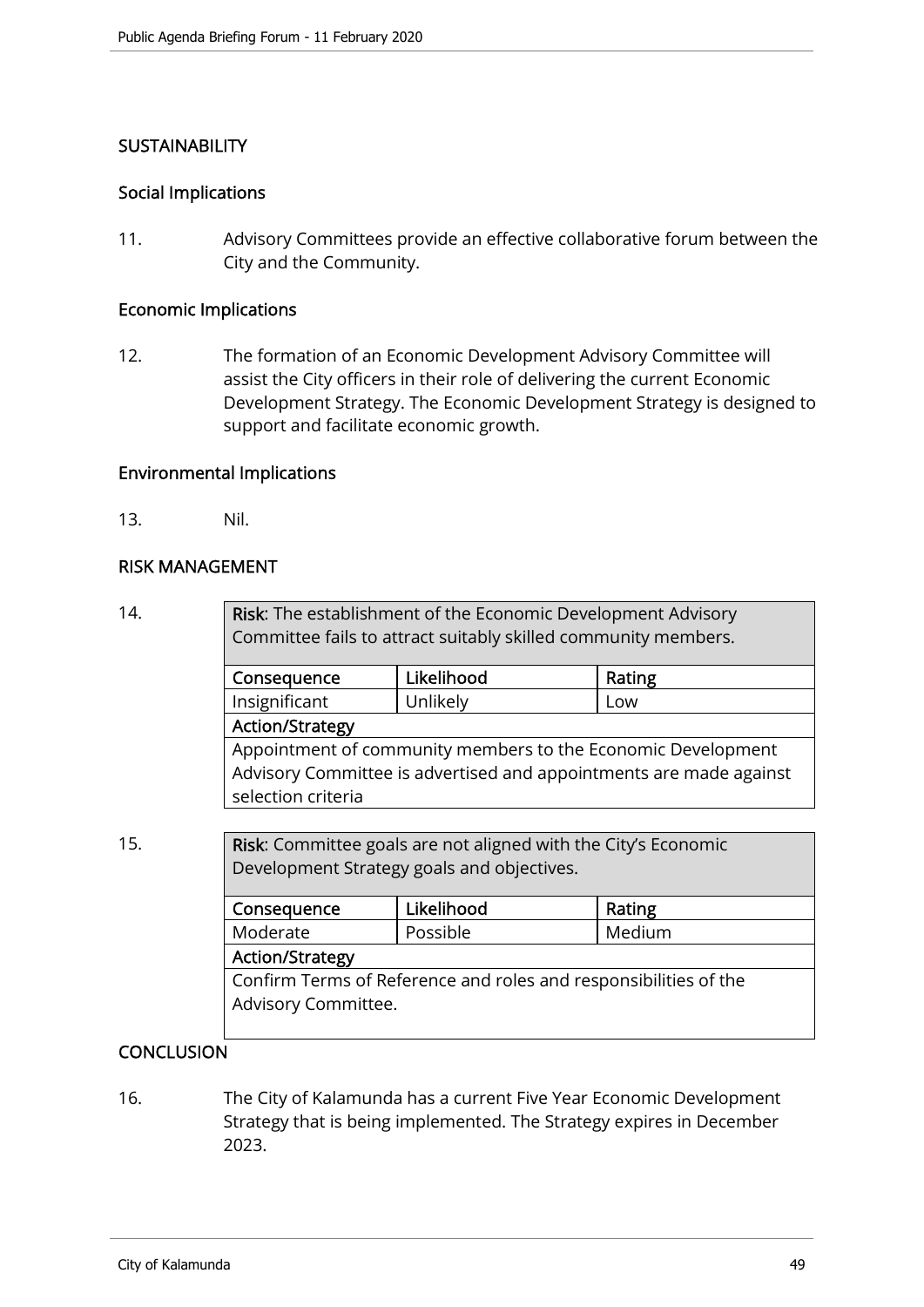The formation of an Economic Development Advisory Committee will provide an opportunity for business and community input which will assist the City officers in their role of delivering relevant initiatives within the current Economic Development Strategy and for developing future strategies.

Upon adoption by Council of the Terms of Reference and the establishment of the Economic Development Advisory Committee, advertisements seeking nominations from business and the community will be sought. Following this, a report will be brought to Council at the next available ordinary council meeting to formalise the appointments with the first meeting to be held as per the required notice period.

# Voting Requirements: **Absolute Majority**

# RECOMMENDATION

That Council:

- 1. ESTABLISH the Economic Development Advisory Committee.
- 2. ADOPT the Economic Development Advisory Committee Draft Terms of Reference.
- 3. APPOINT Cr and Cr as the two elected members to the Economic Development Advisory Committee.
- 4. REQUEST that the Chief Executive Officer commence the process for advertising for nominations from businesses and the community and provide a report to Council on the recommended nominees for approval as members of the Economic Development Advisory Committee.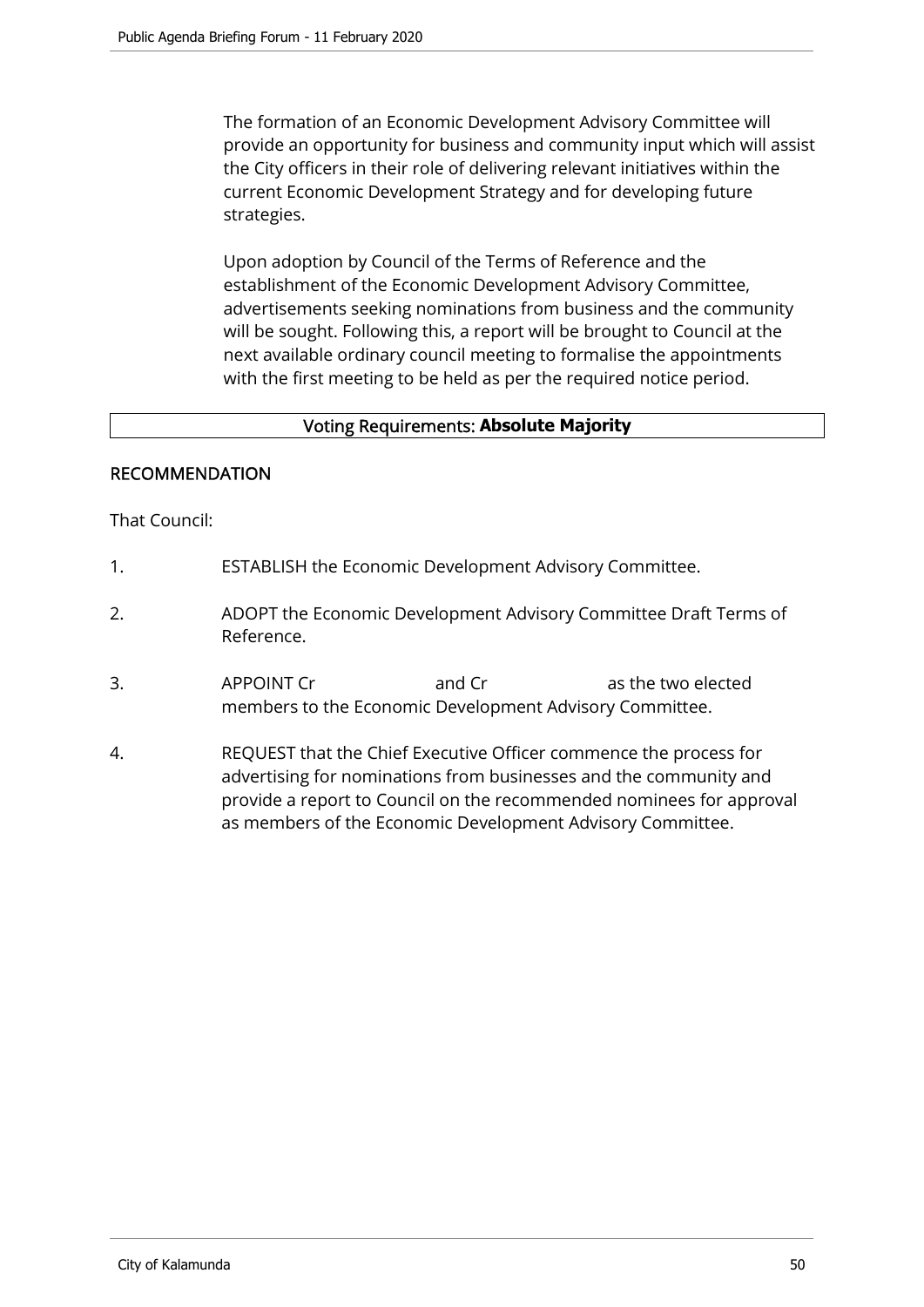# **10.4. Office of the CEO Reports**

# **10.4.1. Scott Reserve Draft Master Plan**

#### Declaration of financial / conflict of interests to be recorded prior to dealing with each item.

The Director Corporate Services provided a presentation on this report.

Councillors sought clarifications on aspects of draft Masterplan.

| Previous             |                                                                                              |
|----------------------|----------------------------------------------------------------------------------------------|
| Items                |                                                                                              |
| Directorate          | Office of the CEO                                                                            |
| <b>Business Unit</b> | Leisure Planning                                                                             |
| File Reference       |                                                                                              |
| Applicant            | City of Kalamunda                                                                            |
| Owner                | City of Kalamunda                                                                            |
| Attachments          | Scott Reserve MP Draft Report 22012020 FINAL -<br>1.<br>Attachment One [10.4.1.1 - 97 pages] |

## EXECUTIVE SUMMARY

- 1. The purpose of this report is to receive the draft Scott Reserve Master Plan (the Plan) for the purpose of seeking public comment (Attachment One).
- 2. The Plan outlines development opportunities and recommendations in terms of facility provision, and other future sport and recreation requirements to guide the sustainable development of Scott Reserve.

#### 3. It is recommended that Council:

- a) Endorses the Draft Scott Reserve Master Plan (Attachment One) for the purposes of public advertising.
- b) Notes the community engagement process and strategy.

# **BACKGROUND**

4. Scott Reserve is located on Newburn Road in High Wycombe, on Crown Land vested with the City for purposes of recreation. The reserve is approximately 7.12 ha in size.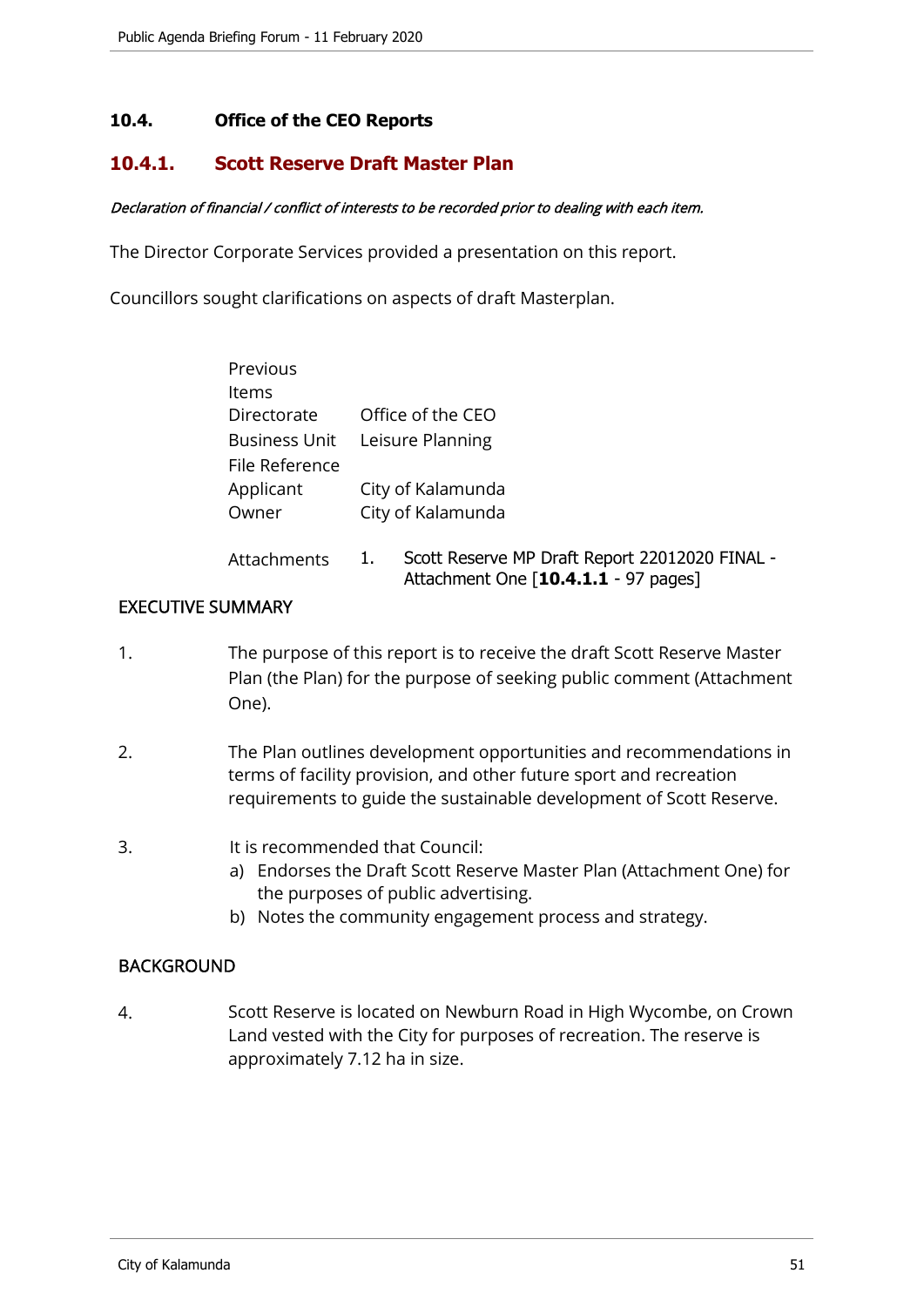- 5. Scott Reserve consists of two playing fields, a sports pavilion, High Wycombe Community Recreation Centre (HWCRC) and supporting infrastructure that services a diverse range of user groups and the local community. Edney Primary School also has a shared use agreement with the City for use of a portion of the reserve.
- 6. The key factors providing the catalyst for the development of the Plan include:
	- a) An increasing number of requests from user groups to improve and upgrade their facilities;
	- b) The ageing nature and functionality of the sports pavilion, HWCRC and supporting infrastructure;
	- c) The need to cater for increasing usage demands on the reserve;
	- d) The need to investigate potential options to maximise the efficient usage of the existing playing fields, sports pavilion, HWCRC and supporting facilities; and
	- e) The need to undertake a coordinated approach toward any future developments at Scott Reserve.
- 7. The Public Open Space Strategy, adopted by Council at the Ordinary Council Meeting 22 May 2018, indicated that High Wycombe has a Public Open Space shortfall for sporting reserves and that Scott Reserve serves as the primary sporting reserve for the suburb.
- 8. In June 2018, the City received a Community Sporting and Recreation Facilities Fund (CSRFF) grant of \$16,666 from the Department of Local Government, Sport and Cultural Industries to engage a consultant to assist in undertaking the Plan.
- 9. ABV Consultancy (the Consultant) were engaged in July 2018 to develop the Plan. The Plan is now presented to Council for consideration and endorsing for the purpose of seeking public comment.

# DETAILS

- 10. The Plan aims to provide a clear framework and objectives to assist the City in planning, developing, implementing and evaluating sustainable sport and recreation facilities at Scott Reserve into the future.
- 11. During the development of the Plan, an audit and review of facilities was undertaken, involving a visual inspection of the sports pavilion, HWCRC and other supporting infrastructure. The information obtained from the audit has been analysed to determine future facility requirements and upgrades at the Reserve.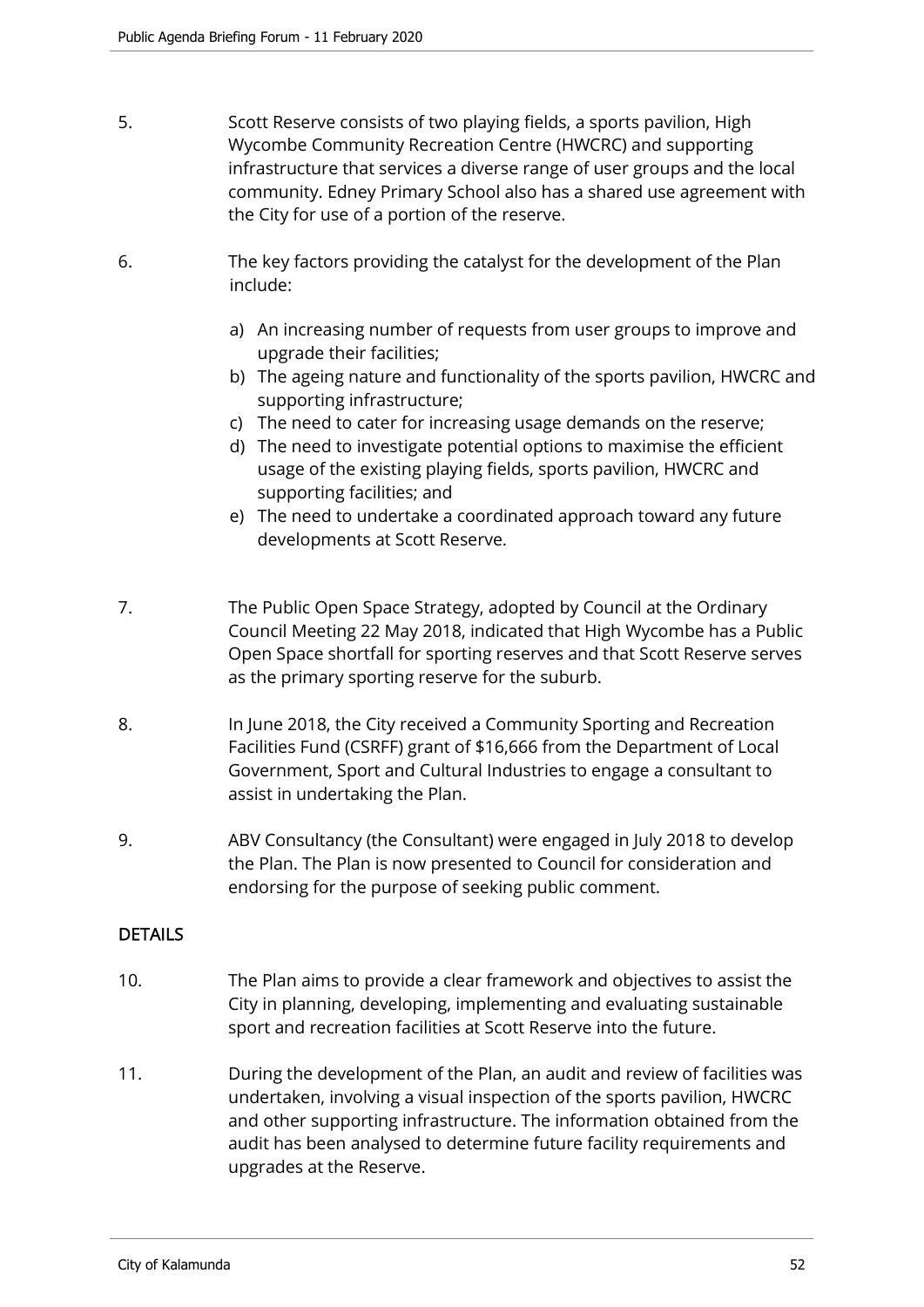- 12. A summary of the key proposed improvements which have been recommended, in response to the issues identified are outlined below:
	- a) Construction of a new sports pavilion and community centre;
	- b) Relocation and extension of cricket practice nets.
	- c) Expansion of car parking;
	- d) Improved youth and play spaces;
	- e) Upgrades sports floodlighting; and
	- f) Refurbishment of playing fields.

# STATUTORY AND LEGAL CONSIDERATIONS

13. Local Government Act 1995 Section 3.18 (c) - Effective Management of Local Government Services and Facilities.

## POLICY CONSIDERATIONS

- 14. Cash-in-lieu Assessment Criteria (FAC22) provides strategic direction to Council's decision-making on proposed cash in lieu projects.
- 15. Capital Grants Clubs & Community Groups (COMR21) provides key principles, priorities, needs and assessment criteria for future upgrades or new community and recreation infrastructure.
- 16. Reserve Sports Floodlighting Policy (FAC23) provides guidance on the provision and operational impact of sports floodlighting on the City's sporting reserves.

# COMMUNITY ENGAGEMENT REQUIREMENTS

## Internal Referrals

17. The Consultant obtained input and feedback from various service areas within the City including Parks, Environment, Development Services, Asset Services and Asset Delivery.

> The Consultant presented a summary of key consultation themes, demand analysis and potential proposals to Councillors in March, April and November 2019.

## External Referrals

18. The following engagement strategy and process was undertaken in developing the Plan: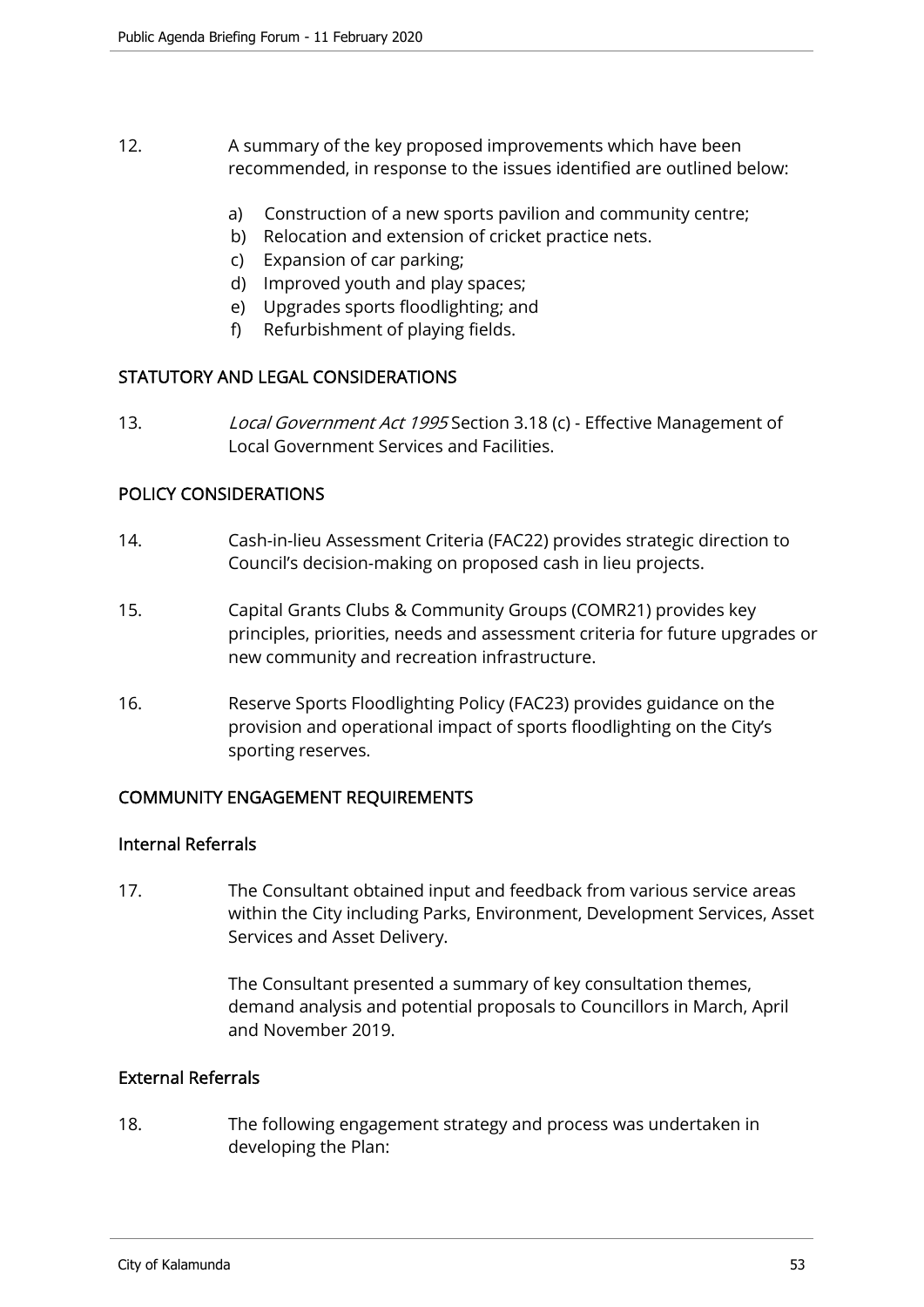- a) A community survey was prepared for the broader community;
- b) Two community drop-in sessions;
- c) A community workshop;
- d) Individual user group surveys;
- e) Interviews with regular user groups of the Reserve;
- f) Received comments through the City's website and Facebook page.
- 19. Following on from the initial consultation phase, the potential proposals were refined through further consultation including:
	- a) A facilities site tour with the sporting user groups;
	- b) Four additional workshops and / or meetings with the sporting user groups;
	- c) One additional workshop with the HWCRC user groups; and
	- d) Two HWCRC gym member drop-in sessions.

# FINANCIAL CONSIDERATIONS

- 20. The overall cost of implementing the recommendations outlined within the Plan is estimated at \$10.74 million. It should be noted that at this stage these figures are high level indicative costs only, inclusive of preliminaries, contingencies and professional fees. Detailed capital and whole of life costings will be developed prior to the implementation of each project identified within the Plan.
- 21. Implementation of components of the Plan will be considered as part of Council's Long Term Financial Plan and will continue to be subject to annual budget deliberation processes and competing priorities.
- 22. In order to implement the Plan an advocacy campaign will be developed in consultation with the user groups to help attract significant external funding.
- 23. It is reasonable to expect that a 15 year timeframe may be required to complete the implementation of the Plan, with the schedule of works being staged in such a manner that will ensure maximum opportunity for the City to leverage external funding through such sources as:
	- a) Lotterywest 'Community Spaces Outdoor', 'Community and Workplace Buildings' and 'Furniture and Equipment' grants;
	- b) Department of Local Government, Sport and Cultural Industries CSRFF;
	- c) Department of Planning, Lands and Heritage Cash in Lieu Funding;
	- d) Sport Australia Community Sport Infrastructure Grants; and
	- e) Other State/Federal Government Advocacy, potential contribution from user groups of the reserve.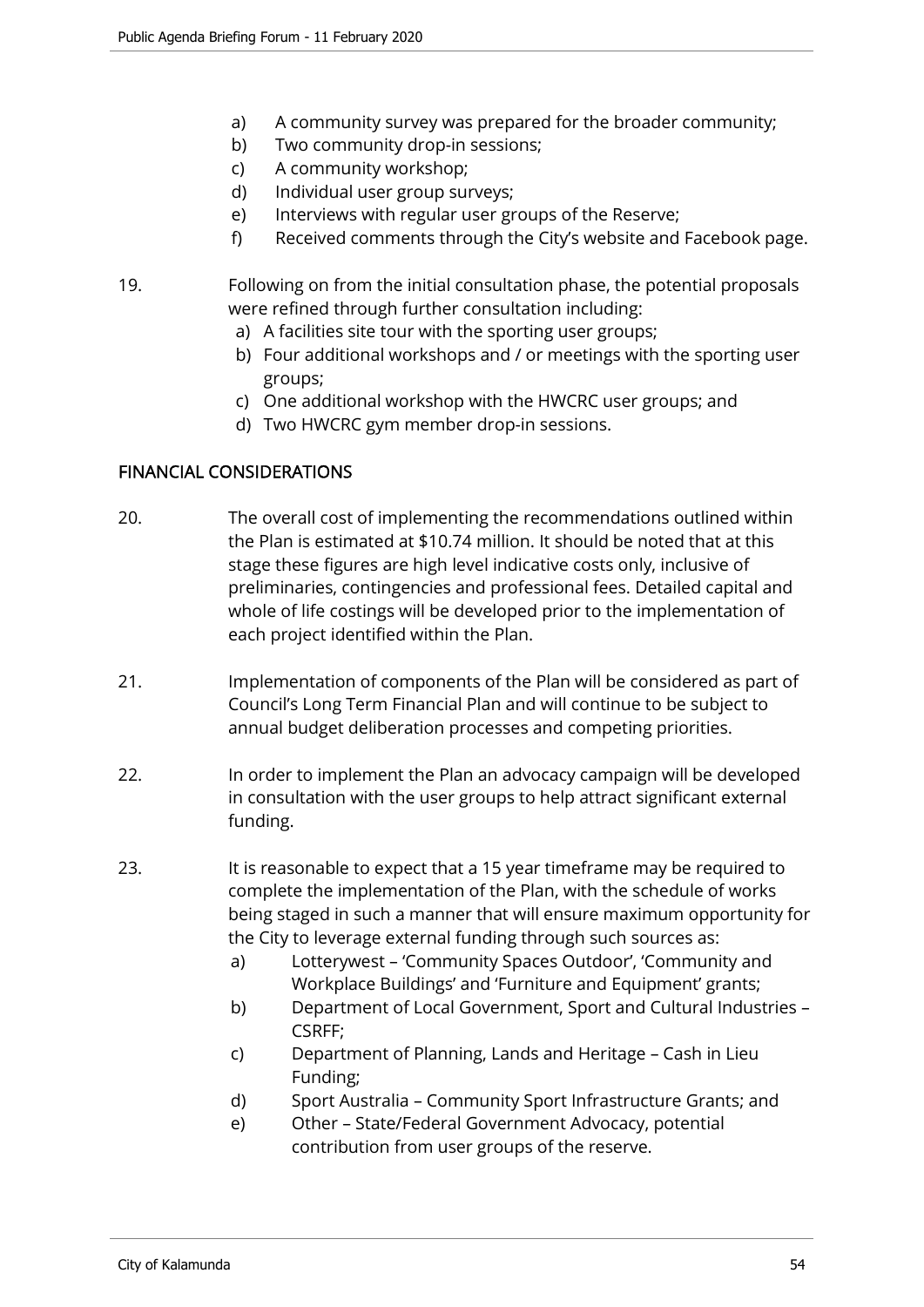# STRATEGIC COMMUNITY PLAN

#### Strategic Planning Alignment

24. Kalamunda Advancing: Strategic Community Plan to 2027

## Priority 1: Kalamunda Cares and Interacts

Objective 1.2 - To provide a safe and healthy environment for community to enjoy.

**Strategy** - 1.2.3 Provide high quality and accessible recreational and social spaces and facilities.

**Strategy 1.2.2** - Advocate and promote healthy lifestyle choices by encouraging the community to become more physically active.

#### Priority 2: Kalamunda Clean and Green

Objective 2.1 - To protect and enhance the environmental values of the City.

Strategy 2.1.2 - Support the conservation and enhancement of our biodiversity.

## Priority 2: Kalamunda Clean and Green

Objective 2.2 - To achieve environmental sustainability through effective natural resource management effective natural resource management. **Strategy 2.2.1** - Facilitate the appropriate use of water and energy supplies for the City.

#### Priority 3: Kalamunda Develops

Objective 3.1 - To plan for sustainable population growth. **Strategy 3.1.1** - Plan for diverse and sustainable housing, community facilities and industrial development to meet changing social and economic needs.

#### **SUSTAINABILITY**

#### Social Implications

- 25. The Plan has identified current and future community needs in respect to sport and recreation infrastructure based on sport participation data and a community demographic analysis. The Plan will provide strategic direction, guidance and a long-term sustainable approach to the provision of sport and recreation facilities within the region.
- 26. Investment in Scott Reserve with updated sport and recreation facilities increases the value of the City's assets, provides benefits to the local community, improves community safety and enhances the user and player experiences for their training and competitions.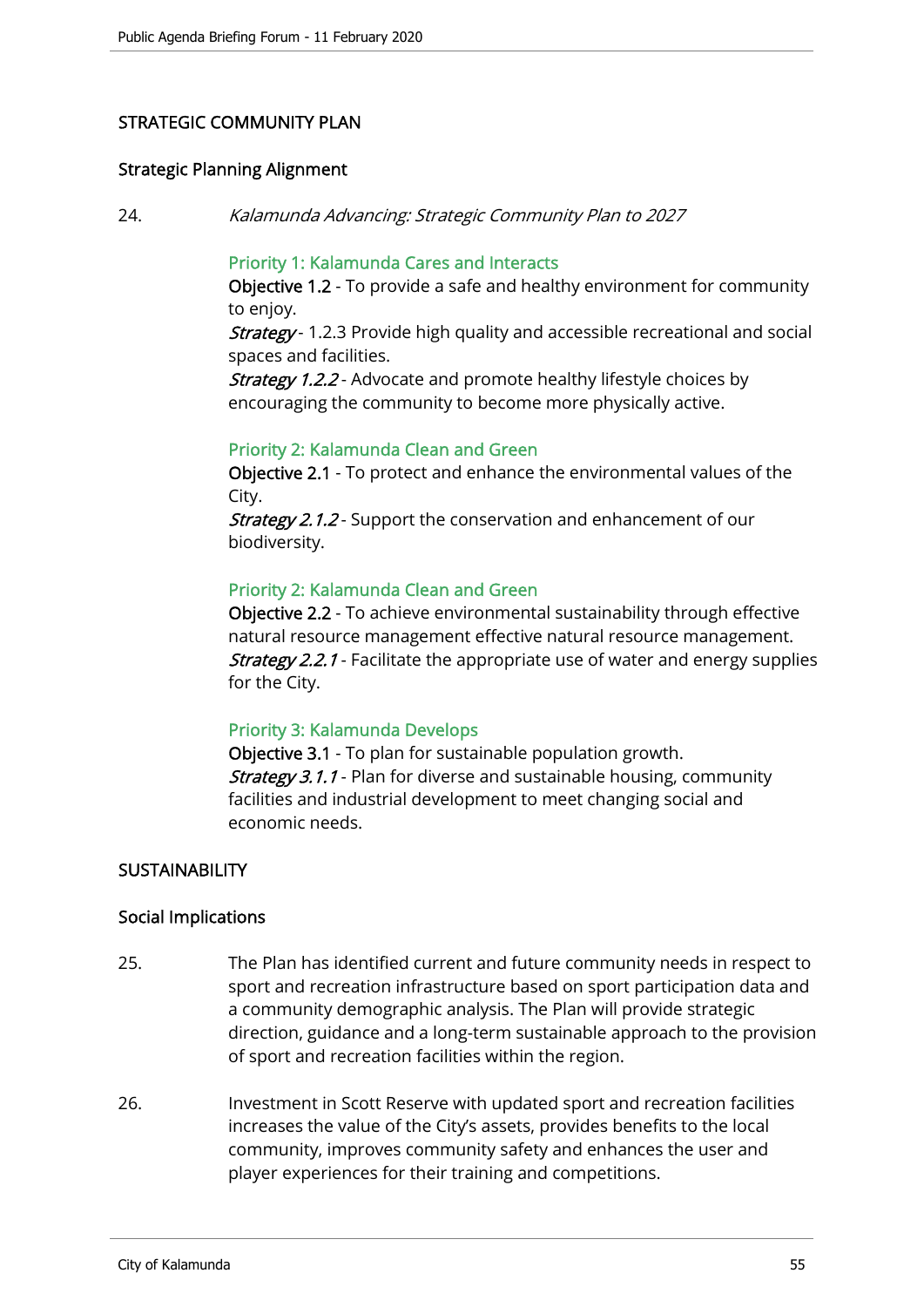# Economic Implications

27. The implementation of the Plan may assist in providing local job opportunities and provide increased economic activity to the High Wycombe community during the construction phase.

## Environmental Implications

- 28. Whilst Scott Reserve is not a Bush Forever site, careful planning is required in order to ensure the protection of existing mature vegetation on the site.
- 29. Any new developments will need to ensure that any significant trees are identified through a detailed environmental assessment and where appropriate retained and protected.
- 30. The Plan identified that the site is also subject to high wind conditions and that the local community value the local environment, therefore additional tree planting has been recommended. This approach will help offset the removal of any trees identified through the detailed design stage.
- 31. The proposed new sports pavilion and community centre will be connected to the sewerage system.

# RISK MANAGEMENT CONSIDERATIONS

| 32. | <b>Risk:</b> Without the Plan, the City's approach to future upgrades would be |
|-----|--------------------------------------------------------------------------------|
|     | adhoc and nor would it be able to advocate effectively for external            |
|     | funding.                                                                       |

| Likelihood           |                                                                          | Consequence | Rating |  |  |
|----------------------|--------------------------------------------------------------------------|-------------|--------|--|--|
| Possible<br>Moderate |                                                                          |             | Medium |  |  |
|                      | <b>Action/Strategy</b>                                                   |             |        |  |  |
|                      | Te museuses the Dian to customs future unsurades and planned offertively |             |        |  |  |

To progress the Plan to ensure future upgrades are planned effectively and advocacy opportunities are maximised.

Risk: The Plan may raise community expectations for improvements that may not be affordable in the near future.

| Likelihood             | Consequence | Rating |
|------------------------|-------------|--------|
| Possible               | Moderate    | Medium |
| <b>Action/Strategy</b> |             |        |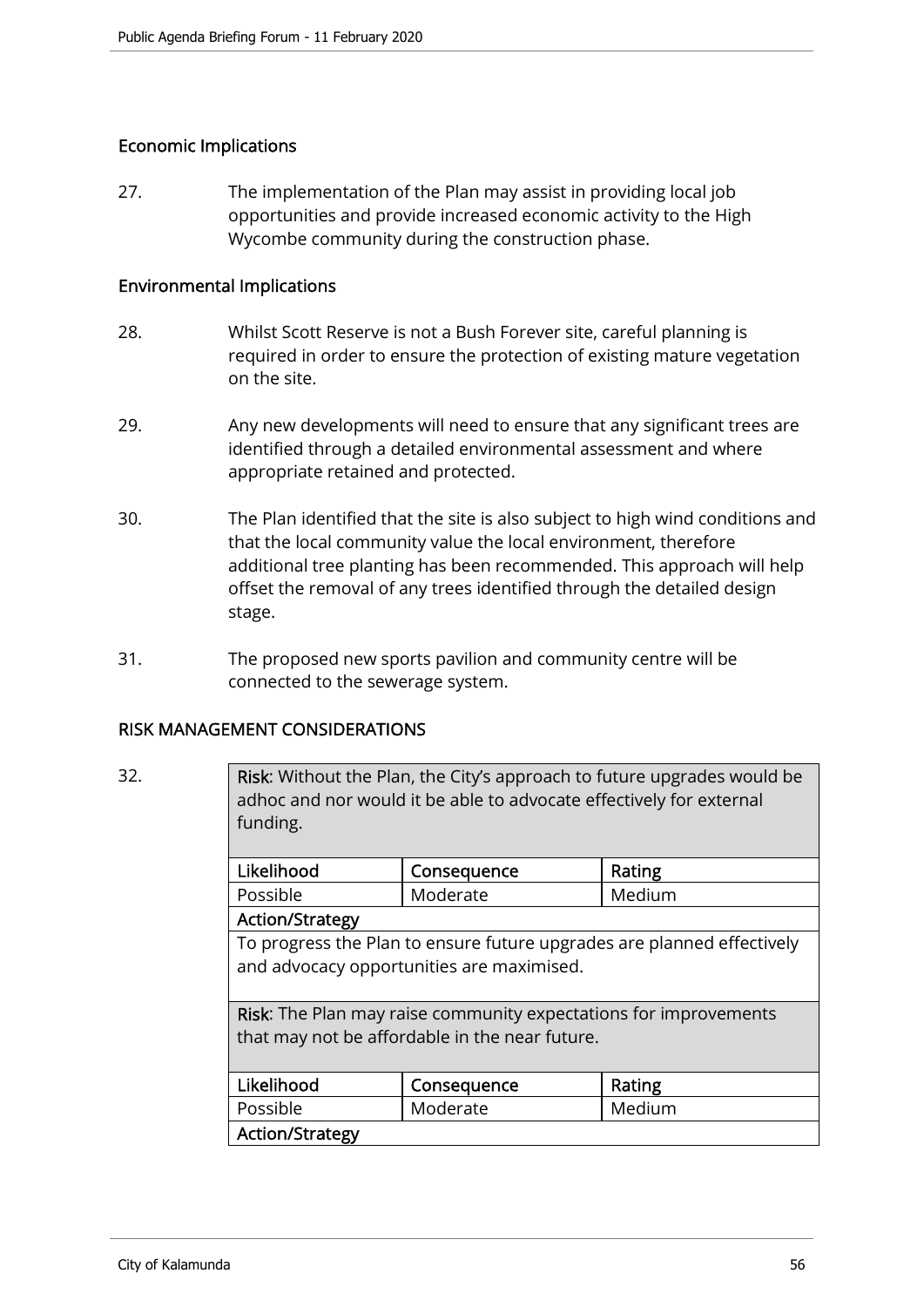Ensure community is informed as part of the communications process that improvements are subject to external funding and budget availability.

## OFFICER COMMENT

- 33. The Plan will be a strategic planning tool that can be integrated with Council's other related plans and documents, providing clear direction for future developments at Scott Reserve.
- 34. The Plan has been developed in a manner that endeavours to coordinate, prioritise and stage components of any future developments.
- 35. The main outcomes for the community will be increased opportunities to participate in physical activities through the improved provision and quality of community facilities and services.
- 36. In particular, the key recommendations outlined in the Plan include:
	- a) Construction of a new sports pavilion and community centre;
	- b) Relocation and extension of cricket practice nets.
	- c) Expansion of car parking;
	- d) Improved youth and play spaces;
	- e) Upgrade of sports floodlighting; and
	- f) Refurbishment of playing fields.

#### Construction of a new sports pavilion and community centre

- 37. The sports pavilion is an ageing asset that does not meet the functional requirements of the user groups and requires upgrades to essential services such as water and gas. For the sports pavilion to meet the functional needs of the user groups the facility would require:
	- a) Changerooms that are accessible and unisex;
	- b) Additional players and umpires change rooms;
	- c) Storage rooms;
	- d) First aid room;
	- e) Larger kitchen; and
	- f) Universally accessible toilets.

To upgrade the existing pavilion will trigger works to meet the current building and accessibility requirements, which will prove costly.

38. The HWCRC is an ageing asset that does not meet the functional requirements of its user groups as it primarily operates as a community centre, in a recreation centre design. The HWCRC activity room, ¾ size indoor sports court, gymnasium, community stage and commercial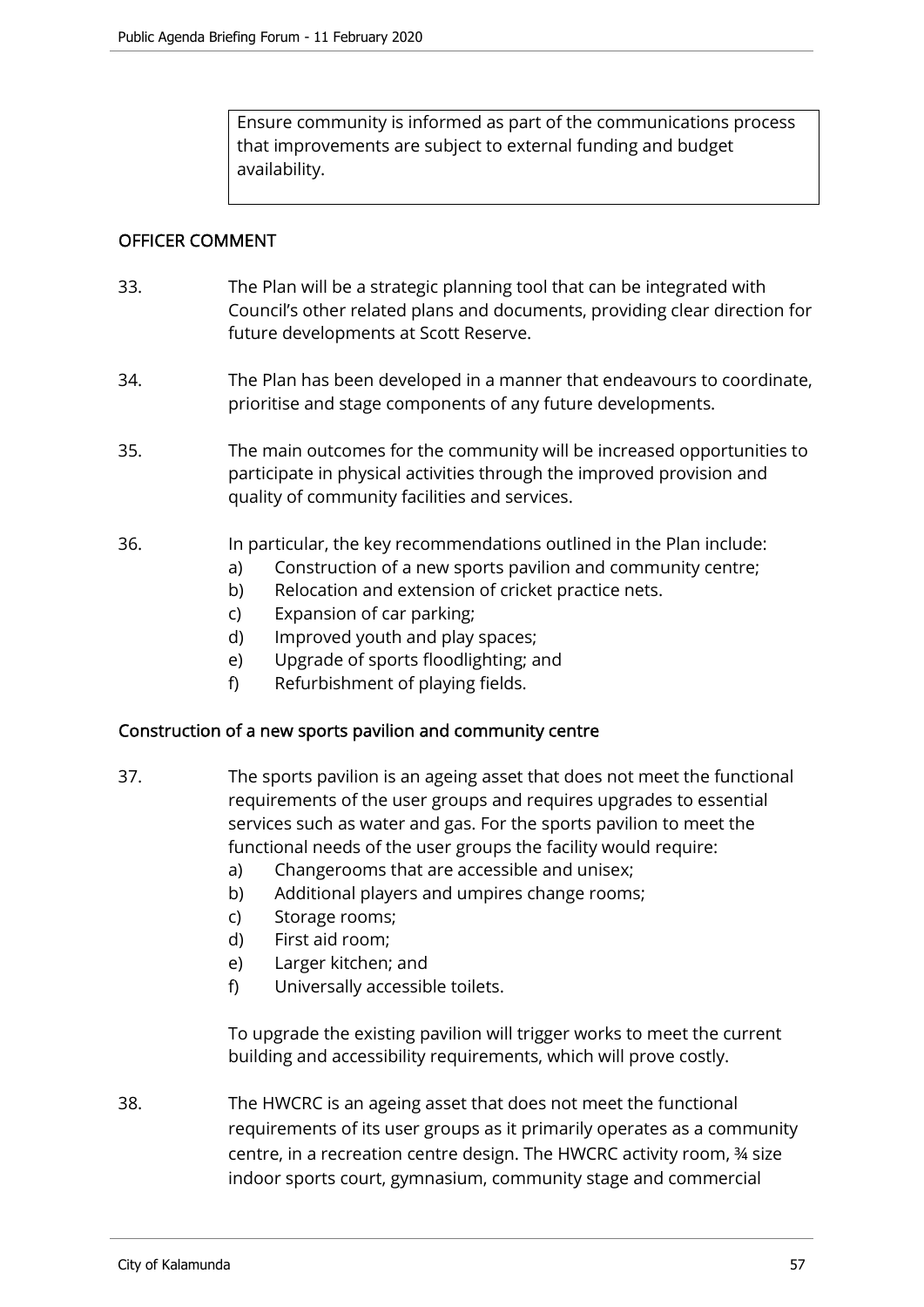kitchen are used sparingly, due to design limitations. Overall the facility is considered to be significantly underutilised, which is a result of it not being functional to the needs of the community.

- 39. In February 2017, the HWCRC became an unstaffed facility, resulting in the reception and administration areas no longer being utilised and the gymnasium being converted to a 24/7 operation. As part of the Plan the Consultant completed an independent analysis of the HWCRC gym, which determined that there is not a sufficient need for a local government operated gymnasium in the High Wycombe area.
- 40. High Wycombe is well serviced by three private gymnasiums and other fitness businesses, which further increases when considering the surrounding suburbs of Forrestfield and Maida Vale. The HWCRC gymnasium has a continued low membership and utilisation base, which caters to a niche market. The analysis has determined that the provision of a "like for like" gymnasium within the new facility would significantly increase capital costs without improving its usage or viability as the current size of the gymnasium restricts any growth potential. In addition, the proposed community centre component is positioned in a constrained location, resulting in the facility likely needing to be double story, which will further increase capital costs.
- 41. It is proposed that the HWCRC gymnasium will continue to operate until the City secures a significant external funding source to implement the Plan. Upon the Plan being implemented it is proposed that the existing HWCRC gymnasium members, who are City residents are transitioned to either Hartfield Park Recreation Centre or to a private facility in High Wycombe.
- 42. As part of the proposed transition strategy the City may contribute towards a portion of their membership costs at either of these facilities for a period of up to two years. To understand if this option is amenable to members the City will workshop this proposal with them. The outcomes of the workshop will then be further considered by Council as part of the final Plan.
- 43. To substitute the provision of a gymnasium in the Plan it is proposed to provide outdoor fitness equipment and for the new community centre facility to provide an increased variety of group fitness classes including a gymnasium circuit and Living Longer Living Stronger programs for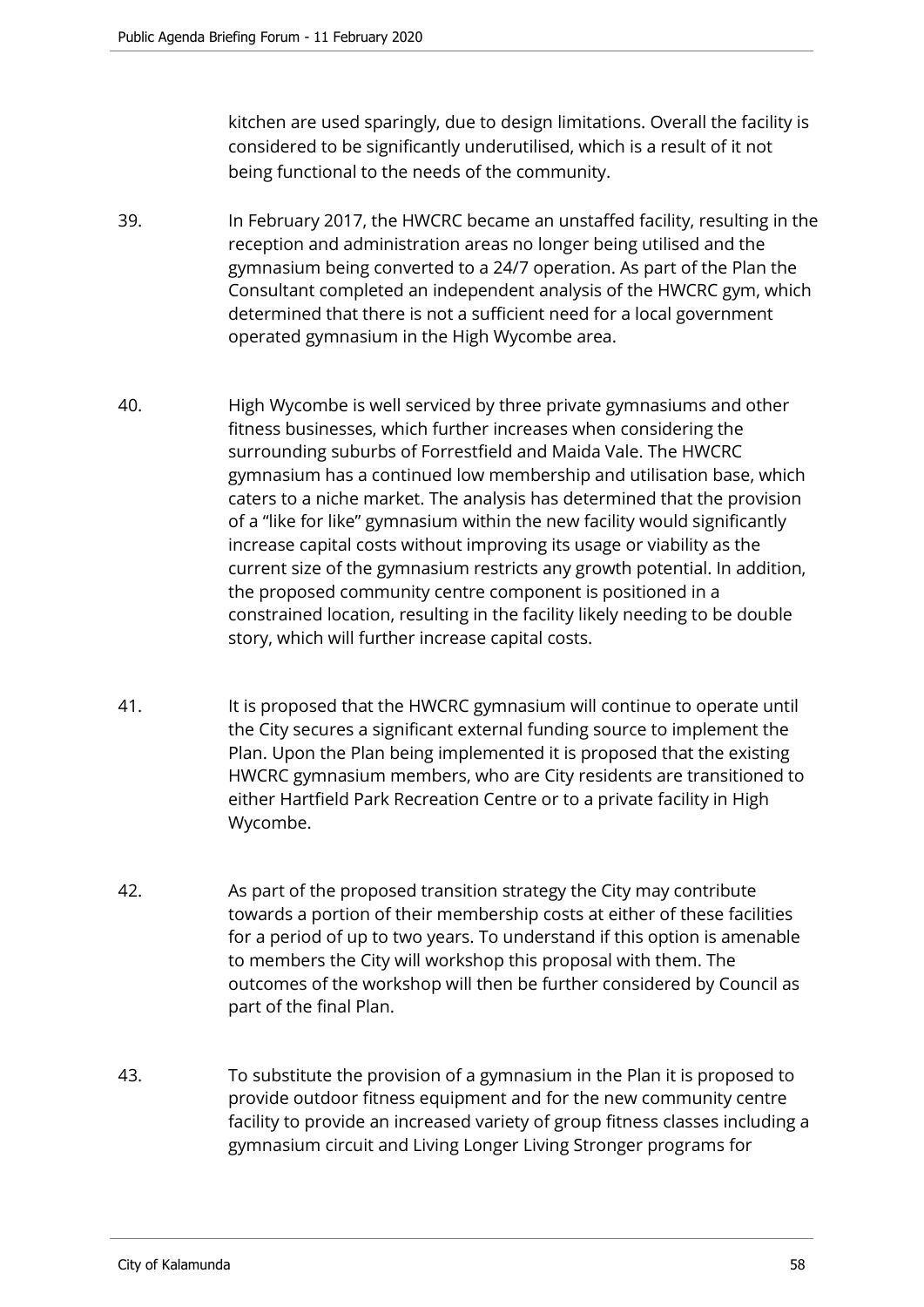persons 55 years and over, which in addition will provide improved socialising opportunities.

# Relocation and extension of cricket practice nets

- 44. In order to accommodate the new sports pavilion and community centre, the existing primary cricket practice nets will need to be relocated. The Plan proposes that they be relocated to the north western corner of the southern playing field, as the amenities will remain close to the new sports pavilion, which is important for players to access changerooms, equipment and toilets.
- 45. The proposed location of the cricket practice nets will require the removal of several mature native trees. This may require the City to apply for a tree clearing permit. The turf cricket practice nets will be extended by an additional two turf practice wickets (five in total). This will allow the users to better rotate the turf cricket practice wickets, therefore providing improved training opportunities.

# Expansion of car parking

- 46. A detailed car parking demand analysis was undertaken by the Consultant which identified a shortage of parking across the site during peak demands periods, the need to formalise car parking and to provide traffic calming measures along Wycombe Road.
- 47. The removal of the existing HWCRC provides an opportunity for an expanded southern car parking area, which will provide approximately an additional 60 bays. The car parking improvements along Wycombe Road will approximately provide a further 50 formalised bays. The proposed additional car parking bays will increase the supply of available car parking during peak times, however it is unrealistic to achieve neutrality for car parking demand, considering peak demand periods only occur within a small timeframe each week.

# Improved youth and play spaces

- 48. High Wycombe has a high portion of youth in the community, who often frequent Scott Reserve. The user groups, the community and the Edney Primary School each identified the need for improved youth and play spaces at Scott Reserve.
- 49. The Plan proposes a youth space including a mini basketball court with lighting, shade and seating and a nature play space in between the new sports pavilion and community centre. The collocated play space and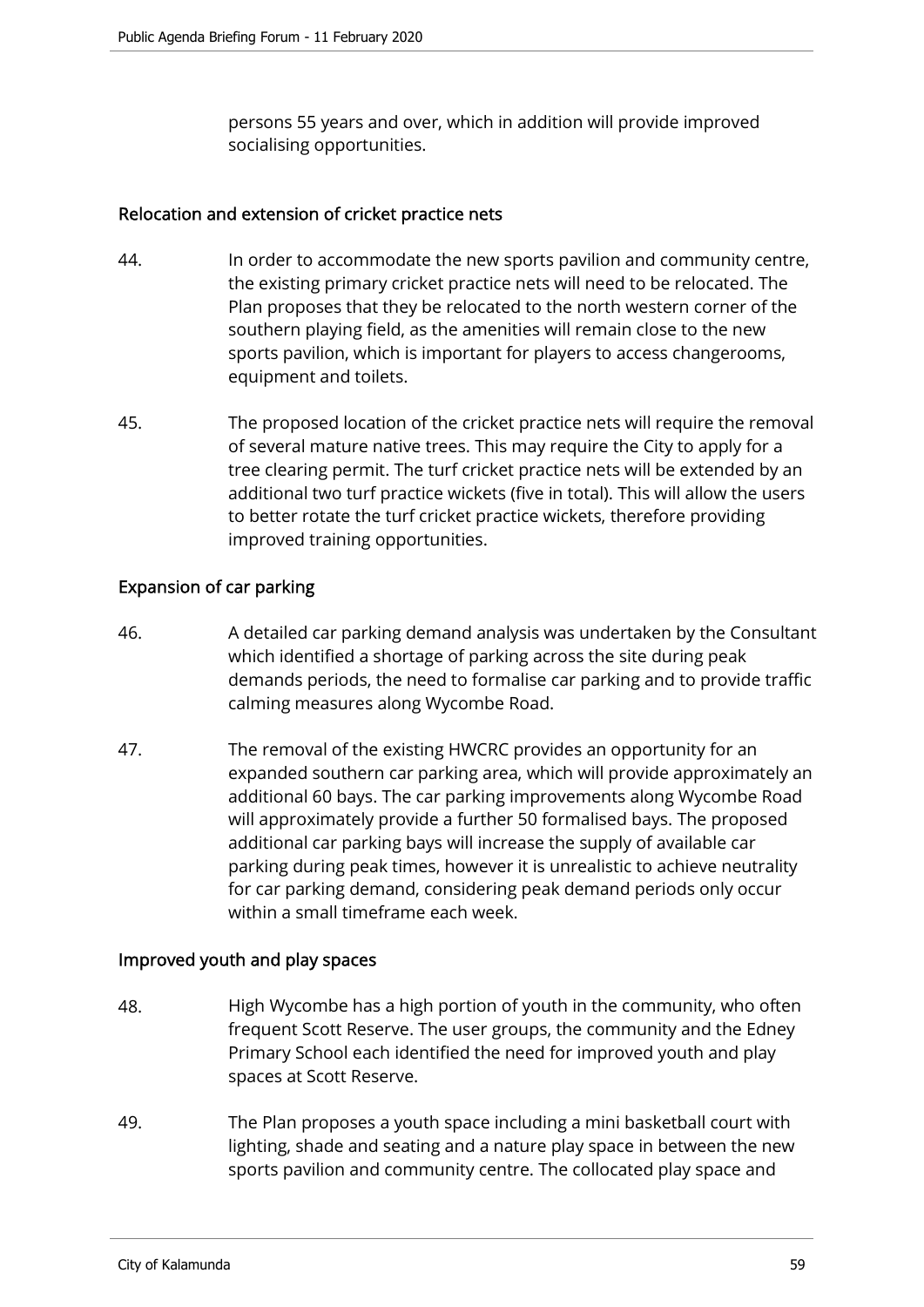proposed new sports pavilion and community centre will provide passive surveillance and increased activation opportunities.

# Upgrade of sports floodlighting

50. The upgrade of sports floodlighting on the northern playing field is currently being delivered, having been funded entirely through external funding sources. The project is anticipated to be completed by June 2020. The early progression of this project will not impede the Plan. In addition, the Plan future proofs the site by identifying the need for a future sports floodlighting upgrades on the southern playing fields to AFL training standards.

# Refurbishment of northern playing fields

- 51. The Plan supports the refurbishment of the playing fields including new drainage and irrigation.
- 52. It is also noted that the presence of sting nematodes in the metropolitan area is widespread and that the current management program for the northern fields is proving adequate at this point in time, however shall need ongoing monitoring.

## Community Engagement Process and Strategy

- 53. In order to determine that the Plan meets the needs of the community, it is recommended that the plan be advertised to the community.
- 54. The community engagement process and strategy will include the plan being promoted through:
	- a) the City's website and other social media channels;
	- b) Facebook page;
	- c) Publish on *Engage Kalamunda;*
	- d) A feedback survey;
	- e) Contact with people who participated in the consultation process and all users of Scott Reserve;
	- f) A copy of the Plan will be located at key City of Kalamunda locations;
	- g) A copy of the Plan being provided to all affected user groups and stakeholders;
	- h) A media release and advertisement will be placed in the local newspaper;
	- i) A letter be provided to all current HWCRC gymnasium members;
	- j) HWCRC gymnasium members be offered a one on one consultation meeting to discuss the Plan; and
	- k) A further community workshop will be conducted by the Consultant with user groups and HWCRC gymnasium members.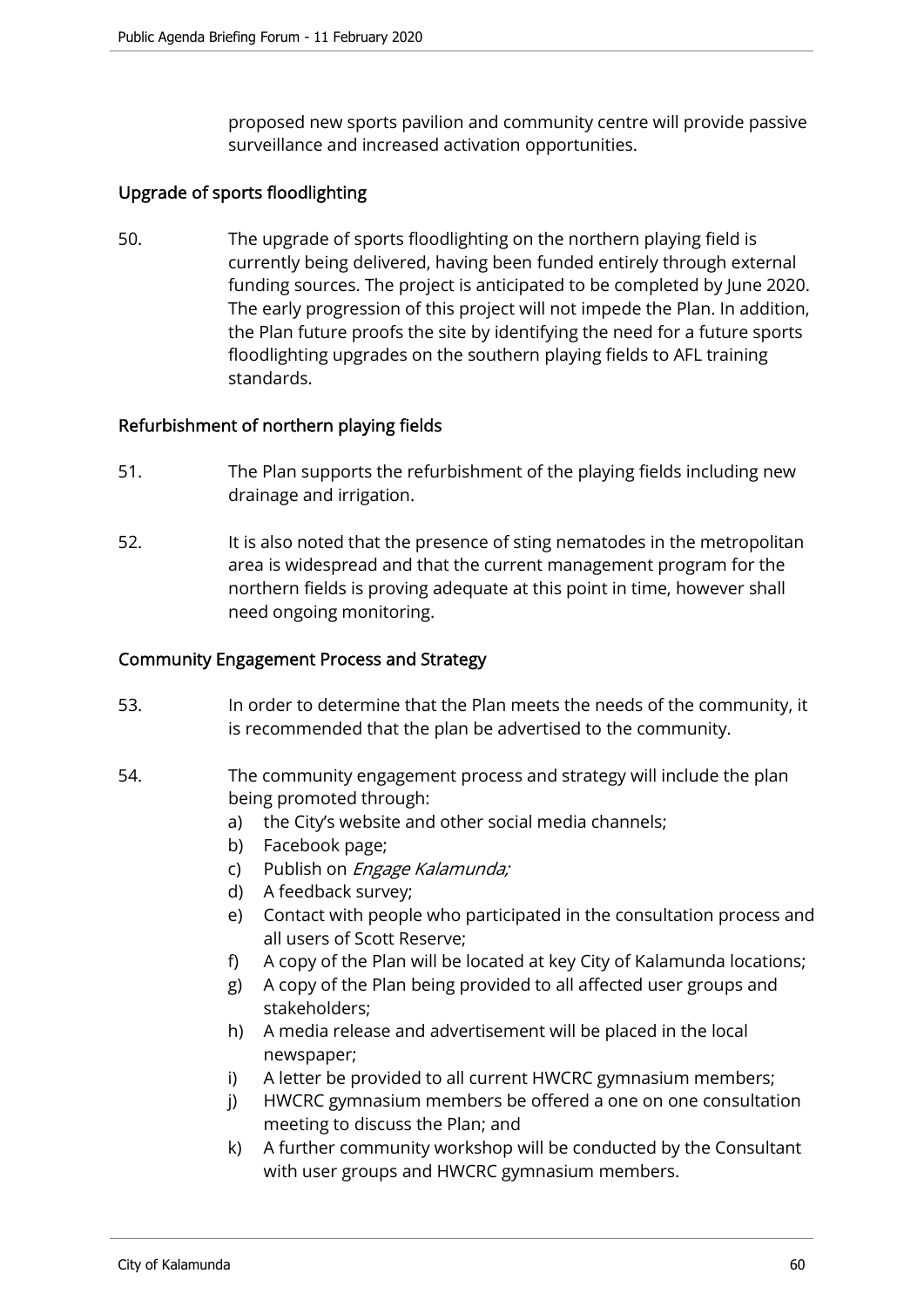55. In summary, it is recommended that Council receives the Draft Scott Reserve Master Plan and advertises it to the community, with results then presented to Council for final consideration.

# Voting Requirements: Simple Majority

# RECOMMENDATION

That Council:

- 1. ENDORSE the Draft Scott Reserve Master Plan (Attachment One) for the purposes of public advertising.
- 2. NOTE the community engagement process and strategy.